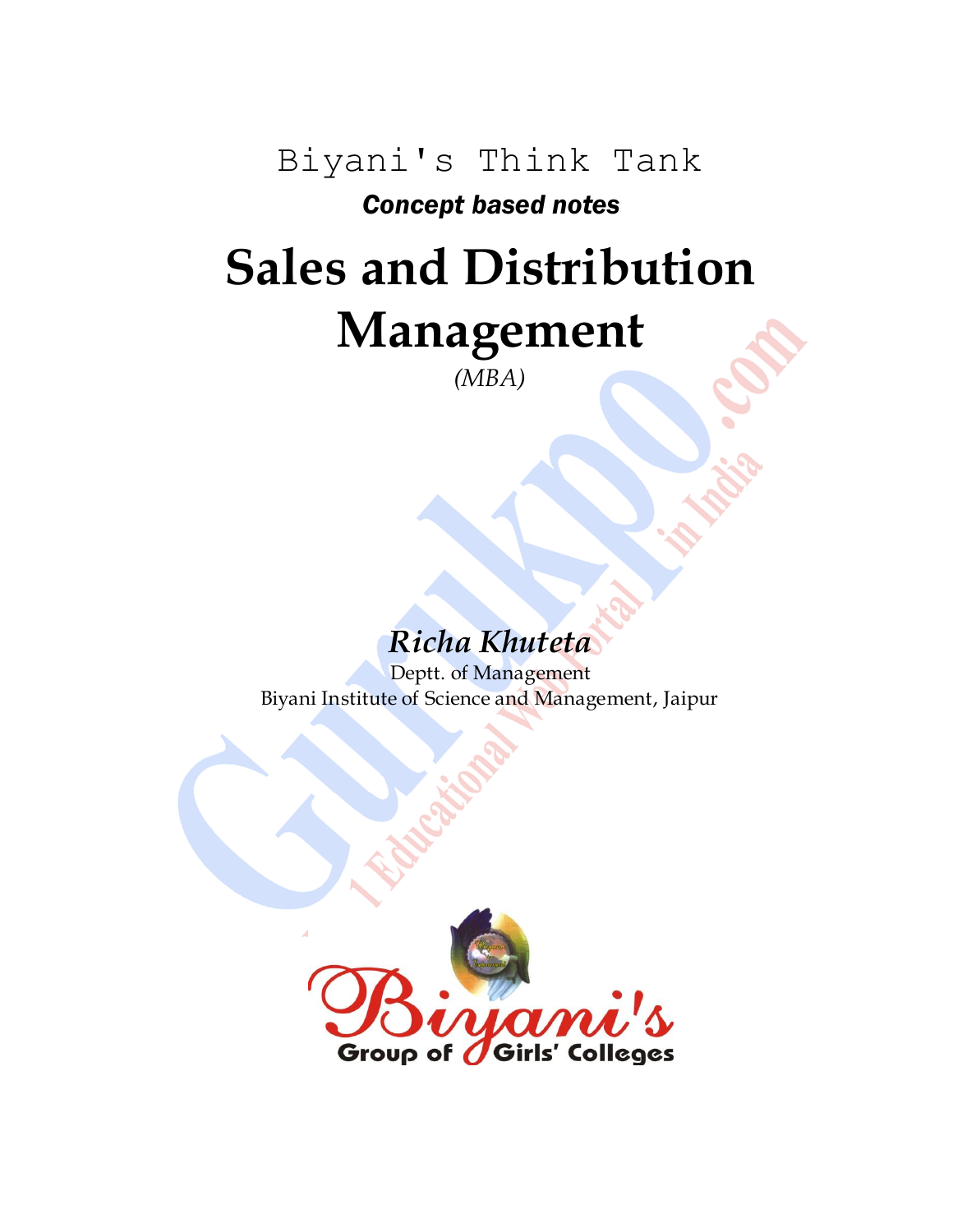#### *Published by :* **Think Tanks**

*Concept & Copyright :* **Biyani Shikshan Samiti** Sector-3, Vidhyadhar Nagar, Jaipur-302 023 (Rajasthan) Ph: 0141-2338371, 2338591-95 Pax: 0141-2338007 E-mail : acad@biyanicolleges.org Website :www.gurukpo.com; www.biyanicolleges.org

**ISBN: 978-93-82801-13-9**

**Edition: 2011 Price :**

> While every effort is taken to avoid errors or omissions in this Publication, any mistake or omission that may have crept in is not intentional. It may be taken note of that neither the publisher nor the author will be responsible for any damage or loss of any kind arising to anyone in any manner on account of such errors and omissions.

*Leaser Type Setted by :* **Biyani College Printing Department**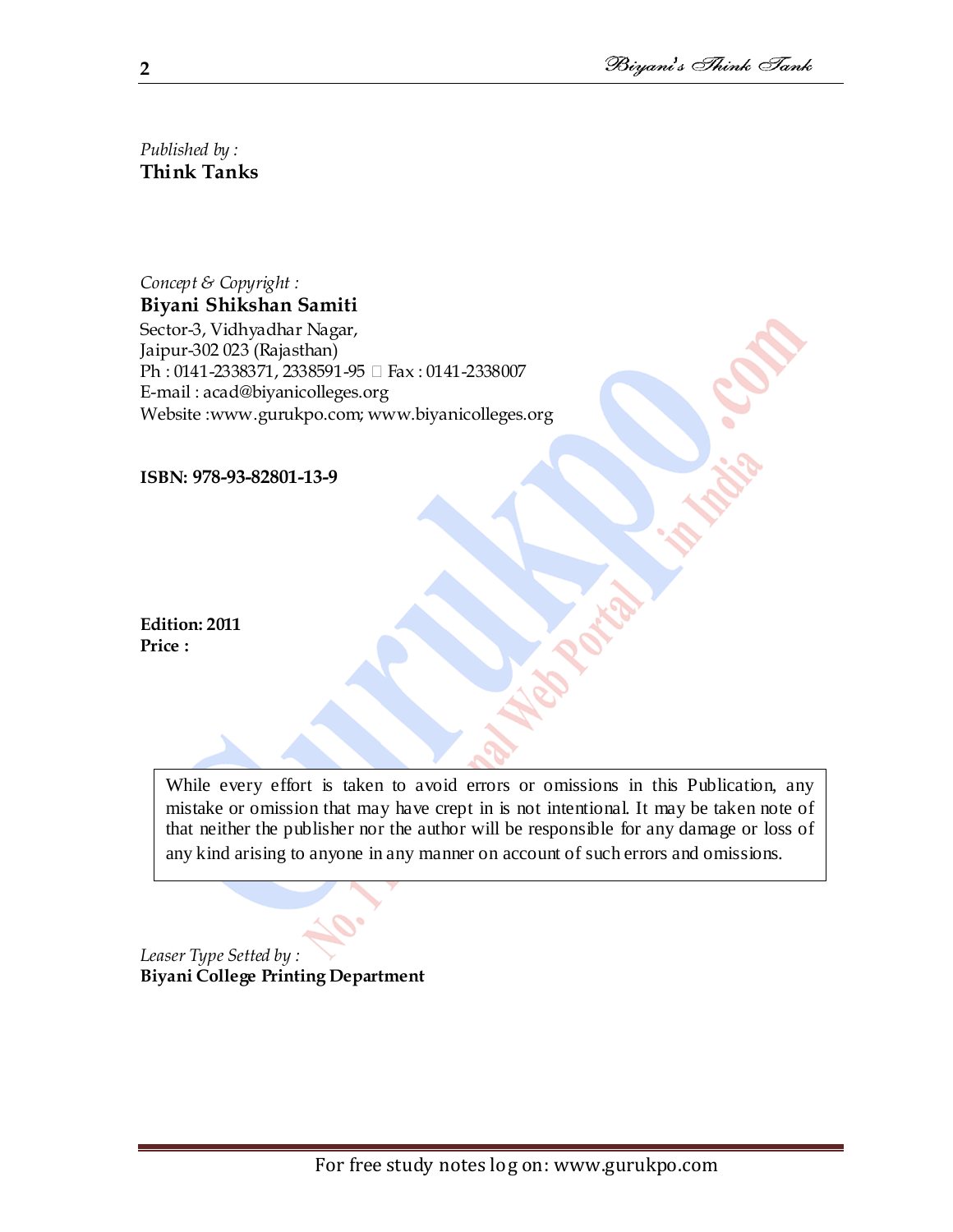# *Preface*

am glad to present this book, especially designed to serve the needs of the students. The book has been written keeping in mind the general weakness in understanding the fundamental concepts of the topics. The book is self-explanatory and adopts the "Teach Yourself" style. It is based on question-answer pattern. The language of book is quite easy and understandable based on scientific approach.

Any further improvement in the contents of the book by making corrections, omission and inclusion is keen to be achieved based on suggestions from the readers for which the author shall be obliged.

I acknowledge special thanks to Mr. Rajeev Biyani, *Chairman* & Dr. Sanjay Biyani, *Director* (*Acad.*) Biyani Group of Colleges, who are the backbones and main concept provider and also have been constant source of motivation throughout this Endeavour. They played an active role in coordinating the various stages of this Endeavour and spearheaded the publishing work.

I look forward to receiving valuable suggestions from professors of various educational institutions, other faculty members and students for improvement of the quality of the book. The reader may feel free to send in their comments and suggestions to the under mentioned address.

**Author**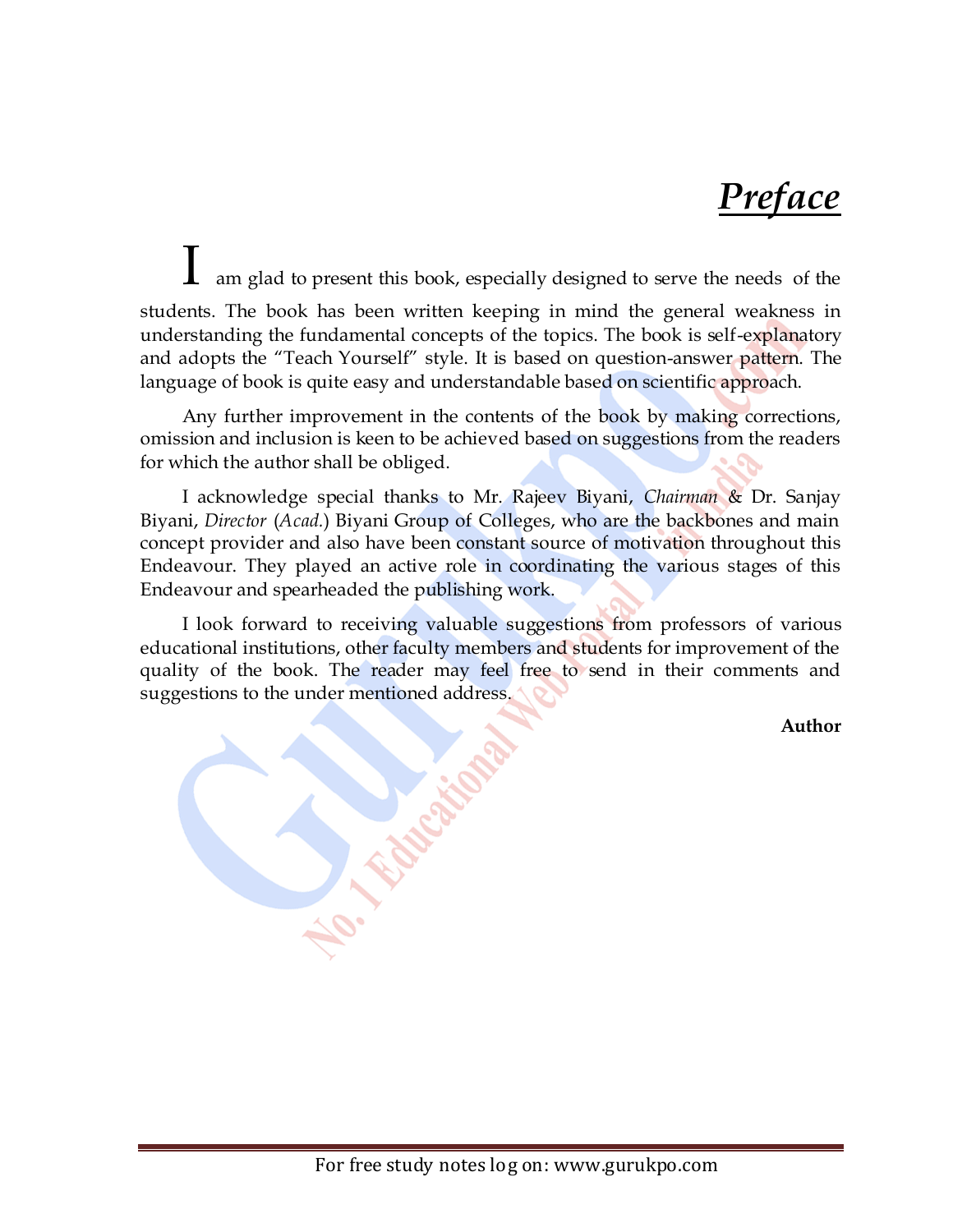# **Syllabus**

#### **Section A**

**The Sales Management** - Introduction to sales management and sales organization, Sales function & policies, Personal selling - nature, scope & objectives, Formulating Personal selling strategy.

**Planning the Sales Effort** - Sales planning and Budgeting, Estimating Market Potential and Sales forecasting, Setting the sales territory & quotas, Sales and cost Analysis.

**Organizing and Directing the sales Force** - Recurring and training sales personnel, Designing & compensating sales Personnel, Motivating and Leading the sales force, Evaluating sales force performance.

**Distribution Management** - Managing marketing logistics & channels, Channel Integration - VMS, HMS, Channel Management, and Marketing channel Policies & legal issue.

**Channel Institutions & control**, Wholesaling &- Retailing, Channel Information systems, Managing & Evaluating Channel Performance Case & future trends in sales & distribution management

**Section B** 

**Case and Problems**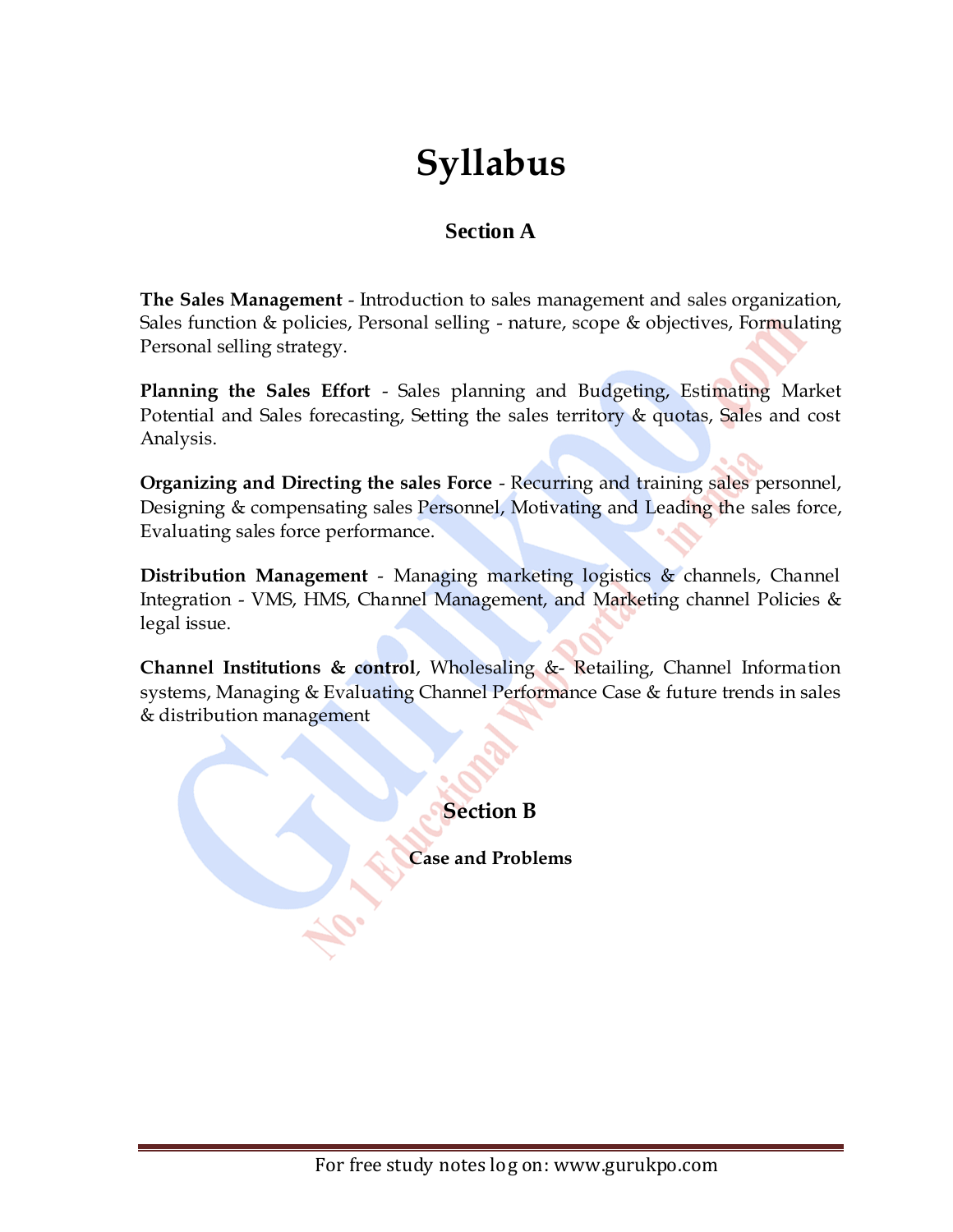# **Contents**

| S.No           | <b>Topic Name</b>                        | Page No   |
|----------------|------------------------------------------|-----------|
| $\mathbf{1}$   | Sales Management                         | $7 - 40$  |
| $\overline{2}$ | Planning the Sales Effort                | $41 - 54$ |
| 3              | Organizing and Directing the sales Force | $55 - 64$ |
| $\overline{4}$ | Distribution Management                  | $65 - 69$ |
| 5              | Channel Institutions & control           | $70 - 73$ |
| 6              | <b>Unsolved Papers</b>                   | $74 - 80$ |
| 7              | Bibliography                             | 81        |

Concrete Bay

S

For free study notes log on: www.gurukpo.com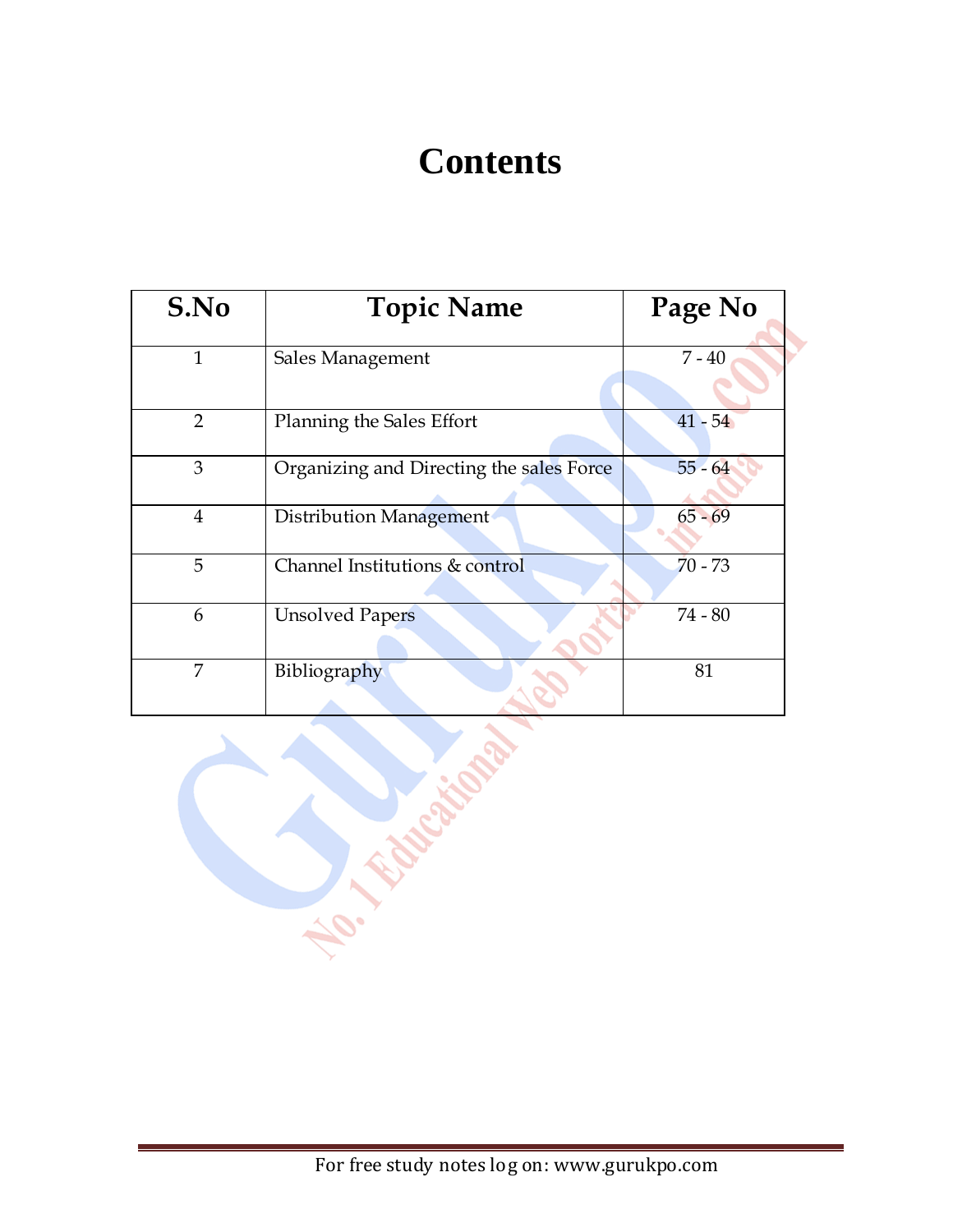### **Sales Management**

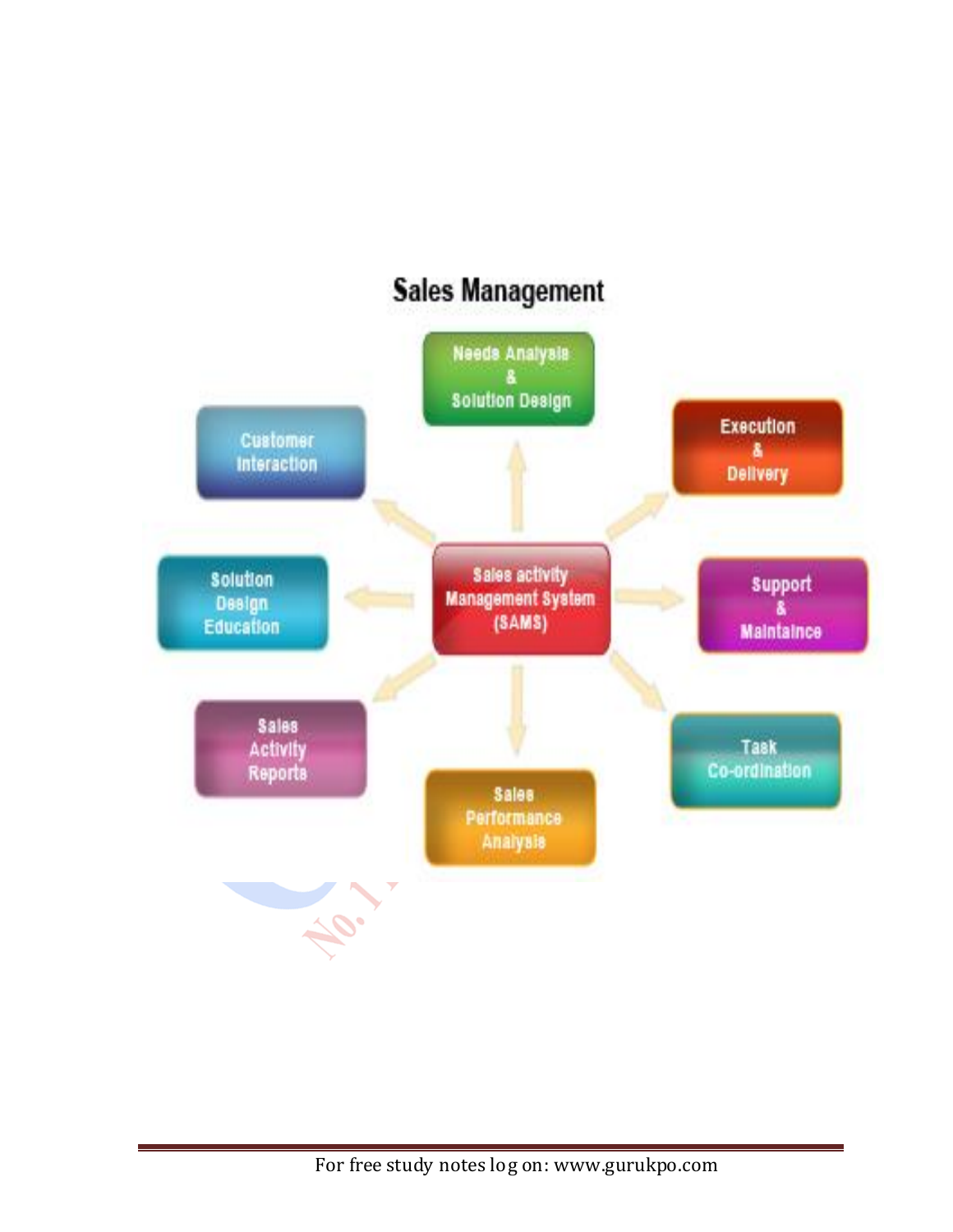### **Chapter 1**

## **Sales Management**

#### **Q.1 Define Sales Management .**

**Ans.** Sales management refers to the administration of the personal selling component of a company's marketing program. It includes the planning, implementation, and control of sales programs, as well as recruiting, training, motivating, and evaluating members of the sales force. In a small business, these various functions may be performed by the owner or by a specialist called a sales manager. The fundamental role of the sales manager is to develop and administer a selling program that effectively contributes to the organization's goals. The sales manager for a small business would likely decide how many salespeople to employ, how best to select and train them, what sort of compensation and incentives to use to motivate them, what type of presentation they should make, and how the sales function should be structured for maximum contact with customers.

Sales management is just one facet of a company's overall marketing mix, which encompasses strategies related to the "four Ps": products, pricing, promotion, and place (distribution). Objectives related to promotion are achieved through three supporting functions: 1) advertising, which includes direct mail, radio, television, and print advertisements, among other media; 2) sales promotion, which includes tools such as coupons, rebates, contests, and samples; and (3) personal selling, which is the domain of the sales manager.

Although the role of sales managers is multidisciplinary in scope, their primary responsibilities are: 1) setting goals for a sales force; 2) planning, budgeting, and organizing a program to achieve those goals; 3) implementing the program; and 4) controlling and evaluating the results. Even when a sales force is already in place, the sales manager will likely view these responsibilities as an ongoing process necessary to adapt to both internal and external changes.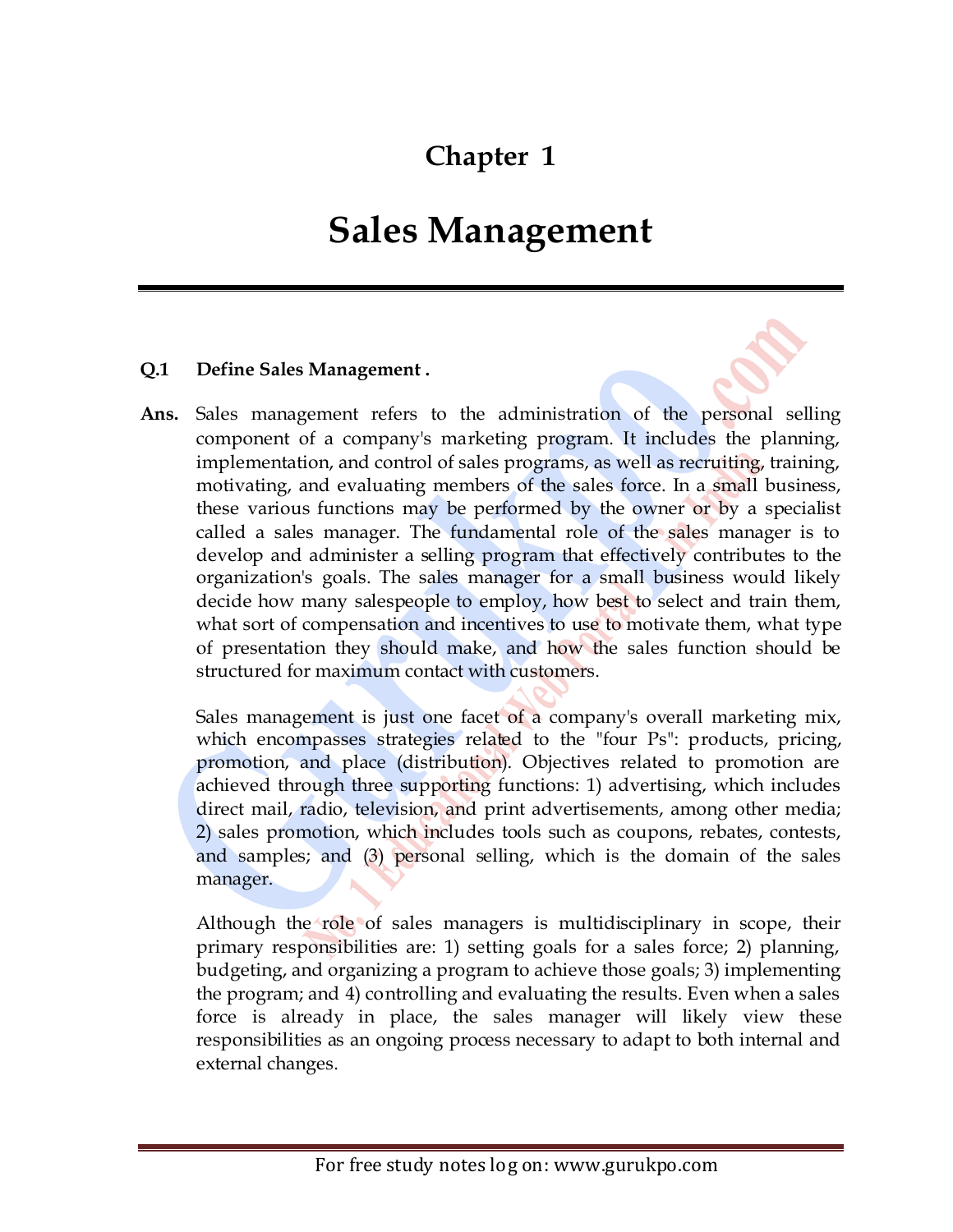#### **Q2. Sales Management has the following key roles.**

Ans. Major Key roles are:

1) Hire, fire, and train sales staff - selection, maintenance and training of the sales staff is key to any company's success. Sales managers must hire sales staff the can competently manage the sales process and meet or exceed quota. The Sales Manager must train and motivate the staff to perform. The Sales Manager must also replace underreporting sales staff. On going training is key to understanding the company sales process, sales value propositions and product sets.

2) Develop and manage sales territories and quotas, and manage any conflicts that arise as a result of customer, territory, quota or commission questions

3) Develop and implement sales compensation plans

4) Create, document and train in the company sales process

5) Interact with all departments that contribute to product delivery and support, customer service and finance.

6) Prepare and manage a sales budget in line with company financial objectives.

7) Coach sales staff to maximize their professional performance

8) Plan and facilitate regular sales meetings to keep staff and rest of company informed, energized and motivated.

The role of sales management varies from company to company, but the points above should be addressed by every senior sales manager.

#### **Q3. The 5 Biggest Sales Management Blunders/Mistake/Shortcomings?**

#### **Ans. Avoiding Sales Management Blunders**

Hiring a sales staff for your small business comes with the responsibility to provide effective sales management. Learn the biggest sales management blunders and how you can avoid them.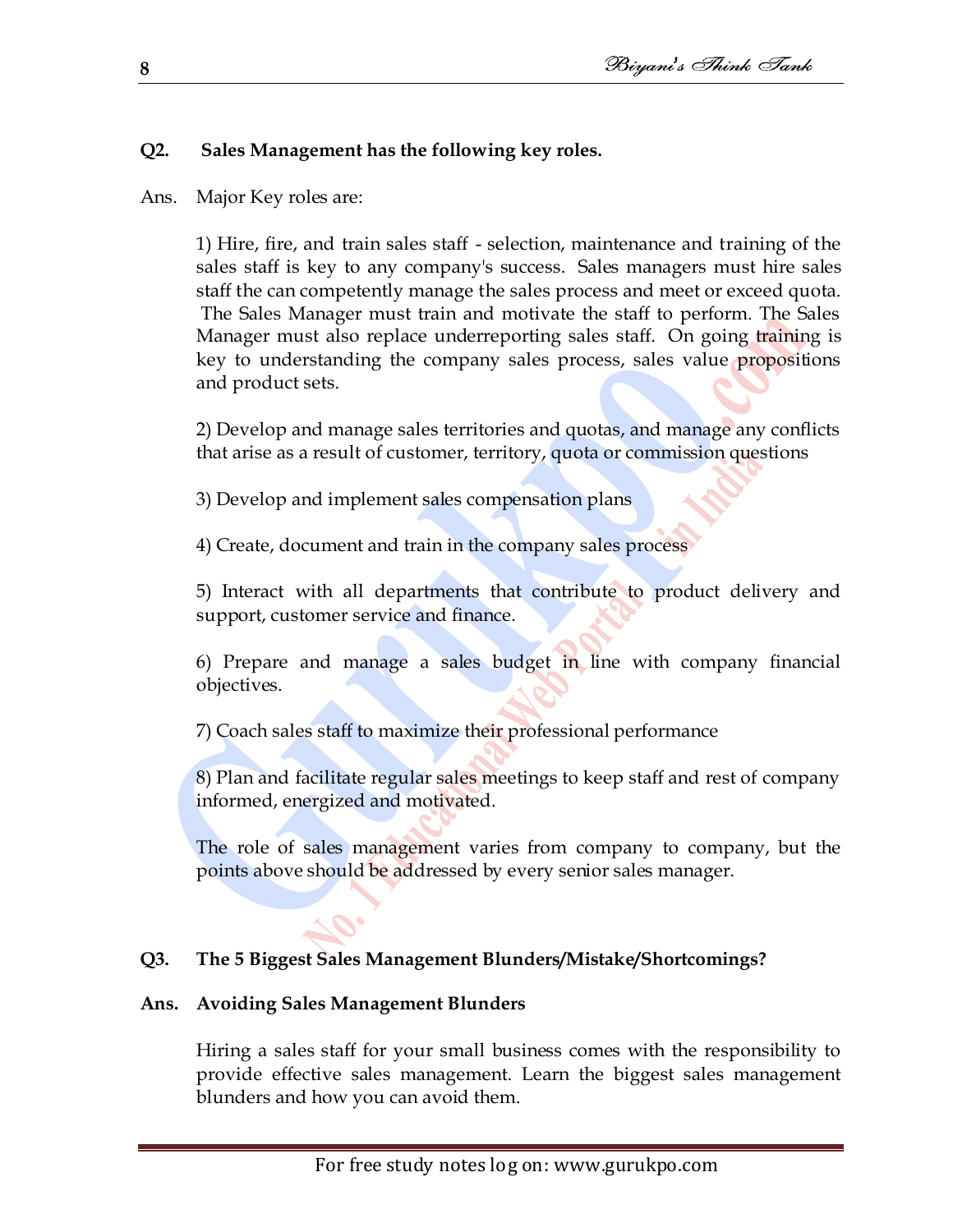**1. Mixing Recognition with Coaching:** One common sales management blunder is to congratulate your sales force for a job well done and quickly move to areas of improvement. This tactic can often be interpreted by sales staff as a lack of appreciation. A best practice is to separate the recognition from the coaching. Save the performance improvement areas for coaching sessions. Set up separate recognition of your sales rep success even if it's a small celebration. It's the little gestures of respect and celebrations of achievement that gain the hearts and minds of the sales force.

**2.No Sales Plan:** Another common sales management blunder is not developing a sales plan to help manage the sales team. A successful sales team requires regular planning tracking, and review to achieve the targeted results. Every sales rep requires their own action plan to direct day-to-day activities and set up accountabilities.

All sales plans have at least 3 requirements:

- $\triangleright$  Sales Rep Development: Where most plans fail is they are developed by the sales manager not the sales rep. To ensure a high level of plan acceptance, have the rep develop the plan and guide them toward the right objectives.
- $\triangleright$  Regular Reporting: Sales plans should be established on a weekly basis to provide flexibility in the planning cycle. Reviewing can take place on a monthly basis. Sales management excellence involves reviewing the results against the plan to determine missed opportunities and areas for improvement.
- $\triangleright$  Sales Metrics: A successful sales plan focuses on results and activities. Establish the proper sales metrics to drive your business results. Metrics can include: number of client phone calls, number of contacts, appointments set, appointments conducted and sales closed. Do not overwhelm your sales staff with excessive tracking numbers. Focus on the few measures that matter the most to your business.

**3. No Sales Support:** A common sales management blunder is to hire a sales person without providing them with the level of support required to succeed. Even if your new rep is well-versed in your industry and a top performer, they will still require help to familiarize themselves with your company, products, and markets.

Not all sales reps require the same level of support. For many small business owners, a hands-off approach to sales management is not the best strategy. Successful sales management requires a commitment to sales force training.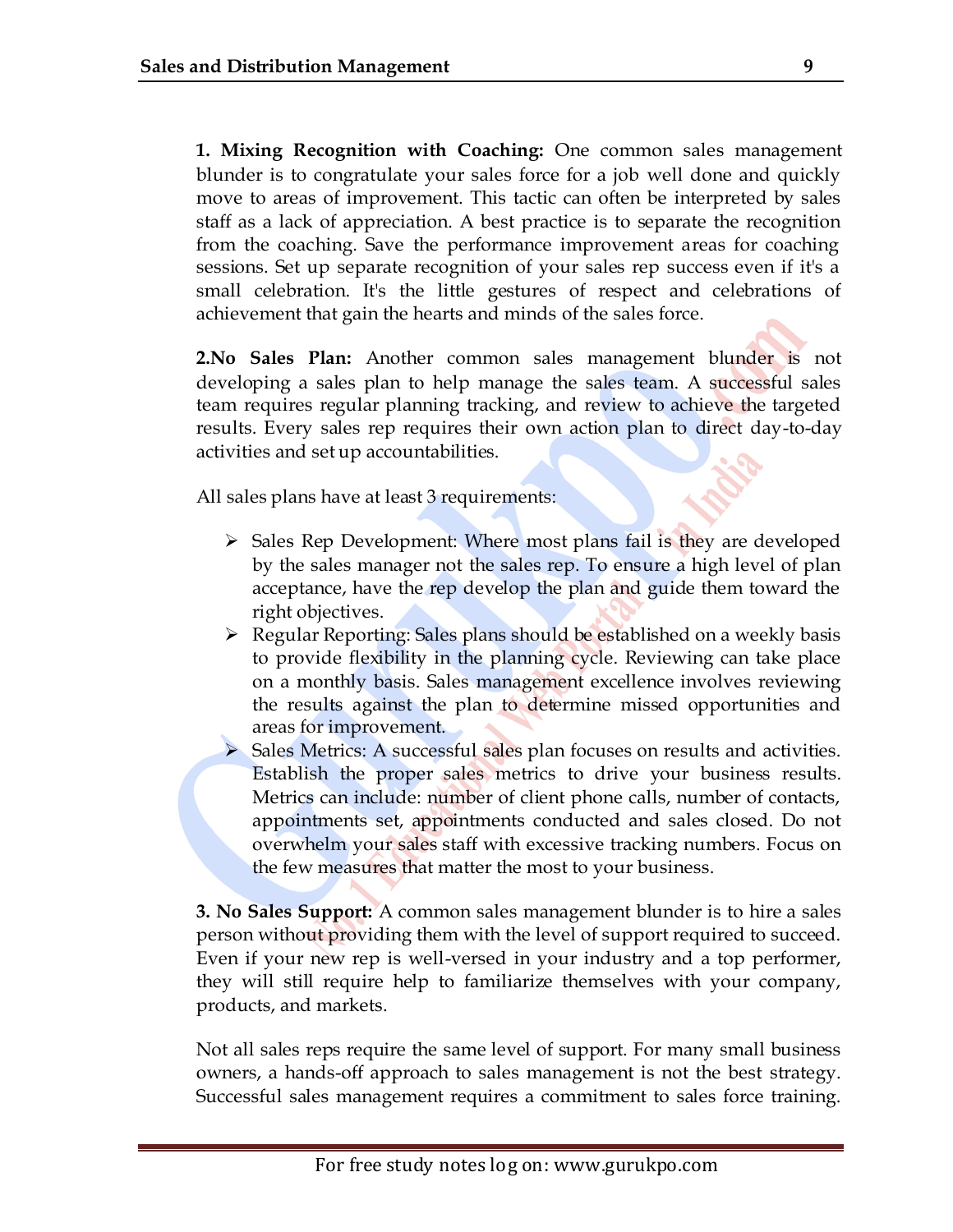Regardless of the size of your firm, an investment in sales training and support can pay big dividends on profitability. Spending the time one-on-one and in the field with your sales team will not only provide support but convey a sense of the importance of sales people in your organization.

**4. Focus on Control Sales Management:** Many new and unsuccessful sales managers will focus on the traditional sales management by intimidation or control approach. The top sales performers know they have a valuable skill set and will quickly walk to a competitor if treated poorly. Sales management is a partnership between the sales rep and the sales manager. Effective sales management requires sharing in the responsibility to find the problems and bottlenecks in your sales process. Seek the solution together with your reps. Be a champion for helping them achieve their agreed results.

**5. Lack of Sales Accountability:** There will be times when sales reps fail regardless of the support and training they receive. It is easy to pass off the lack of results to external forces such as competitors, the economy, or poor marketing. Remember the sales rep was hired to bring in sales. When support, training, and market potential are available, a lack of results often means it's the rep's performance.

Who is responsible for the lack of performance? Your sales management program. If your small business lacks a clear policy of sales accountability, it remains your responsibility to implement the process. Creating a culture of sales accountability will not happen overnight. Expect to lose sales staff. Sales reps who have under performed and will not accept personal responsibility for their own results, will leave. This is a good thing. A sales accountability culture only accepts top performers; exactly what your business needs to survive in a competitive market.

Other big sales management blunders do exist. It is vital to have an honest feedback system in place. Alan J. Zell, "The Ambassador of Selling" feels "most sales managers do not have a system of feedback that will allow the staff to have a way to comment back to the sales manager without the fear of being chastised or being known as a complainer."

Growing a small business is hard work. The sales management function is often overlooked by small business owners. Spending the necessary time wearing your sales manager hat will help foster a rewarding culture and build a successful sales team to boost your business to new levels.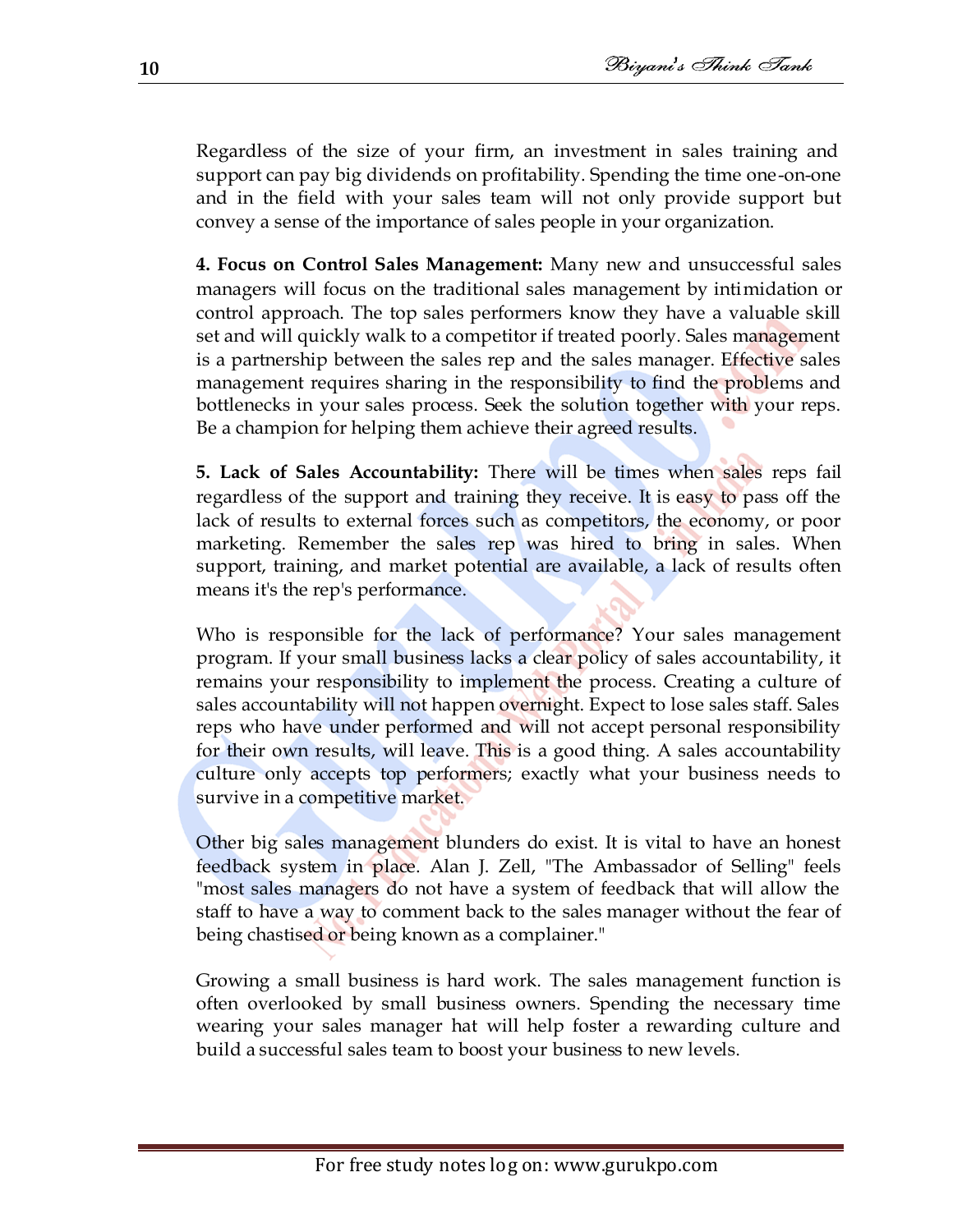#### **Q4. What is the nature of sales management**?

Ans. Many of the sales management decisions are concerned with the development and maintenance of an effective sales force. In the long run, decisions have to be made regarding the structure of an effective sales force.

In the long run, decisions have to be worked out and implemented. In all these decisions, sales mangers may require considerable assistance from organizational specialist and personnel managers.

The responsibility for the total sales task of an organization has to be divided among members of the sales force. Hence, a series or decisions have to be made concerning the allocation of sales effort. Sales territories have to be devised with some concern for the territory's potential as well as workload. Sales personnel have to be allocated to specific territories. Operational contents has to be given to general (line) and specialised (staff) roles in the sales organization. The territorial structure and allocation are usually not changed unless a change of sales strategy takes place. However, short term adjustments in sales territory design and allocation are frequently required. Territory allocation problems can become fairly complex in large sales organisations. Some times quantitative models can be used to solve such problems.

Even the best organized sales department will not function effectively unless the sales effort is planned and controlled on a periodic basis. Annual or quarterly sales forecasts constitute the basis for sales planning. Overall sales targets or quotas are worked out on the basis of the forecasts. Individual quotas are negotiated with the salesman by his supervisor. Some organizations break up the quota by product line, customer type, time intervals, etc. Monitoring of sales performance requires some system of field reporting. In addition to sales figures, a well-designed field reporting system can yield valuable data on stock levels, dealer motivation, promotional effectiveness, competitive activity and customer preferences. Many firms conduct regular sales analysis to discover significant trends in the market.

Regular motivation and periodic evaluation is necessary to ensure that actual sales performance corresponds with the planned effort. Compensation plans, sales contests, incentives, sales conferences, supervision, etc., are used to motivate salesmen. Sales manages have to make decisions pertaining to the mix of motivational devices to used. Systems have t be developed for evaluating the performance of salesmen. Reinforcement or corrective action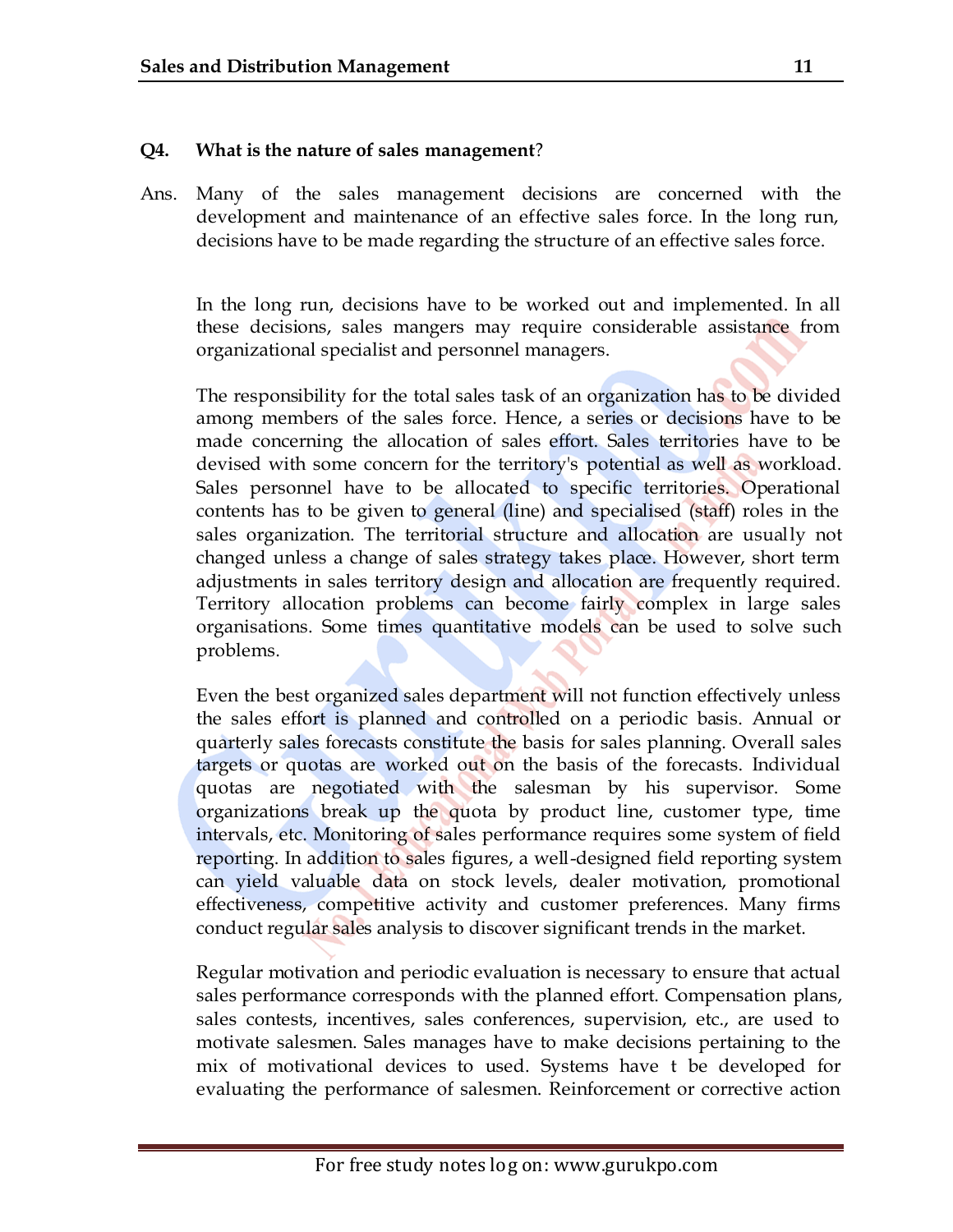may be necessary depending on whether the performance is satisfactory or not.

#### **Q5. Three E's To Successful Goal Setting ?**

Ans. Its time to plan for the next sales year.Time to do goal setting with each automobile salesperson. So where does a champion automobile sales manager begin?

The answer, successful goal setting starts with three E's - Expectations, Execution, Evaluation. Mapping out sales targets is a continuous process. Sure, most car sales managers really only focus on it once a year. But the champions, the sales leaders, the car store managers who want their sales team to prosper, embrace the setting of individual goals as an ongoing daily, weekly, monthly opportunity.

Any automobile sales person who is worth her or his salt, has personal sales goals and more. Goal setting is not new to them. These car sales champions recognize that without daily, weekly, monthly targets there is nothing left but hoping to close the next walk-in. Automobile sales people who understand setting [personals goals](http://www.selling-process-tips.com/personal-goals.html) make more money, have less frustration, are in control of their day.

The same holds true for the handful of automobile sales managers who embrace the three E's to successful goal setting. These guys and gals achieve their store targets, their sales goals, not on the backs of their sales team but alongside them.

**The three E's to successful goal setting and achievement...**

#### **1) Expectations**

Through a three meeting goal setting sequence individual automobile sales goals are established for the coming year.

#### **a) Meeting Number One**

The first sales goals meeting could be with the group or on an individual basis. The purpose of the first get-together is to explain you will be scheduling two more meetings to arrive at individual car sales goals.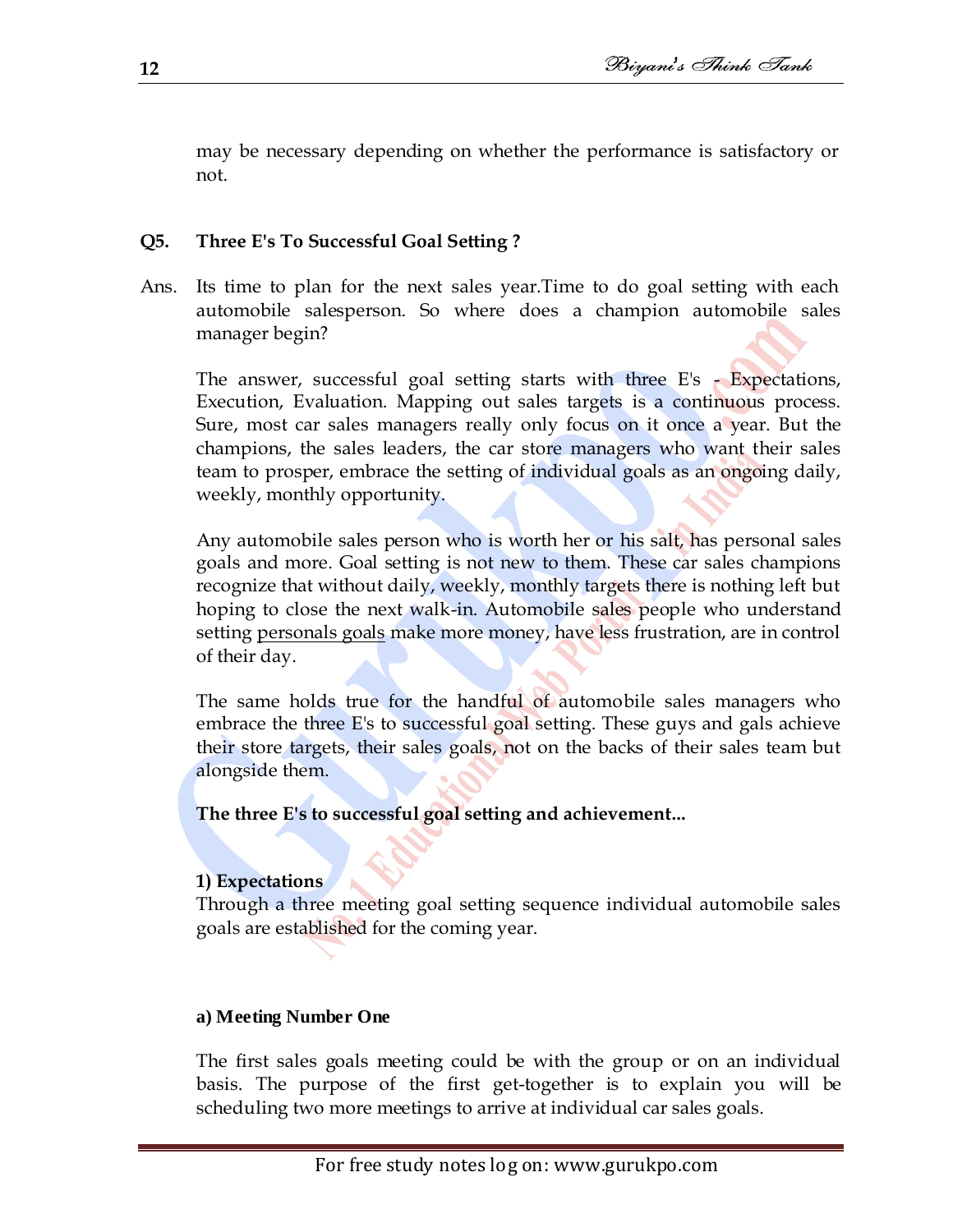Handle, to your satisfaction, questions that may come up. Conclude with clear instruction that each salesperson is to have a realistic outline of their vehicle sales goals for the next meeting. Be sure all salespeople focus on the same end result. That is, if the Dealership sales goals are in units then the salespeople are to present their sales goals in units per month, if the sales target is in gross sales per unit, then that is what is expected, and so forth.

#### **b) Meeting Number Two**

The second meeting must be within three days of the first. The purpose is to review the sales goals the salesperson mapped out. Discussion focuses on how the numbers were arrived at, how the salesperson sees achieving their sales goals, what assistance is being sought from management, what training would be beneficial, what strengths the salesperson could share with the team, what the Dealership could do better. In this meeting, the automobile sales manager's role is to listen to what the salesperson is saying, ask for clarification when necessary, and listen again.

This is not the meeting to agree or disagree with what the salesperson presents. It is not the meeting to offer suggestions or advice. This is the time champion automobile sales managers really listen to the salespeople.

Conclude the meeting thanking the salesperson for the input and schedule the third meeting.

Special note, an exception to the above is when a sales person is completely off with what was expected. Address this as required, refocus on what the purpose of the meeting was and reschedule. If the salesperson does not follow through, then you need to consider the future of this person in the Dealership.

#### **c) Meeting Number Three**

Since the last meeting you have reviewed all individual sales goals. You have also compared the combined total to the Dealership sales targets. Your role now has two purposes. First,you need to ensure the individual sales goals are realistic. Plus, you need to ensure the combined total meets or exceeds the Dealership's.

In meeting number three, you start with a review of the last meeting, then present the annual sales goal for this salesperson along with an explanation of how it was determined.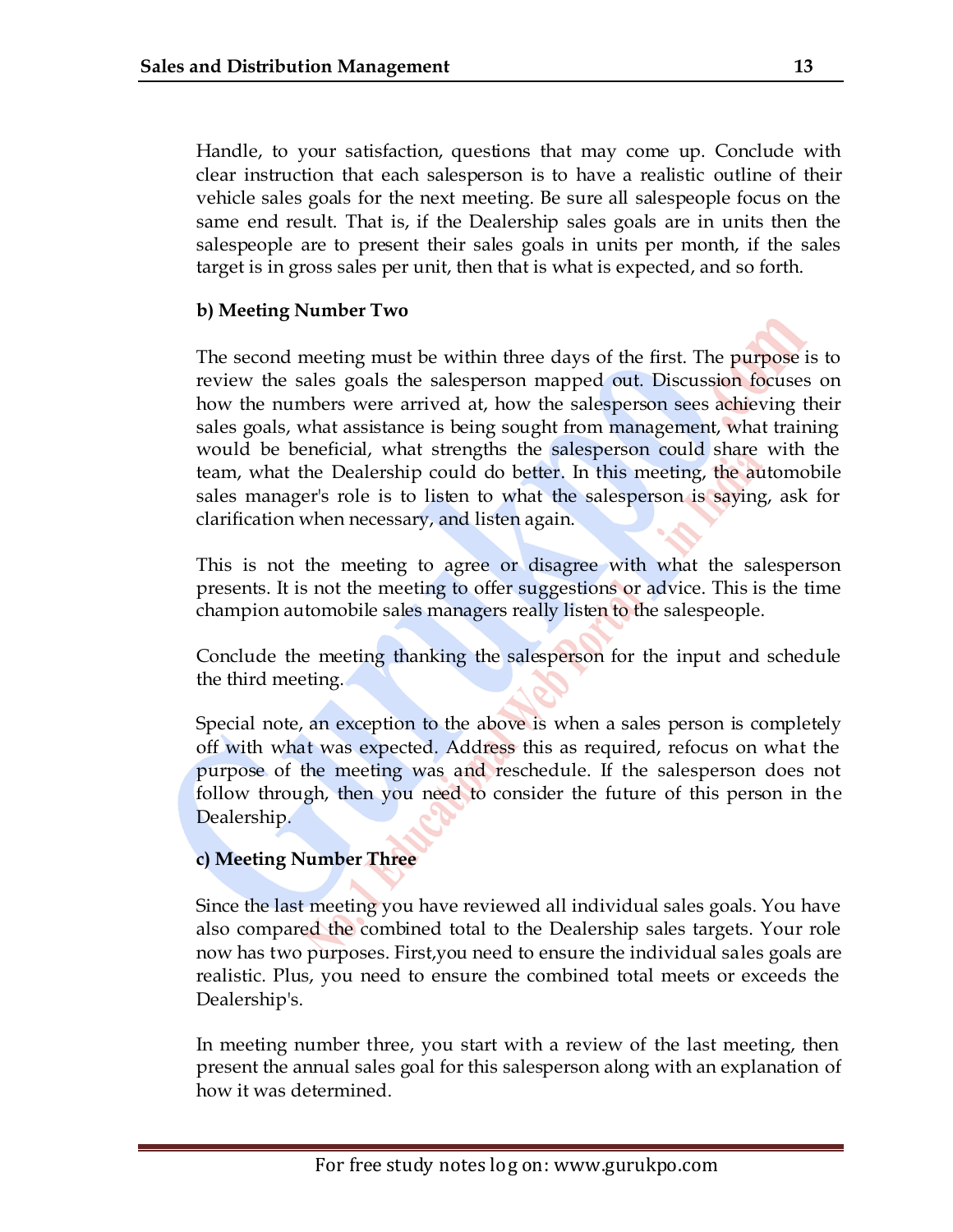Next, you and the salesperson map the total into monthly sales targets. This is not simply dividing the total by twelve. Every Dealership has cycles. Individual monthly sales goals need to reflect the market. These goals are now minimum standard. They are what the automobile sales person is responsible to achieve at minimum.

#### **2) Execution**

Armed with monthly sales goals, the sales manager and salesperson now decide on a plan of action. In a car store, similar to selling RV's, there are buyers who just walk-in. How many of these can a salesperson expect to interact with on a daily, weekly, monthly basis? How many repeat and referral customers should the salesperson anticipate? How many prospecting calls will the salesperson need to make? What about orphan accounts, phone opportunities, internet leads, service customers?

The point is that the sales manager cannot simply say, "Here is your monthly sales targets. Good luck." No, it is the sales manager's responsibility to follow through with each salesperson to develop a strategy on how the goals will be achieved. That's essential in the goal setting process.

#### **3) Evaluation**

Evaluation is ongoing. The sales manager monitors each salesperson's daily activity, sold units, gross per deal, number of walk in contacts, number outbound calls, appointments secured, and so forth. Based on the salesperson's success and sales experience, the manager may hold follow-up reviews every other day, weekly, or maybe only once a month. The purpose of the review is to evaluate progress and make necessary adjustments for improvement. The sales manager provides guidance, coaching, and mentoring during these meetings.

The desired outcome is for the automobile salesperson to meet or exceed their monthly sales quota. By doing this consistently, the salesperson, sales team, and Dealership will be successful.

Compared to most other sales environments, RV sales managers and car sales managers are able to provide real time feedback. Sales managers in car stores and RV dealerships see each salesperson in action simply by walking the floor and listening. Other sales managers have to schedule travel time with their salespeople in order to evaluate their skills and provide feedback.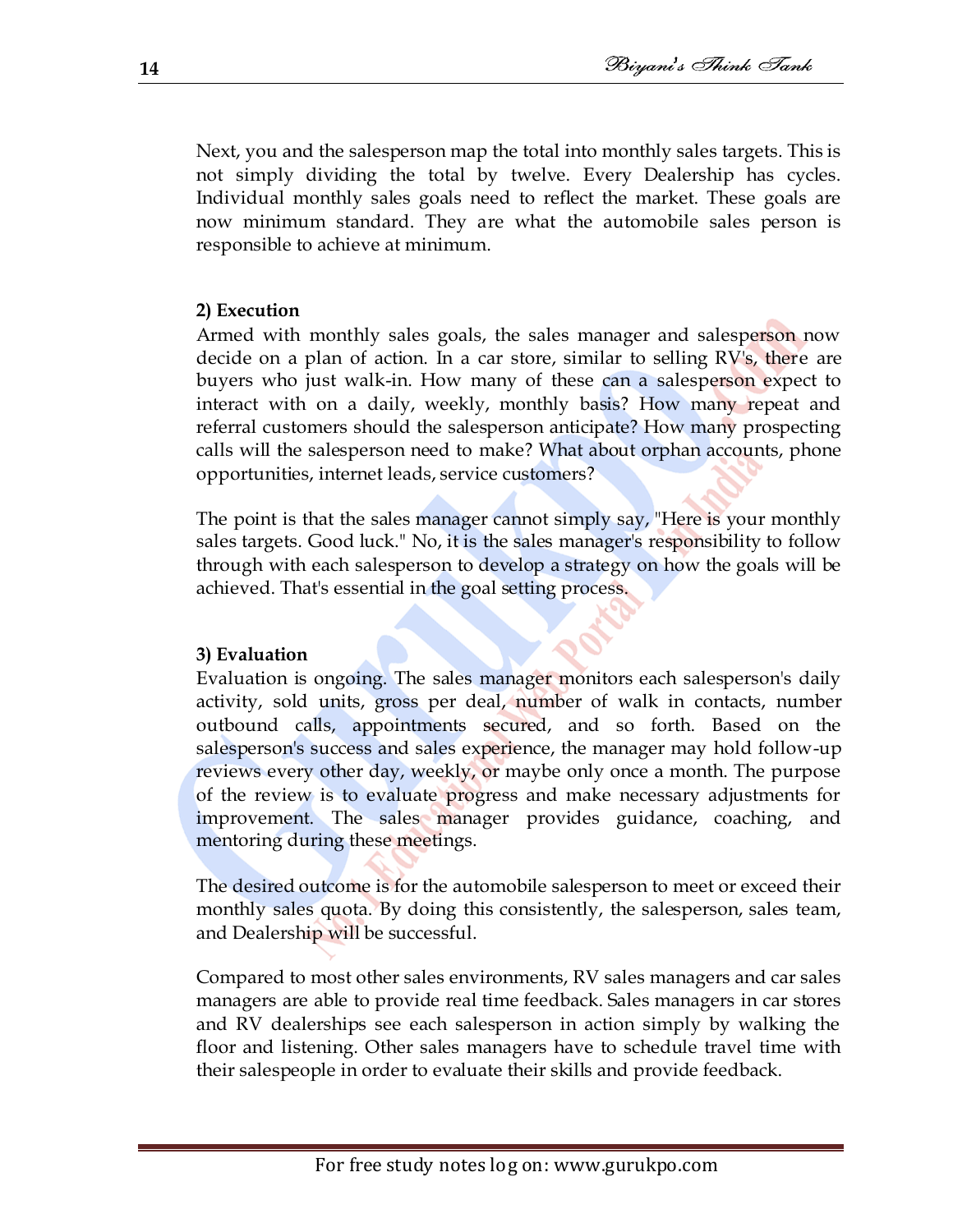Ken Blanchard, author of the One Minute Manager, wrote, "*Feedback is the breakfast of champions!*" As an automobile sales manager, achieving sales targets means your sales team has to know what their sales goals are, they need a game plan to achieve those goals, and, most importantly they need to know how they are doing.

#### **Q7. What are the 5 Sales Tips For Success?**

**Ans** Can there really only be five sales tips for success?

Answer - yes!

And no!!

Yes, if you truly follow the following five sales tips you are on your way to being successful.

No, because if you truly embrace them, like peeling an onion, once you get under the skin there are layers and layers of sales techniques waiting to be peeled away. A career in sales is discovery.

Someone once said, "*The tragedy of life is not that it ends so soon, but that we wait so long to begin it.*" And so it is with sales. Like peeling the onion, the tragedy is most people who start out in sales never venture beyond the first layer.

The 5 sales tips for success are an acrostic for S.A.L.E.S:

**S** - Skill

- **A** Attitude
- **L** Leverage
- **E** Energy
- **S** Success

#### **S is for Skill Development**

As in all professions, Sales requires developing specific skills. Successful sales people approach their sales career as an apprenticeship. It is continuous learning.

That learning includes product knowledge, presentation techniques, communication skills, questioning techniques, and much more right down to grooming. Yes, grooming is a skill. It is more than a bath, shower, or great deodorant. There is truth in the saying "*dress for success*."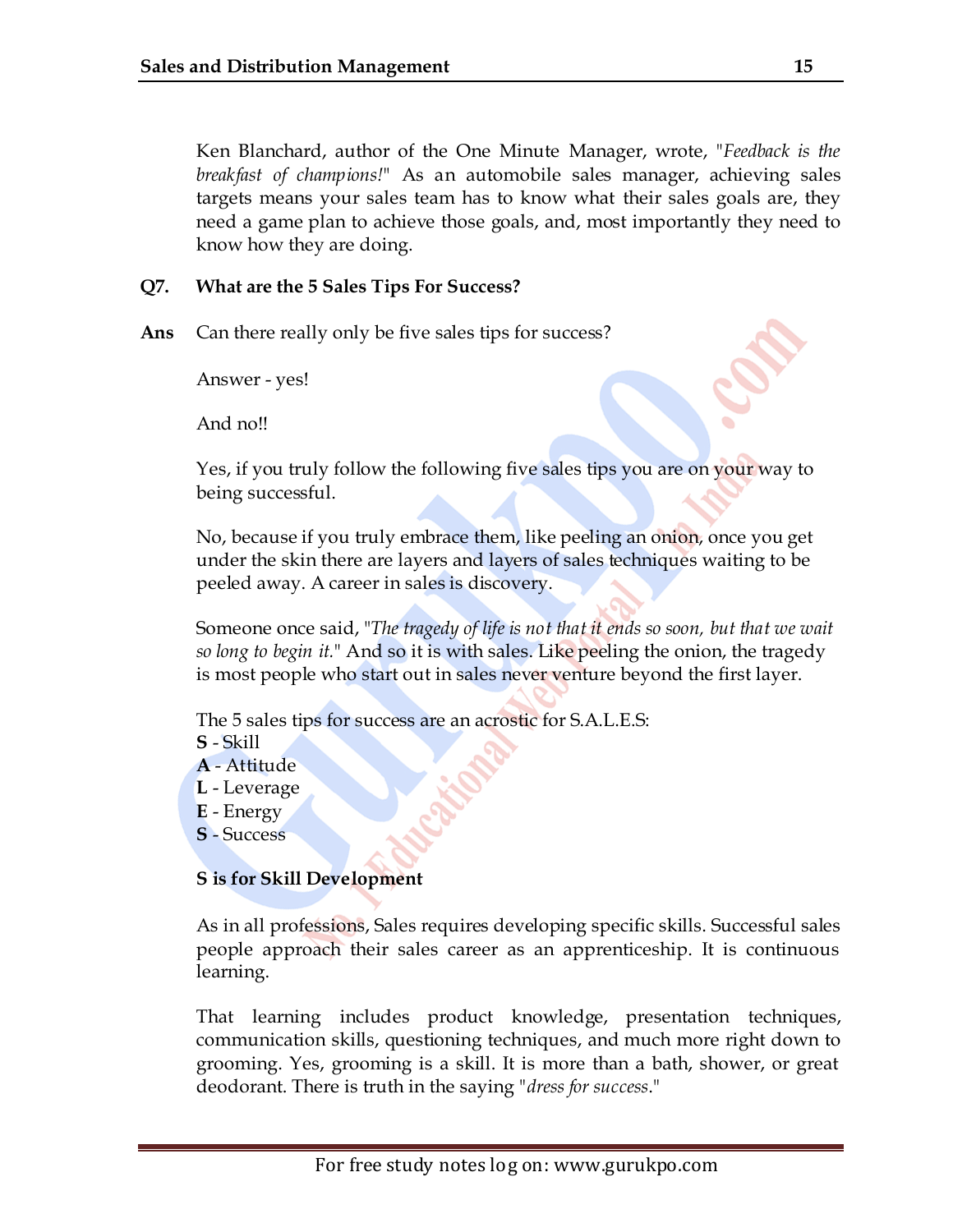A key skill in this sales tip is performing daily tasks targeted at keeping your name in front or your customers and prospects. David Stein in his book *How Winners Sell* wrote "*Become an expert in the industry into which you sell.*"

Experts are always in demand. Skilled salespeople never go hungry!

#### **A is Adjust Your Attitude**

By adjust your attitude I'm not referencing building your self-confidence. If you don't already believe in yourself - the buyer will not either. Here is a knock your socks off sales tip for you, if you are not comfortable with rejection, get out. Selling is not for you. Don't kid yourself in thinking that you can read a self-help book or two or three and all will be better. It won't. Please don't fool yourself in thinking you can attend a seminar or two or three on building your self esteem, on getting tough, and all will be better. It won't. Not everyone is cut for the sales tunic. And that is okay.

If sales is for you, here is what I'm talking about when I say Adjust Your Attitude. It is okay to make a buck - lots of them.

Michael Port, **[Book Yourself Solid,](http://gan.doubleclick.net/gan_click?lid=41000000034512655&pubid=21000000000315675)** wrote "*Becoming comfortable with the sales process requires that you let go of limiting beliefs you may have about being worthy of the money you're earning and requires a shift in your perspective of the sales process itself.*"

This is a key sales tip - it is okay to make a bundle of dollars for providing your expertise in helping people make a buying decision on something that they need, fits their budget, and their lifestyle. My personal check is "*Is it legal, ethical, and moral?*" If yes then I'm making the deal!

By the way, if you are not making an above average income as a commission salesperson you need to find out why. Be sure to look in the mirror.

#### **L - Leverage You Are A Brand**

"*To be successful you have to be unique. So different that, if people want what you have, they have to come to you to get it.*" Walt Disney said that. Powerful!

"To be successful you have to be unique." means you need to step away from crowd. It means that what you promise, what you say you will do, happens. This sales tip is more like a sales commitment.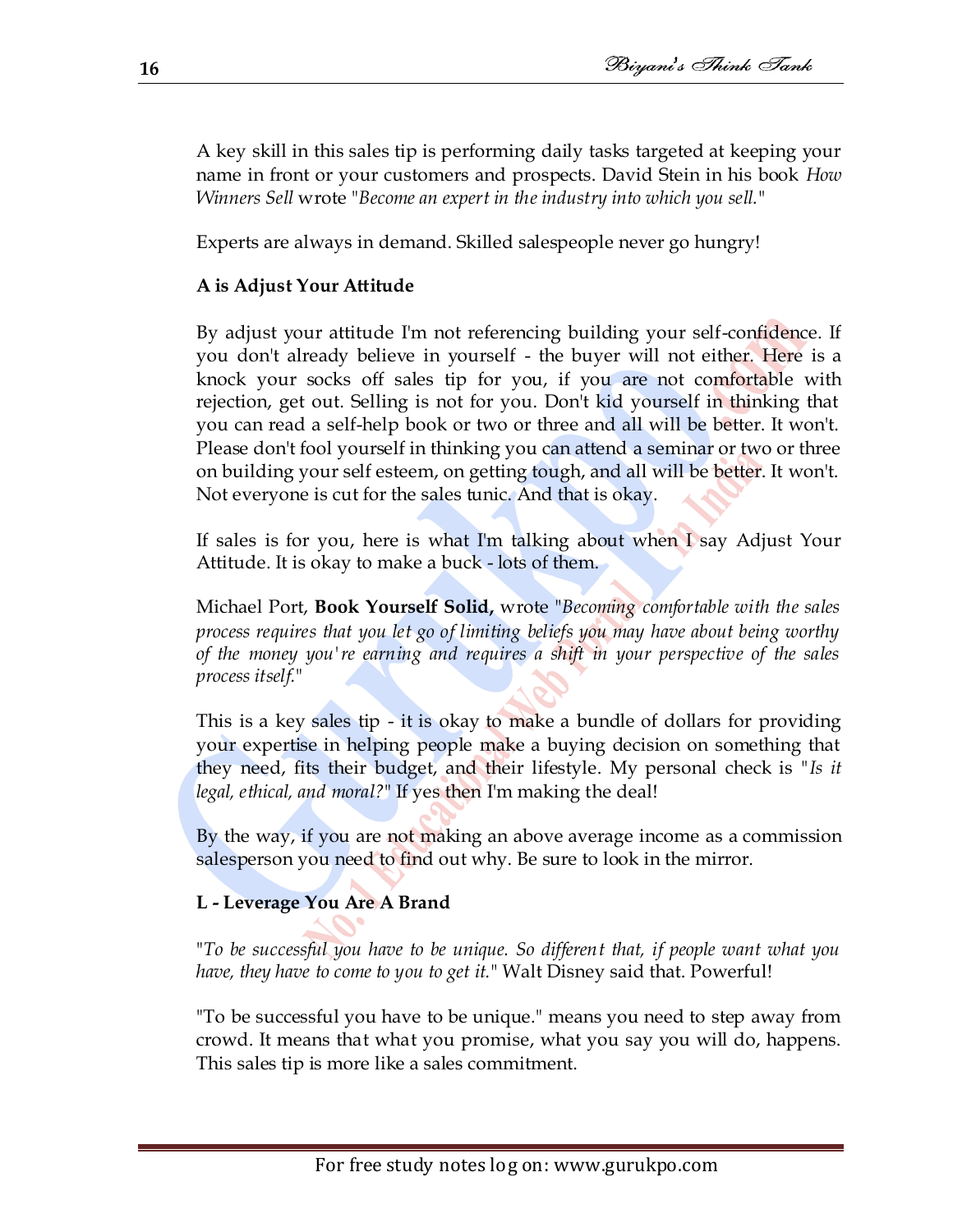If you are a commission sales person then this selling tip should be no surprise - you are a brand. You may not own the company whose products you represent. Yet to your customers you are the company. That is leverage.

The online Business Dictionary defines Leverage as "*Ability to influence a system...in a way that multiplies the outcome of one's efforts without a corresponding increase in the consumption of resources.*" For champion commission sales people this means that the uniqueness through which you provide your service, take care of your customers, follow up with your prospects, translates into them promoting you to their network of people. That is multiplying your connections without any significant effort from your end.

In the profession of selling, he or she with the biggest network wins. What sets you apart?

#### **E - Energy**

In the December 2010 edition of Success Magazine, the article *Break the Blame Game* stated the following "*To succeed in life, that is to be healthy enough to enjoy the work you are doing, you need to excuse-proof your life, especially when it comes to exercise, food choices, stress management, and showing love for the ones you love.*"

This selling tip is all about you, your lifestyle, your health, your relationships. To be a one per-center, a top achiever in the selling arena you need to have bounds of energy.

A chili dog and fries is not eating healthy. Parking at the closest entrance, skipping any opportunity to walk a few extra steps, choosing not to exercise does nothing for your energy level.

Eating right, being fit and well rested gives you the edge in tough negotiations. It helps your creativity and maintains your energy level.

Face-to-face, in the trenches selling is tough. It requires stamina and lots of energy. If you are not taking care of your healthy, no one else is. And, as a sales professional, if your are not healthy you will not survive. This is a sales tip to live for.

#### **This S Is For Success**

"*The most important opinion you have is the one you have of yourself, and the most significant things you say all day are those things you say to yourself.*" Anonymous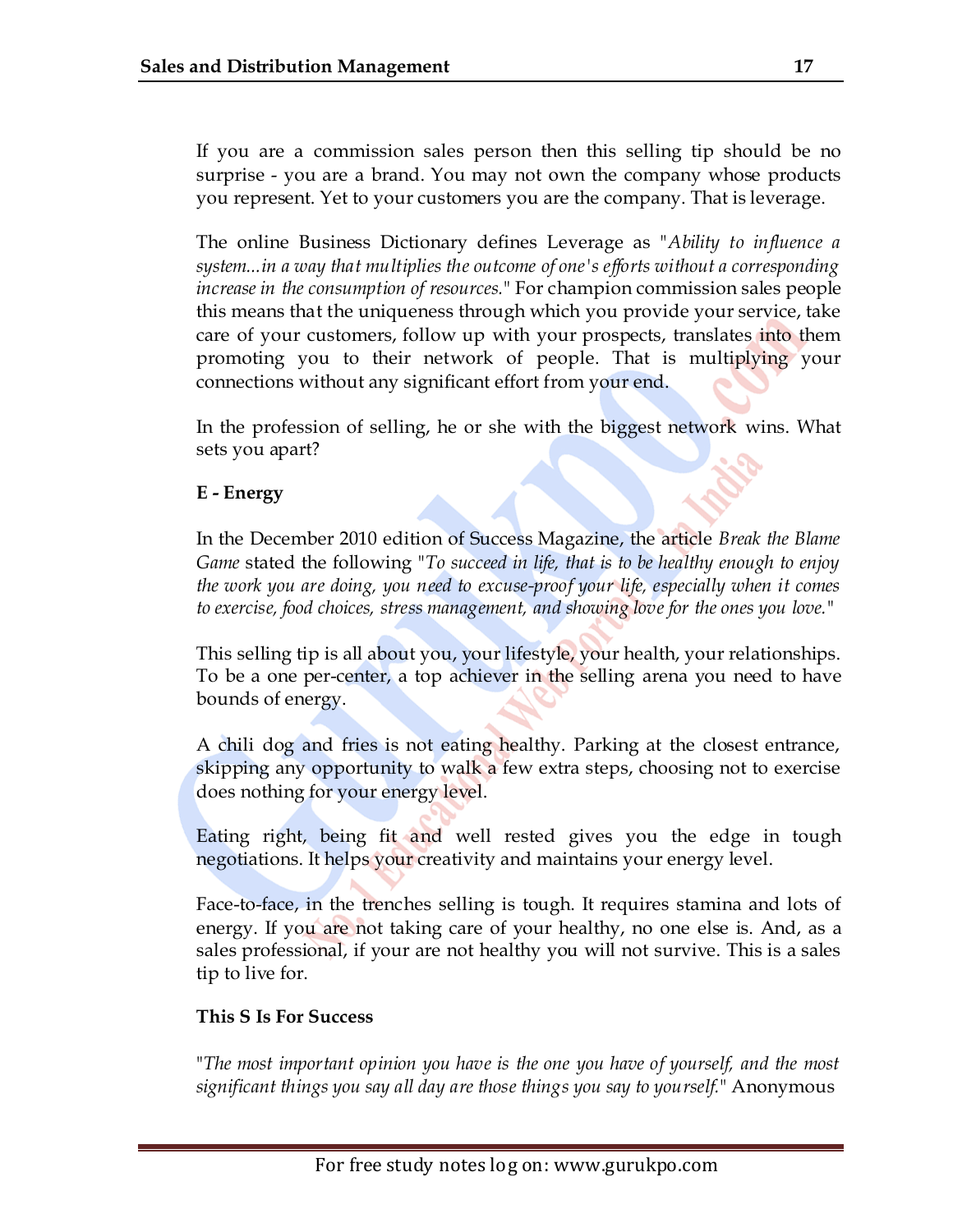What is your definition of success?

At thefreedictionary.com success is defined as "*The achievement of something desired, planned, or attempted.*" Dictionary.com defines it as "*the favorable or prosperous termination of attempts or endeavours.*"

As a salesperson, for me success was best coined b[y ZigZiglar,](http://gan.doubleclick.net/gan_click?lid=41000000034512672&pubid=21000000000315675) "*When you help enough people get what they want, you will get what you want.*"

That's it, isn't it. "*When you help enough people get what they want, you will get what you want.*" Selling is all about helping other people - individual or corporate. Especially as an automobile sales person it is ensuring your prospect gets the right vehicle in a price or payment they can afford, that best meets their needs, and lifestyle. No magic formula. Just helping people.

Sure, as professional salespeople, we have to work to uncover leads, bust our buns to qualify prospects, be the middle man. Amazing when you think about it. We not only have to sell the product to the prospect we often have to sell the prospect to the company. In the end, when it all comes together, how great it is.

That's what this sales tip is all about. Success is those amazing moments when it all comes together. That feeling, no that very good feeling, that you have helped another make a quality buying decision. And you did it. You were instrumental in orchestrating the positive outcome. That's success.

There you have it, 5 sales tips for success. Start where you are today. A career in sales is discovery. The journey is the adventure. And, don't overlook the power in that the most important opinion you have is truly the one you have of yourself!

#### **Q8. Sales Secrets Increase Your Closing Ratio?**

Ans. What are the sales secrets of the champions? Why is it that these men and women continuously produce top results? What do they know that keeps them successful in any market, any economic condition? What is their secret to selling?

Wayne Gretzky, the hockey legend, is quoted as saying "*I miss 100% of the shots I don't take.*" Does this mean sales champions make more calls, bang on more doors? Could these be the sales tips?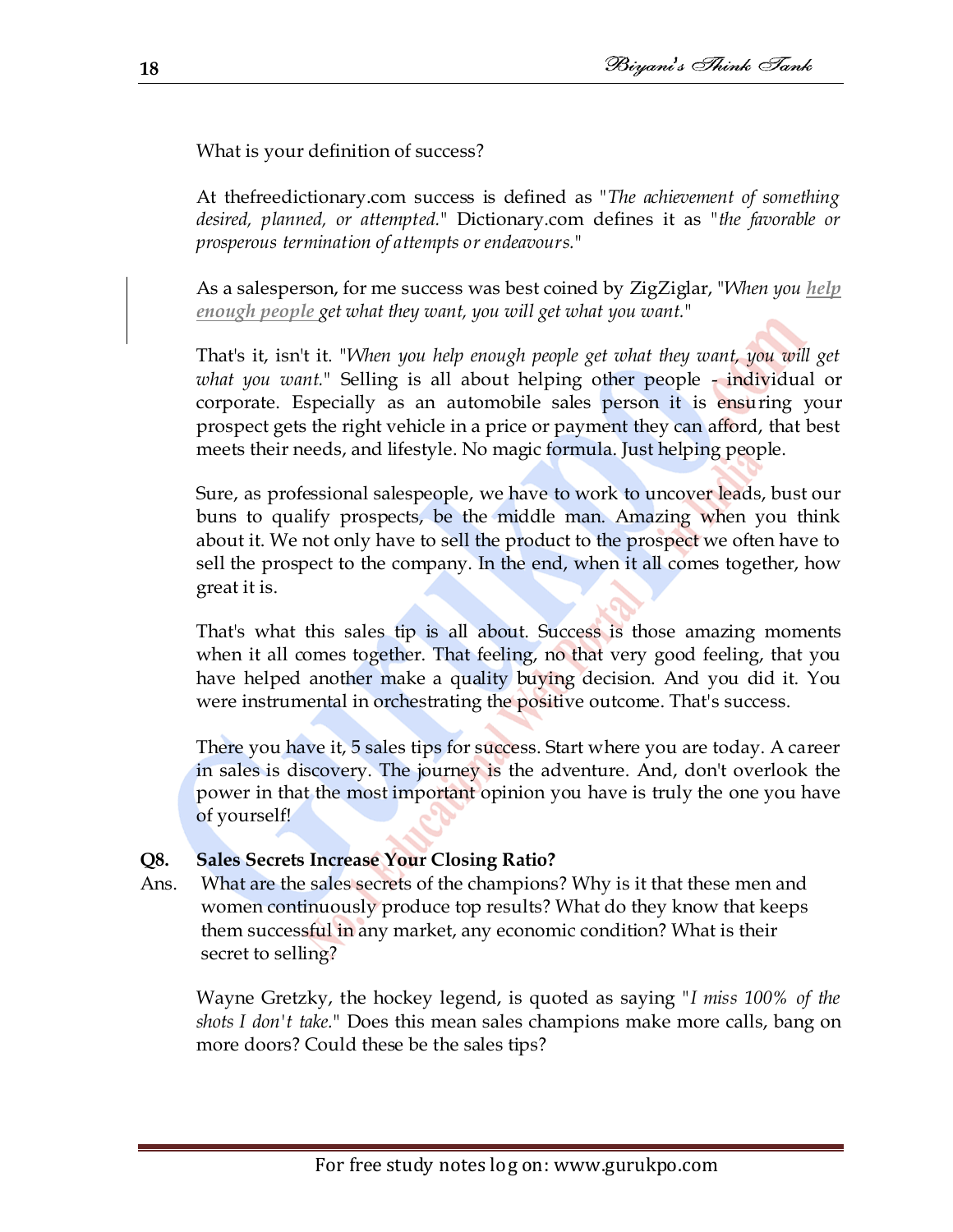Or, is it that they work smarter? Could it be how they manage their time and territory? Is their spin on selling to be better organized, have a quality daily plan, weekly schedule, monthly calendar?

Perhaps it is goals. Maybe the most successful sales people are more goal oriented, more focused on sales quotas, sales targets, more motivated by achieving sales results.

And have you noticed how they dress, how they present themselves? Could it be their confidence, self awareness, presence, how they gesture, their mannerisms?Just what is the reason for sales success of the million dollar producers? And, more importantly, can these sales skills be learned? Can anyone apply them?

Truth is, the sales techniques to closing more deals, earning higher commissions, ought to come as no surprise. As in any profession, sales people need to be confident in their craft, their sales skills.

Sales is a profession. Unfortunately their in lies the dilemma.The reason why only a handful rise to the top as high income commission earners. Most people in sales do not look upon selling as a "*profession*". The result, they are doomed to fail or, at best, a mediocre lifestyle.

As a sales professional, I can share with you sales secrets that have resulted in more orders, more successful interactions, more commissions. One specific secret has been more effective than any other technique in my sales kit.

In fact, I guarantee that if you apply this sale secret on a continuous basis you too will see more deals closed, more contracts signed, more revenue for your employer and greater prosperity for you. Yes, guaranteed!

Of course, by now you have guessed what this million dollar sales secret is. You may even be shaking your head, smiling, and thinking, "*That's what makes the difference. This is what makes me a one percenter, a champion.*"

On the other hand, if you are wondering what the dickens I am writing about, then it is time you get smart. Write me and I will send you the sales secret of the champions - FREE! No gimmick. FREE! No catch. Absolutely FREE!

If you are a commission sales person, I am absolutely convinced applying this sales technique on every sales contact will increase your commissions. If you are incentive or bonus based on revenue you bring in, you will see more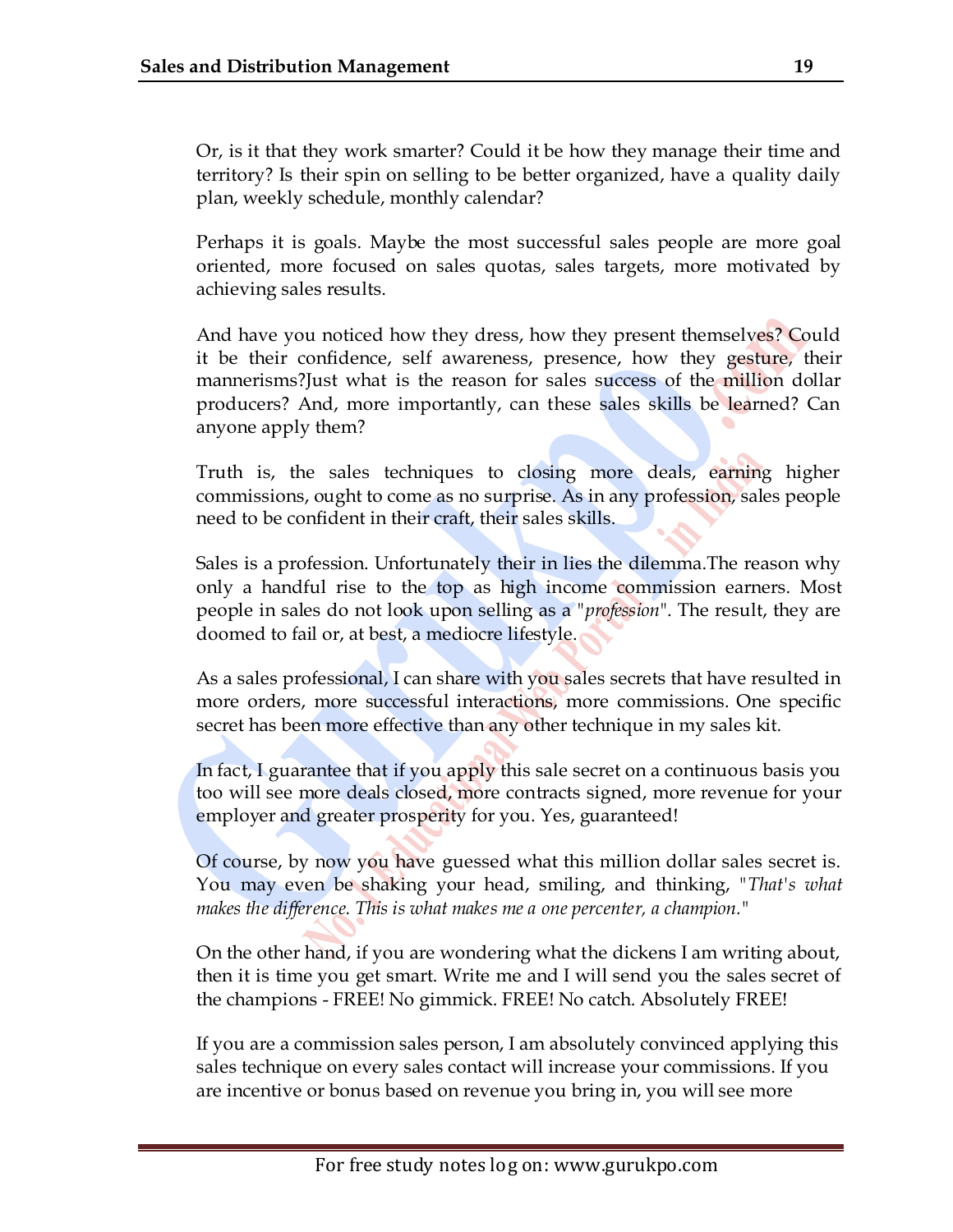dollars. Specifically, if you are accountable for securing a commitment from someone to do business with your company, this sales secret will get you more results!

#### **Q9. Explain the process of sales management?**

#### **Ans. There are major four steps in sales management**

Although the role of sales management professionals is multidisciplinary, their primary responsibilities are: (1) setting goals for a sales-force; (2) planning, **budgeting,** and organizing a program to achieve those goals; (3) implementing the program; and (4) controlling and evaluating the results. Even when a sales force is already in place, the sales manager will likely view these responsibilities as an ongoing process necessary to adapt to both internal and external changes.

#### **GOAL SETTING**

The overall goals of the sales force manager are essentially mandated by the marketing mix. The company coordinates objectives between the major components of the mix within the context of internal constraints, such as available capital and production capacity. The sales force manager, however, may play an important role in developing the overall marketing mix strategies. For example, the sales manager may be in the best position to determine the specific needs of customers and to discern the potential of new and existing markets.

One of the most critical duties of the sales manager is to estimate the market potential and sales potential of the company's offerings, and then to make realistic forecasts of sales. Market potential is the total expected sales of a given product or service for the entire industry in a specific market over a stated period of time. Sales potential refers to the share of a market potential that an individual company can reasonably expect to achieve. A sales forecast is an estimate of sales (in dollars or product units) that an individual firm expects to make during a specified time period, in a stated market, and under a proposed marketing plan.

Estimations of sales and market potential are often used to set major organizational objectives related to production, marketing, distribution, and other corporate functions, as well as to assist the sales manager in planning and implementing the overall sales strategy. Numerous sales forecasting tools and techniques, many of which are quite advanced, are available to help the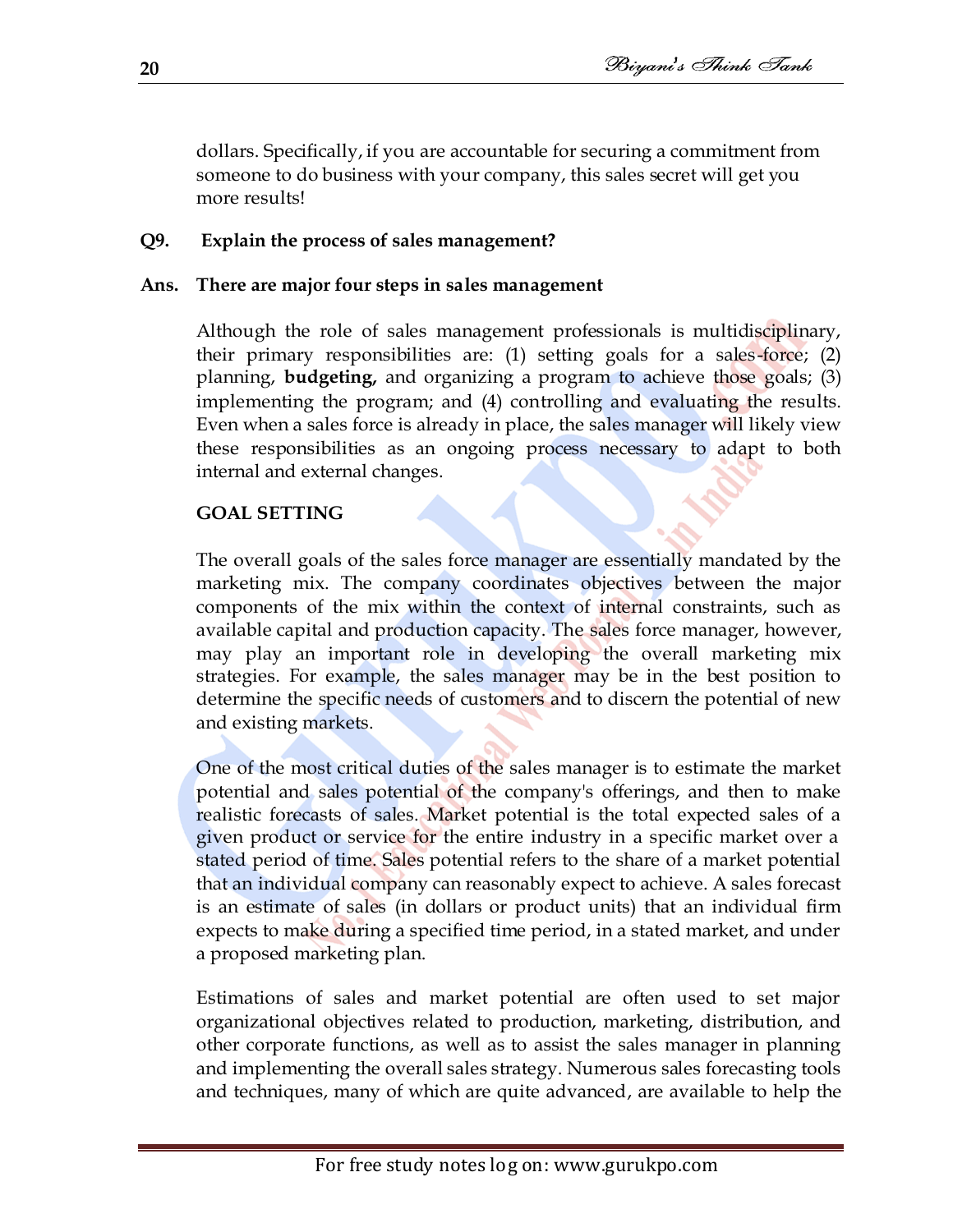sales manager determine potential and make forecasts. Major external factors influencing sales and market potential include: industry conditions, such as stage of maturity; market conditions and expectations; general business and economic conditions; and regulatory environment.

#### **Planning, Budgeting, and Organizing**

After determining goals, the sales manager of a small business must develop a strategy to attain them. A very basic decision is whether to hire a sales force or contract with independent selling agents or manufacturers' representatives outside of the organization. The latter strategy eliminates costs associated with hiring, training, and supervising workers, and it takes advantage of sales channels that have already been established by the independent representatives. On the other hand, maintaining an internal sales force allows the manager to exert more control over the salespeople and to ensure that they are trained properly. Furthermore, establishing an internal sale force provides the opportunity to hire inexperienced representatives at a very low cost.

The type of sales force developed depends on the financial priorities and constraints of the organization. If a manager decides to hire salespeople, the next step is to determine the optimal size of the force. This determination typically entails a compromise between the number of people needed to adequately service all potential customers and the resources available to the company. One technique sometimes used to determine sales force size is the "work load" strategy, whereby the sum of existing and potential customers is multiplied by the ideal number of calls per customer. That sum is then multiplied by the preferred length of a sales call (in hours). Next, that figure is divided by the selling time available from one salesperson. The final sum is theoretically the ideal sales force size. A second technique is the "incremental" strategy, which recognizes that the incremental increase in sales that results from each additional hire continually decreases. In other words, salespeople are gradually added until the cost of a new hire exceeds the benefit.

A sales manager who is in the process of hiring an internal sales force also has to decide the degree of experience to seek and determine how to balance quality and quantity. Basically, the manager can either "make" or "buy" his force. "Green" hires, or those without previous experience whom the company must "make" into salespeople, cost less over the long term and do not bring any bad sales habits with them that were learned in other companies. On the other hand, the initial cost associated with experienced salespeople is usually lower, and experienced employees can start producing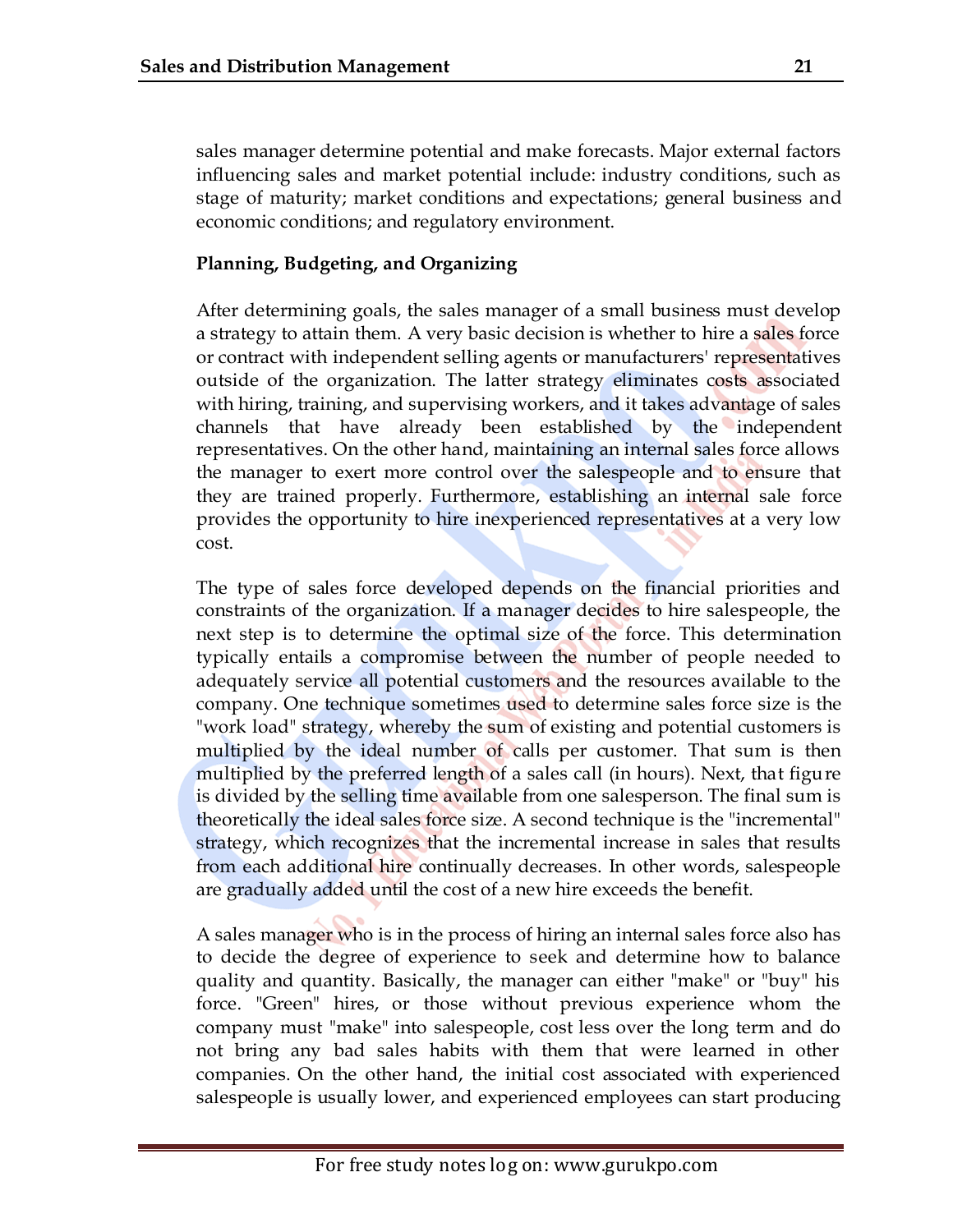results much more quickly. But as Irving Burstiner noted in *The Small Business Handbook,* few star salespeople are ever unemployed, and a small business probably lacks the resources to find and hire those who are. Furthermore, if the manager elects to hire only the most qualified people, budgetary constraints may force him to leave some territories only partially covered, resulting in customer dissatisfaction and lost sales. Therefore, it usually makes more sense for small businesses to hire green troops and train them well.

After determining the composition of the sales force, the sales manager creates a budget, or a record of planned expenses that is (usually) prepared annually. The budget helps the manager decide how much money will be spent on personal selling and how that money will be allocated within the sales force. Major budgetary items include: sales force salaries, commissions, and bonuses; travel expenses; sales materials; training; clerical services; and office rent and utilities. Many budgets are prepared by simply reviewing the previous year's budget and then making adjustments. A more advanced technique, however, is the percentage of sales method, which allocates funds based on a percentage of expected revenues. Typical percentages range from about two percent for heavy industries to as much as eight percent or more for consumer goods and computers.

After a sales force strategy has been devised and a budget has been adopted, the sales manager should ideally have the opportunity to organize, or structure, the sales force. The structure of the sales force allows each salesperson to specialize in a certain sales task or type of customer or market, so that they will be more likely to establish productive, long-term relationships with their customers. Small businesses may choose to structure their sales forces by product line, customer type, geography, or a combination of these factors.

#### **Implementing**

After setting goals and establishing a plan for sales activities, the next step for the sales manager is to implement the strategy. Implementation requires the sales manager to make decisions related to staffing, designing territories, and allocating sales efforts. Staffing—the most significant of these three responsibilities—encompasses recruiting, training, compensating, and motivating salespeople.

**Recruiting** The first step in recruiting salespeople involves analyzing the positions to be filled. This is often accomplished by sending an observer into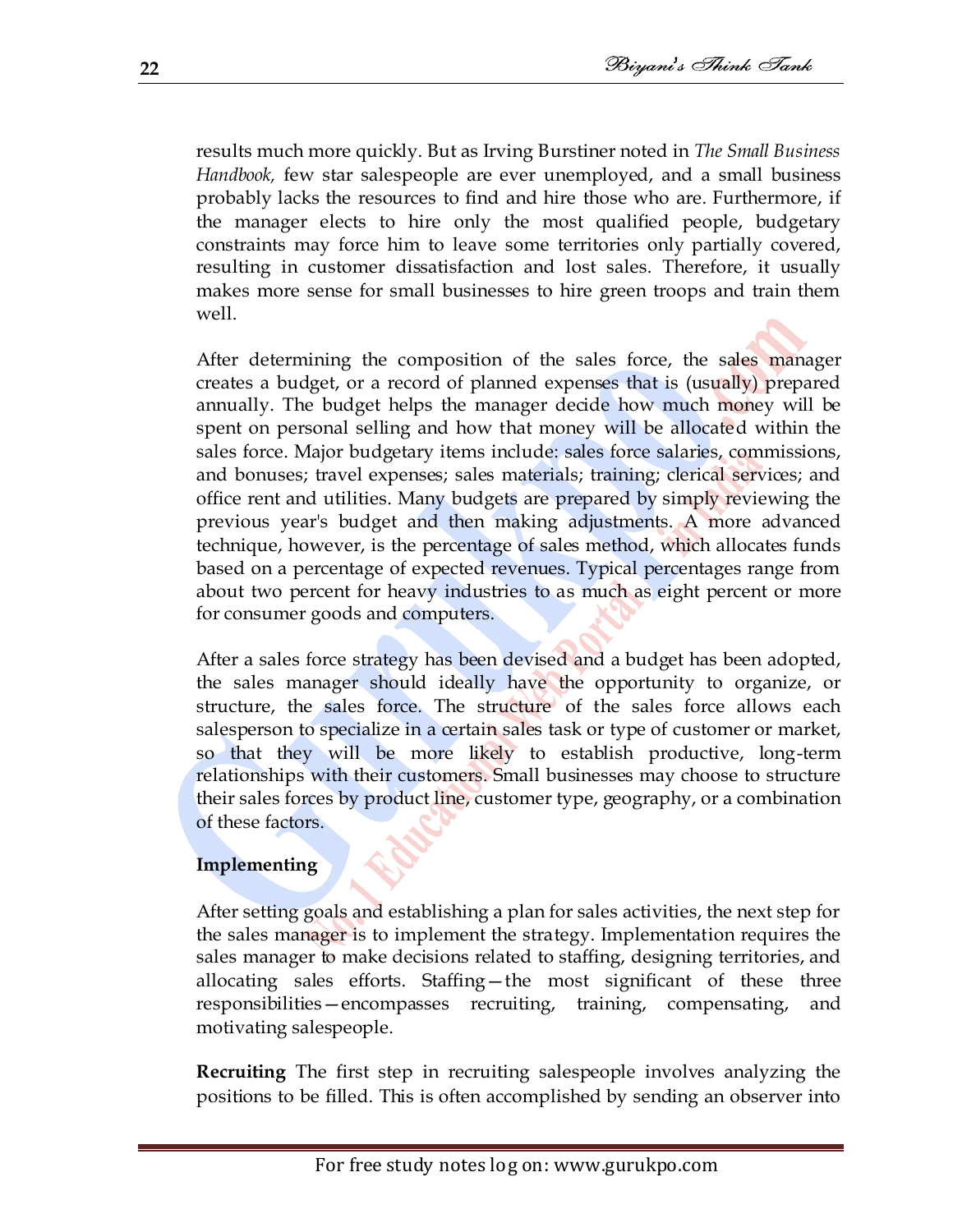the field, who records the amount of time a salesperson must spend talking to customers, traveling, attending meetings, and doing paperwork. The observer then reports the findings to the sales manager, who uses the information to draft a detailed job description. The observer might also report on the characteristics and needs of the buyers, since it can be important for salespeople to share these characteristics.

The manager may seek candidates through advertising, college recruiting, company sources, and employment agencies. Candidates are typically evaluated through personality tests, interviews, written applications, and background checks. Research has shown that the two most important personality traits that salespeople can possess are empathy, which helps them relate to customers, and drive, which motivates them to satisfy personal needs for accomplishment. Other important traits include maturity, appearance, communication skills, and technical knowledge related to the product or industry. Negative traits include fear of rejection, distaste for travel, self-consciousness, and interest in artistic or creative originality.

**Training** After recruiting a suitable sales force, the manager must determine how much and what type of training to provide. Most sales training emphasizes product, company, and industry knowledge. Only about 25 percent of the average company training program, in fact, addresses personal selling techniques. Because of the high cost, many small businesses try to limit the amount of training they provide. The average cost of training a person to sell industrial products, for example, commonly exceeds \$30,000. Sales managers can achieve many benefits with competent training programs, however. For instance, research indicates that training reduces employee turnover, thereby lowering the effective cost of hiring new workers. Good training can also improve customer relations, increase employee morale, and boost sales. Common training methods include lectures, case studies, role playing, demonstrations, on-the-job training, and self-study courses. Ideally, training should be an ongoing process that continually reinforces the company's goals.

**Compensation** After the sales force is in place, the manager must devise a means of compensating individuals. The ideal system of compensation reaches a balance between the needs of the person (income, recognition, prestige, etc.) and the goals of the company (controlling costs, boosting market share, increasing cash flow, etc.), so that a salesperson may achieve both through the same means. Most approaches to sales force compensation utilize a combination of salary and commission or salary and bonus. Salary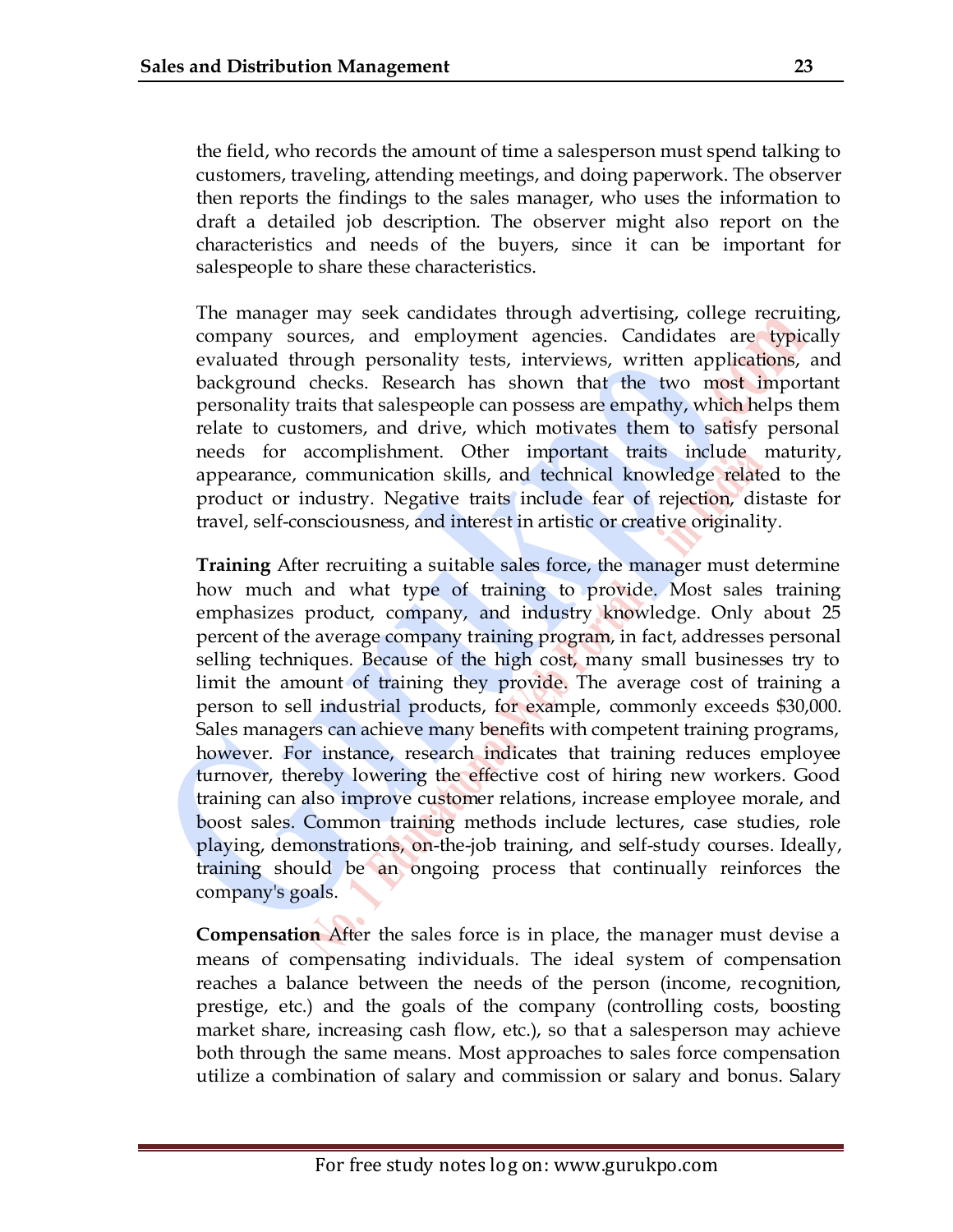gives a sales manager added control over the salesperson's activities, while commission provides the salesperson with greater motivation to sell.

Although financial rewards are the primary means of motivating workers, most sales organizations also employ other motivational techniques. Good sales managers recognize that salespeople have needs other than the basic ones satisfied by money. For example, they want to feel like they are part of a winning team, that their jobs are secure, and that their efforts and contributions to the organization are recognized. Methods of meeting those needs include contests, vacations, and other performance-based prizes, in addition to self-improvement benefits such as tuition for graduate school. Another tool managers commonly use to stimulate their salespeople is quotas. Quotas, which can be set for factors such as the number of calls made per day, expenses consumed per month, or the number of new customers added annually, give salespeople a standard against which they can measure success.

**Designing Territories And Allocating Sales Efforts** In addition to recruiting, training, and motivating a sales force to achieve the company's goals, sales managers at most small businesses must decide how to designate sales territories and allocate the efforts of the sales team. Territories are geographic areas assigned to individual salespeople. The advantages of establishing territories are that they improve coverage of the market, reduce wasteful overlap of sales efforts, and allow each salesperson to define personal responsibility and judge individual success. However, many types of businesses, such as real estate and insurance companies, do not use territories.

Allocating people to different territories is an important sales management task. Typically, the top few territories produce a disproportionately high sales volume. This occurs because managers usually create smaller areas for trainees, medium-sized territories for more experienced team members, and larger areas for senior sellers. A drawback of that strategy, however, is that it becomes difficult to compare performance across territories. An alternate approach is to divide regions by existing and potential customer base. A number of computer programs exist to help sales managers effectively create territories according to their goals. Good scheduling and routing of sales calls can reduce waiting and travel time. Other common methods of reducing the costs associated with sales calls include contacting numerous customers at once during trade shows, and using telemarketing to qualify prospects before sending a salesperson to make a personal call.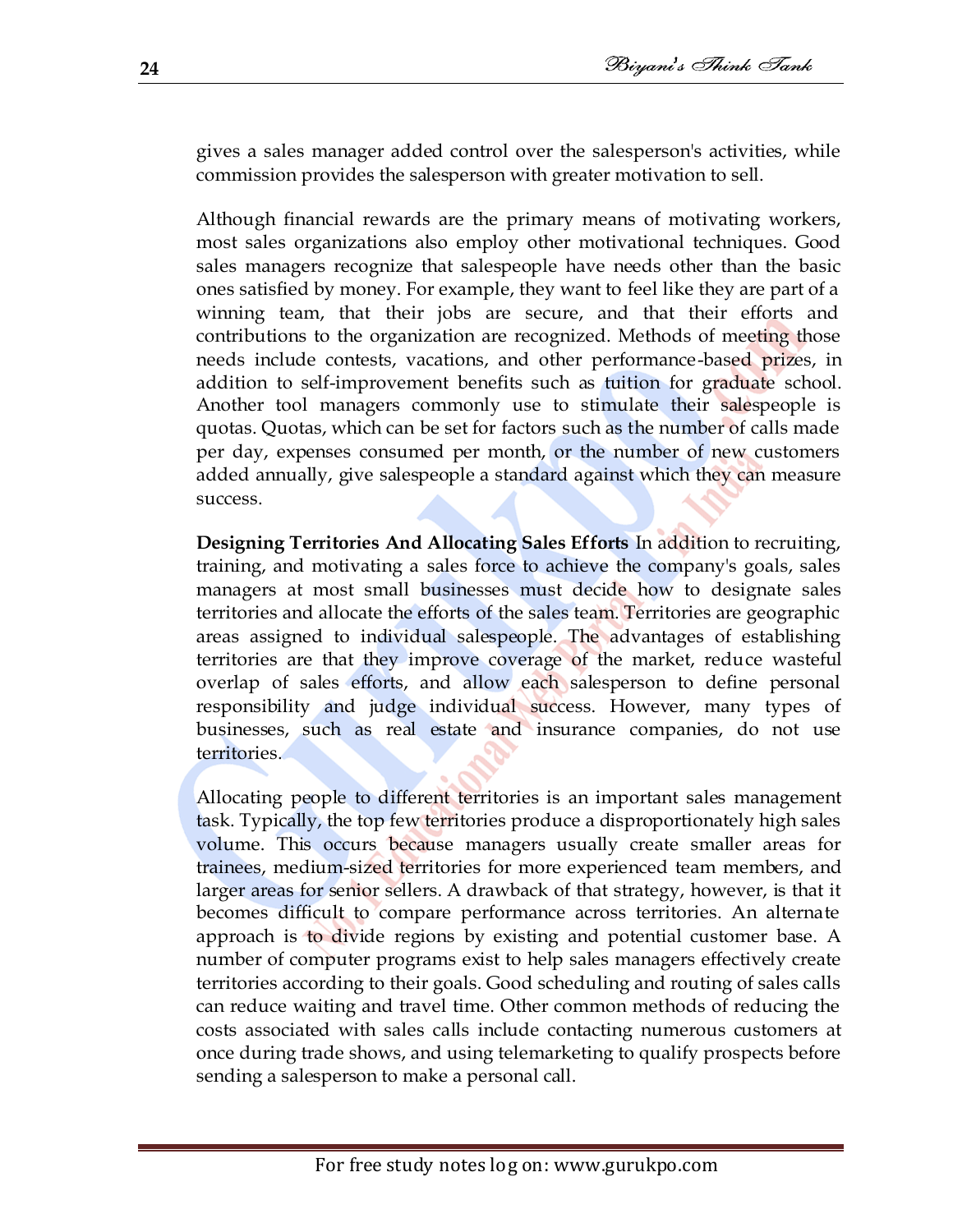#### **Controlling and Evaluating**

After the sales plan has been implemented, the sales manager's responsibility becomes controlling and evaluating the program. During this stage, the sales manager compares the original goals and objectives with the actual accomplishments of the sales force. The performance of each individual is compared with goals or quotas, looking at elements such as expenses, sales volume, customer satisfaction, and cash flow. According to Burstiner, each salesperson should be evaluated using both subjective (i.e., product knowledge, familiarity with competition, work habits) and objective (i.e., number of orders compared to number of calls, number of new accounts landed) criteria.

An important consideration for the sales manager is profitability. Indeed, simple sales figures may not reflect an accurate image of the performance of the sales force. The manager must dig deeper by analyzing expenses, pricecutting initiatives, and long-term contracts with customers that will impact future income. An in-depth analysis of these and related influences will help the manager to determine true performance based on profits. For use in future goal-setting and planning efforts, the manager may also evaluate sales trends by different factors, such as product line, volume, territory, and market. After the manager analyzes and evaluates the achievements of the sales force, that information is used to make corrections to the current strategy and sales program. In other words, the sales manager returns to the initial goal-setting stage.

#### **Q16. Sales Management Careers, Jobs and Training Information.**

**Ans**. Those working in sales management deal directly and personally with the market. Through their expertise and experience marketing can be made concrete and humanly important, as other marketers rarely interact with or see the customer they are trying to win over. Sales managers must interact with a diverse variety of people from their own employees to clientele as they try to meet the clients demands by effecting quality liaison work to meet the client's needs.

#### **Job and Employment Opportunities**

Many positions in sales management can be obtained through companies ranging from the for profit to not-for-profit organizations as well as service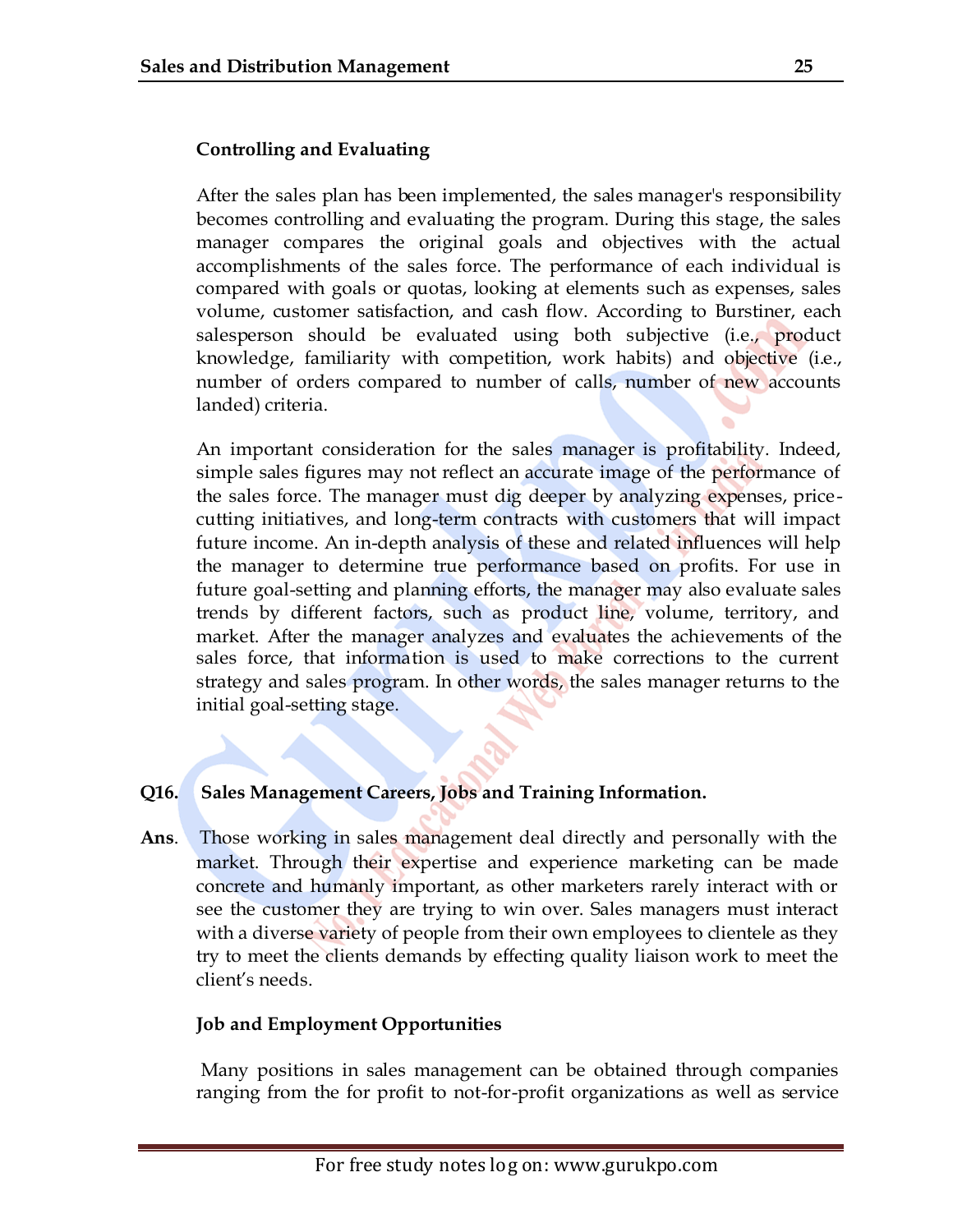oriented institutions like those involved in financial services, insurance, consulting, and government. For instance, one type of sales is commercial banking.

Positions in industrial and commercial sales and sales management provide rewards and challengers through opportunities including systems selling and the need for broad management as well as technical training in some scenarios.

Since there are so many different kinds of product and market opportunities, and sales personnel are constantly facing new interpersonal situations, it is important to match sales personnel with positions that fit their background, interests, technical skills and academic training. Sales and sales management training programs can vary in length and format, lasting as little as a few weeks or taking up to two years. Every organization offers a different career path in sales, and thus each career path within in a particular organization should be examined.

#### **Entry Level Sales Management Positions**

- **Trade Sales:** Such positions involve representatives of products produced by manufacturers or wholesalers and sold to wholesalers or retailers. Goods can vary from grocery items to office goods to clothing apparel. Firms that use these types of sales reps are Proctor & Gamble, Kimberly-Clark, and Levi-Strauss etc. Sales reps typically are assigned a specific geographic location with a designated number of accounts for which they are responsible. Their duties involve visiting the wholesaler or retailer, providing information on the latest products, closing all sales, expediting orders, and mediating complaints.
- **Missionary Sales:** These are representatives of the manufacturing companies  $\bullet$ who contact retailers and decision makers of companies in order to convince them that their product should be utilized. In a sense missionary salespeople "preach the gospel" of their goods, although they don't actually close any sales. For example, a drug pharmaceutical representative contacts doctors to convince them to use the company's brand when prescribing select drugs. Another common example is grocery product producers will send missionary salespeople to retail establishments to talk to retailers about the products, help them position displays, stock the shelves with goods, etc. These representatives also have a designated amount of accounts located in a designated geographic area for which they are responsible. Work as a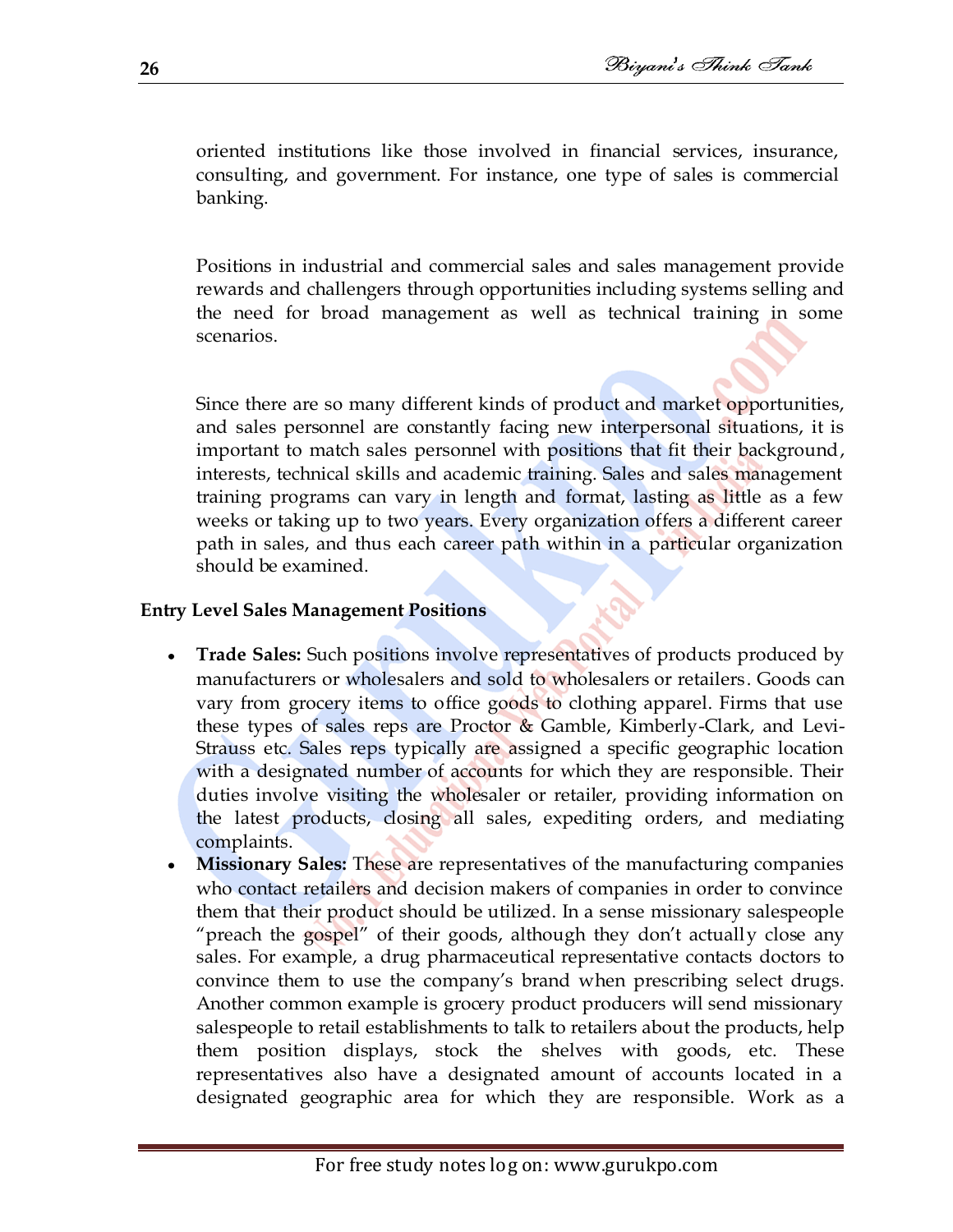missionary sales representative is a great method for preparing personnel to take on actual sales work later on as it does not require the representative to sale the product or close the deal.

- **Technical Selling:** Technical sales reps also have designated accounts in  $\bullet$ assigned geographic locations for which they are responsible. The salesperson represents the product and works to sell it to the businesses on their account. The main difference between technical selling and trades sells is the nature of the product. Products that employ technical selling are often more technical in nature. Thus salespeople must have the necessary technical background and understanding to appropriately represent the product. Various examples of technical products might consist of electronic equipment, bulk chemicals, building materials, and capital equipment like machine tools. Firms that commonly hire such salespeople are IBM, Monsanto, and Warner-Swasey etc.
- **New Business Selling:** In this form of selling the representative is not  $\bullet$ assigned an account nor designated to a certain geographic area. They are in charge of obtaining new business relationships. This includes selling of real estate, automobiles, life insurance, stocks and bonds, etc. Firms that hire these kind of salespeople are Caldwell Banker, automotive dealers such as Chevrolet and Nissan, and Aetna and Bankers Life insurance companies.

 Other kinds of sales jobs include retail sales, delivery routes (bread or beer etc.) as well as phone sales. For the most part theses sales positions are not held by graduates of college.

#### **Positions in Sales Management for Graduate Degree Holders**

The majority of college graduates, especially MBA's, are not hopeful of obtaining positions in sales. Rather they prefer to become product or brand managers, advertising account executives, corporate planners, or marketing researchers. However, by passing up sales positions they might be foregoing a great chance to become a member of a firm and obtain helpful experience related to the position they hope to obtain. **Work in sales can help MBA's obtain** a broad perspective of how a firm's products, competitors and the economic conditions interact. Work in sales also grants MBA's the prospect of doing the job well and being noticed by corporate management. Sales work relies largely on an individual's motivation and dedication to the job. Many MBA's are able to develop a strong performance record in a just a year or two that affords them the opportunity to move up in the company. Many realize that climbing the ladder in sales management is a bigger challenge and offers more rewards than they had previously thought.

#### **Career Training and Job Qualifications**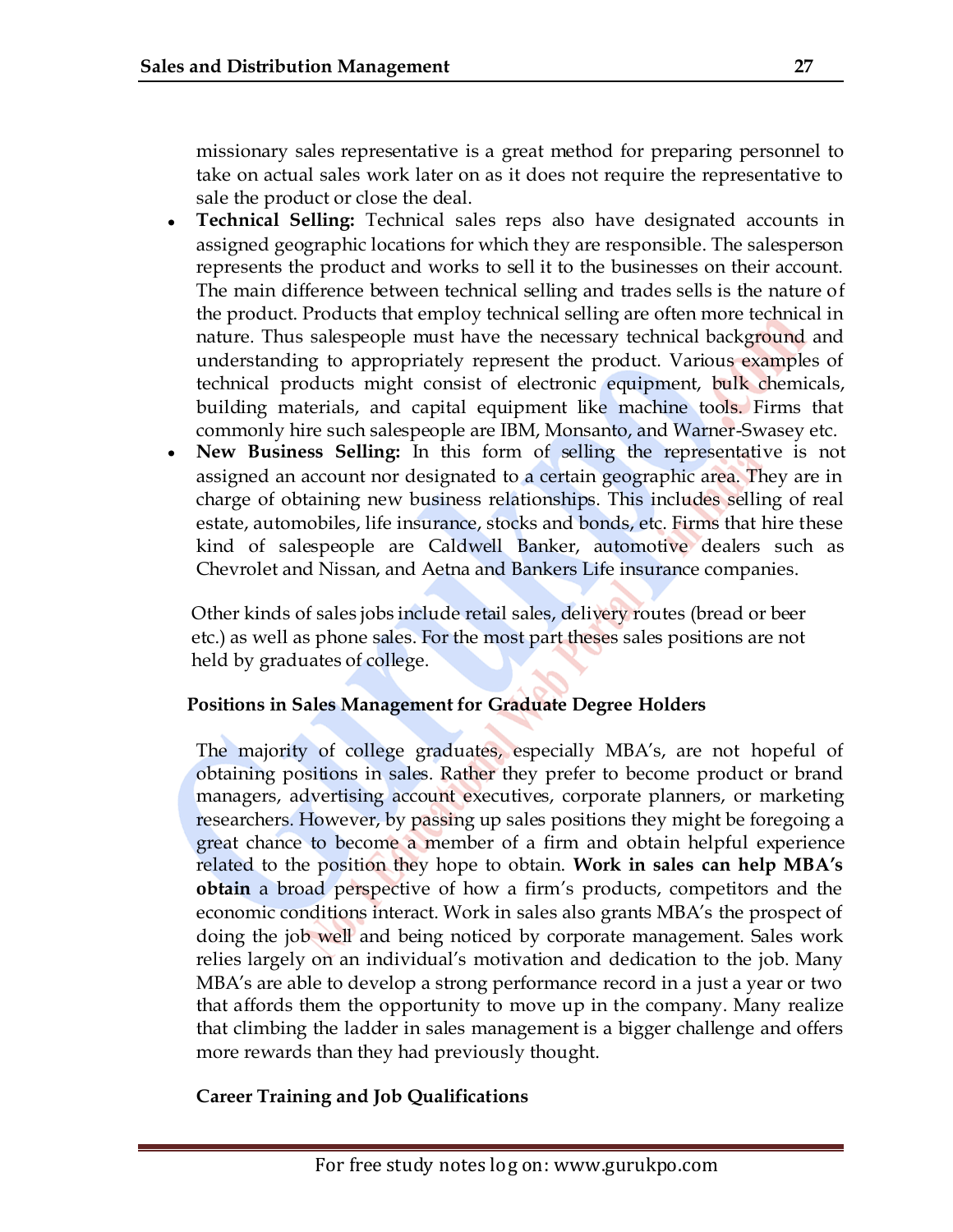As defined, personal selling consists of persuasive two-way communication with potential and future purchasers. Obviously it is necessary to relate well to others and enjoy their company in order to perform well in sales work, although more is required to be successful.

Salespeople have an expansive knowledge of the products they represent as well as those they are competing against. Basically, when it comes to sales, a salesperson must realize what needs and desires the consumer has and match those needs and desires with the company's appropriate product. Maybe the biggest factor in selling a product is an individual belief by the sales rep that the product being represented can indeed help the buyer. If the sales rep does not believe in the product it will be difficult to sell it.

 Other important factors in sales are motivation and organization since sales reps must take the initiative themselves and are not closely supervised by managers. Additionally, sales reps must be very analytical in order to accurately track and understand the statistical performance measures, as well as the financial data which helps a consumer understand the financial advantages and disadvantages of buying the product.

Basically a salesperson must first be empathetic towards the buyer's needs and desires. A salesperson also uses their ego as driving force in wanting to match the consumers needs with the company's product as well as be efficient in order to meet the needs of the consumer expediently. Nobody perfectly possesses all of these qualities or traits. As a person takes on more of these qualities they will be more likely to successfully sell products.

Each student needs to start with the beginning class in marketing management at the undergraduate or graduate levels. Taking the sales management class is absolutely necessary, and the course covering marketing strategy and [business communications](http://www.careeroverview.com/communications-degrees.html) is also helpful. Those interested in the field should also enroll in the marketing research course. After that, those desirous of becoming salespeople should take courses that interest them. Students with interest in marketing to consumers or marketing consumer goods to the trade, should enroll in the consumer behavior and advertising course.

Especially helpful are classes which offer insight into the human mind such as psychology, sociology, economics, anthropology, etc. Other courses like cost accounting, computer science, and statistical analysis which help develop analytical skills are also useful. Other classes that help develop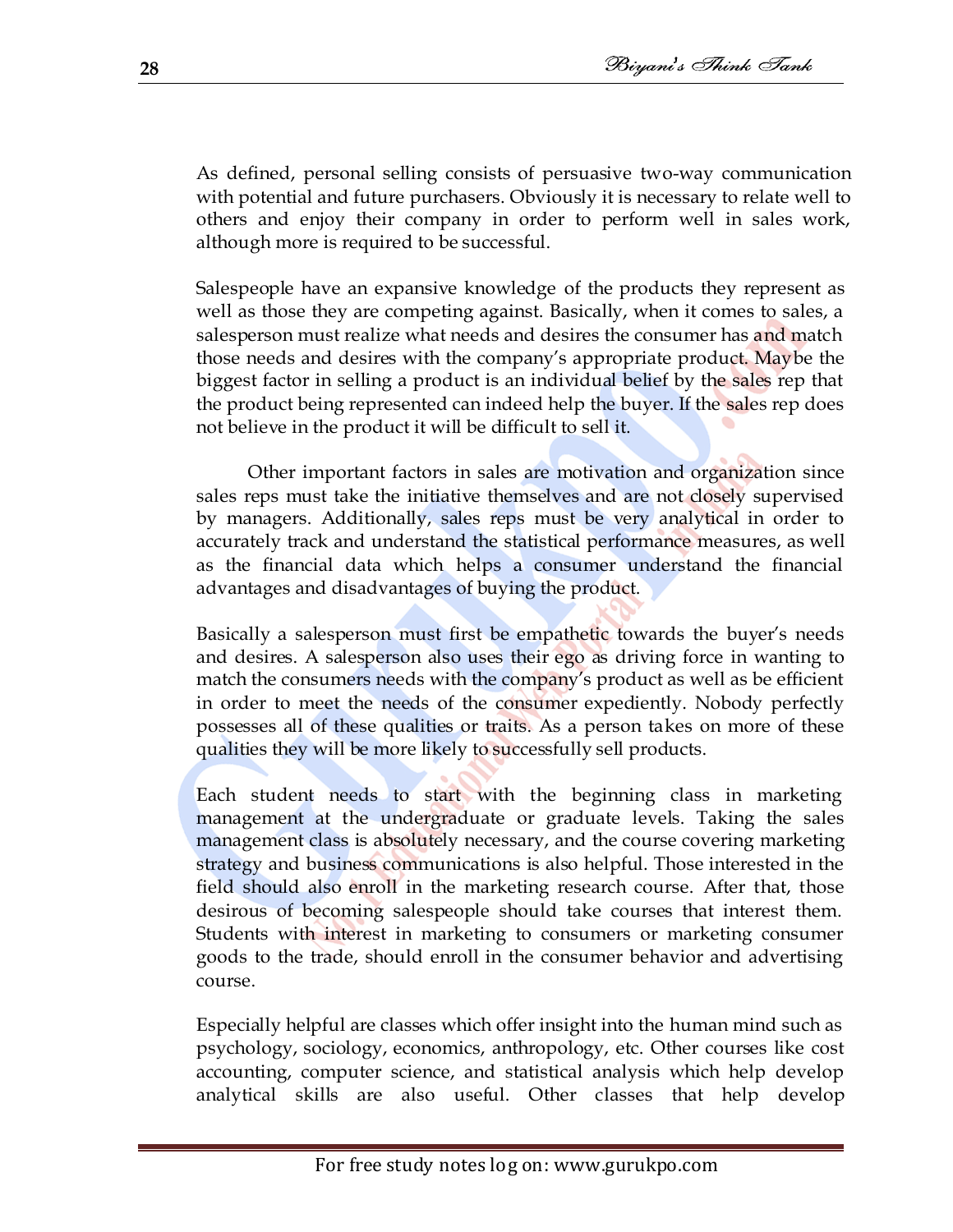communications skills like speech, drama, and creative writing will prove to be an asset. Lastly, classes associated with one's special interests should be taken. For instance, if one has interest in international marketing then courses in foreign languages should be taken, and those with interest in technical selling might enroll in engineering or physical science courses.

#### **Q16. What are the Basic (but Effective) Sales Tips and Techniques?**

Ans. Today there are more types of sales styles and techniques than you can shake a stick at. So how do you know what works and what doesn't? It really boils down to what works for you and what works for your product. Think about your target market and their perceptions about your product type. Do they know they need it and simply have to choose from the various brands on the market? Or, do they have no idea how much the product would help them be more productive? Do they even know about your product? Will the sales call be an education for them - or you?

Think through these things before determining what methods might work for your product or service. It goes without saying that a sales method that works for office supplies won't work for management consulting services. Although they are both targeting a similar market, the knowledge and understanding of your prospects will be much different. They have to be educated about how much they can benefit from consulting services, whereas, they already know they have to have binders to put their reports in, or paper for their copiers.

So, even though there are many sales methods, the choices are narrowed as you think about your market and what their needs are, as well as what their expectations may be.

With that said, let's just go over some things that are beneficial in almost any market. These tips are basic guidelines that most any sales person can benefit from.

#### *Listen to the emotional side of your prospect or client:*

Emotions are tied into almost everything we do even if we don't realize it. Your client may mention off-hand that they are really stressed-out about a particular project they are working on (even if it doesn't relate to what you're selling them). Make a note of this and see if there is anything you can do to assist them. You may have another client who had a similar dilemma and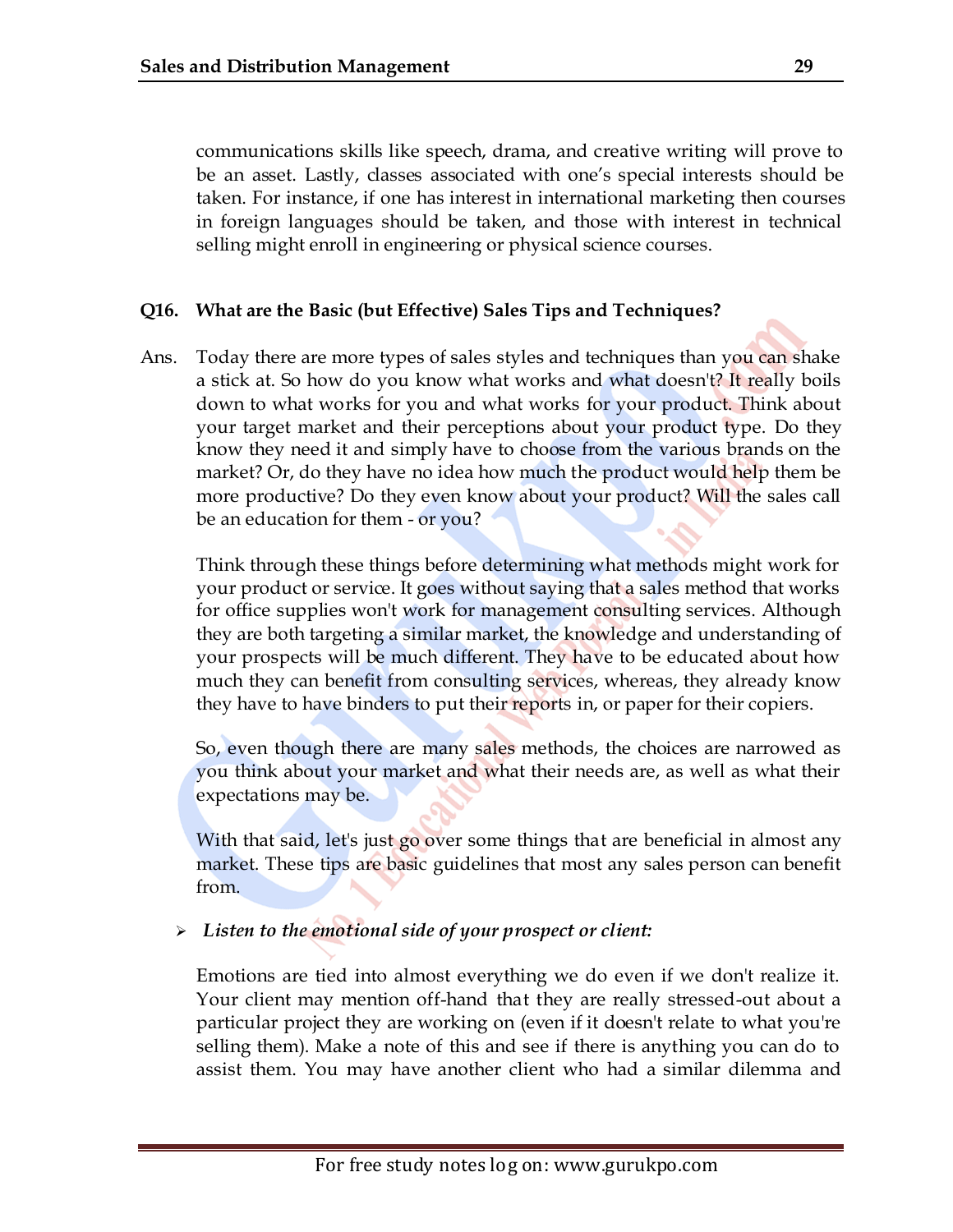found a good solution. Make those connections and help where ever you can. You'll be rewarded with loyalty from all of your clients.

#### *Focus on your prospect or client's needs:*

We've talked about it before, but it's worth mentioning again. You may be tempted to sell your client your top-of-the-line model gadget when they really only need the mid-line model. By selling them more than they need, you may be cutting off future relations with them. Once they realize (and they will eventually) that they don't need most of what you sold them, they'll feel bitter and resentful toward you for wasting their money and not looking out for their best interest. They'll see you as a "salesperson" and not as a resource.

#### *Use language that focuses on your prospect or client:*

Simply changing the way you speak may also make a difference in how you are received by your prospect. Using "you" and "yours," or "you'll find..." rather than "I think" or "Let me tell you about," brings your message a little closer to home and may grab their attention more quickly.

#### *Help your prospect see the bottom line:*

If you know your product can help clients save money, or increase profitability, then make sure they understand that. Your product may have an edge in that it includes features that save time. Time is money as the saying goes, and if you can save time your can often sell your product.

#### *Find out your prospect's priorities:*

you can save yourself a lot of wasted time and effort by simply knowing how important your product and its benefits are to your prospect. If you've listened to them and determined the need, but still aren't getting anywhere, find out if there are other elements of their business that are taking priority and pushing your sale aside. If you know they have to implement a program before they can spend time considering (or funds purchasing) your product then you can schedule a call back at a later date that may stand a better chance of getting some attention. To do this you have to ask the questions because the information is not always volunteered. (Again, the key is focusing on the needs of your prospect, and having an open relationship already in place.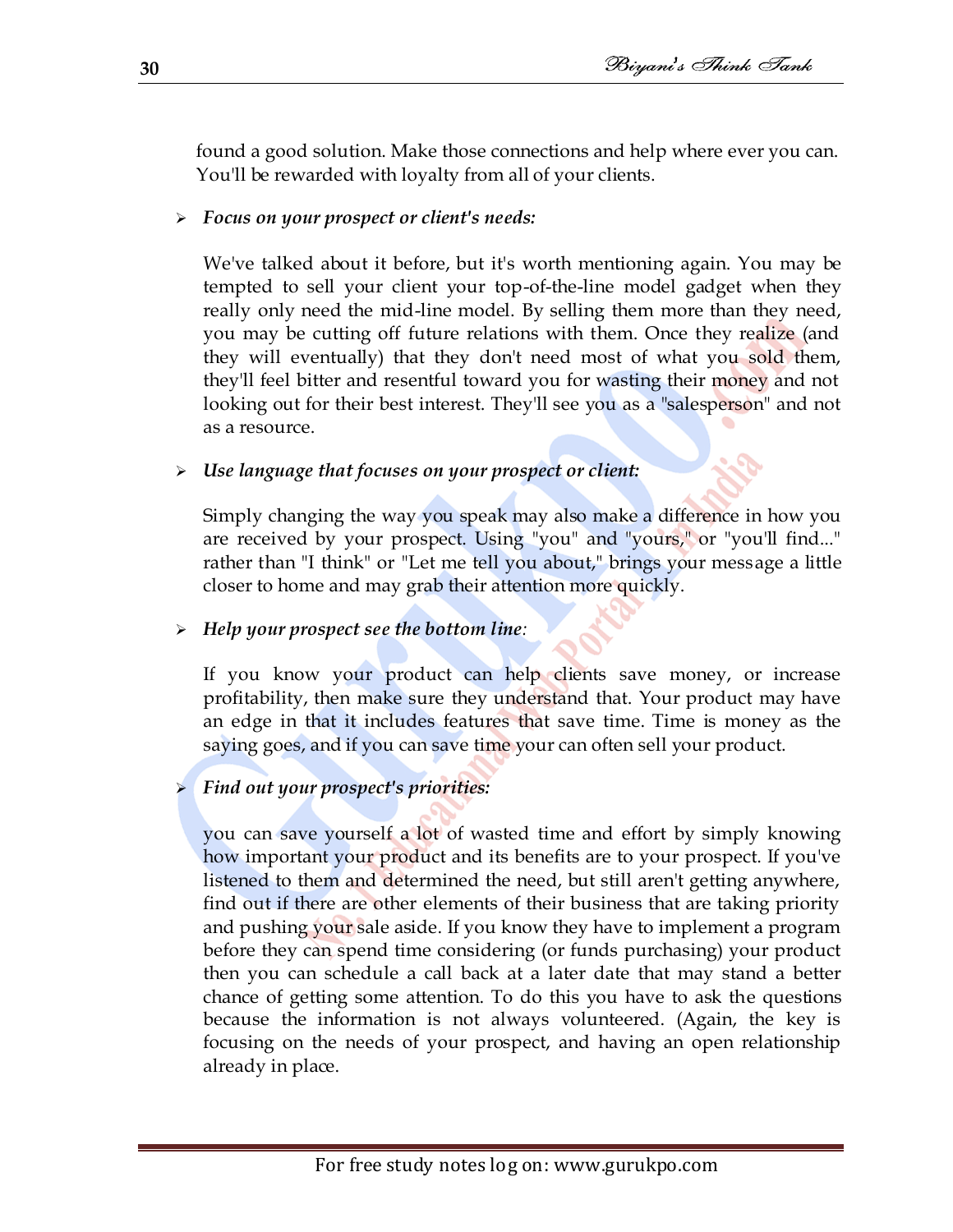#### **Q17. What is Effective Selling?**

#### **Ans** *By Robert Clay, Founder and President, [Marketing Wizdom](http://marketingwizdom.com/)*

People sometimes say "There's a born salesman!" But I've never yet read or heard in the news of someone who gave birth to a sales person.

Nor have ever I heard of someone who gave birth to a lawyer, or a doctor, or for that matter a criminal. Birth is given to boys and girls; everything after that is down to choices that are made and skills that are learned. And sales skills are life skills.

**Many people would never view themselves as a sales person.** Yet any time you're in a conversation in which you try to express an opinion or influence an event, you're actually selling.

In reality everyone is constantly trying to sell an idea, a belief, a proposition, an opinion or a goal. We all use sales skills throughout the day, every day. You use it on your spouse or partner, your kids, your colleagues, your neighbors, your friends, your parents, people you meet, when you buy different products or services, or when you go out for a meal.

What is one of the common mistakes in selling? Read on to learn what to avoid when developing your selling skills.

There isn't a single area of your life where you cannot benefit from sales skills. Teachers use sales skills every day. Preachers use sales skills. Police officers use sales skills. Mother Teresa used sales skills. And sales people use sales skills. Regardless of what you do, sales skills will increase your

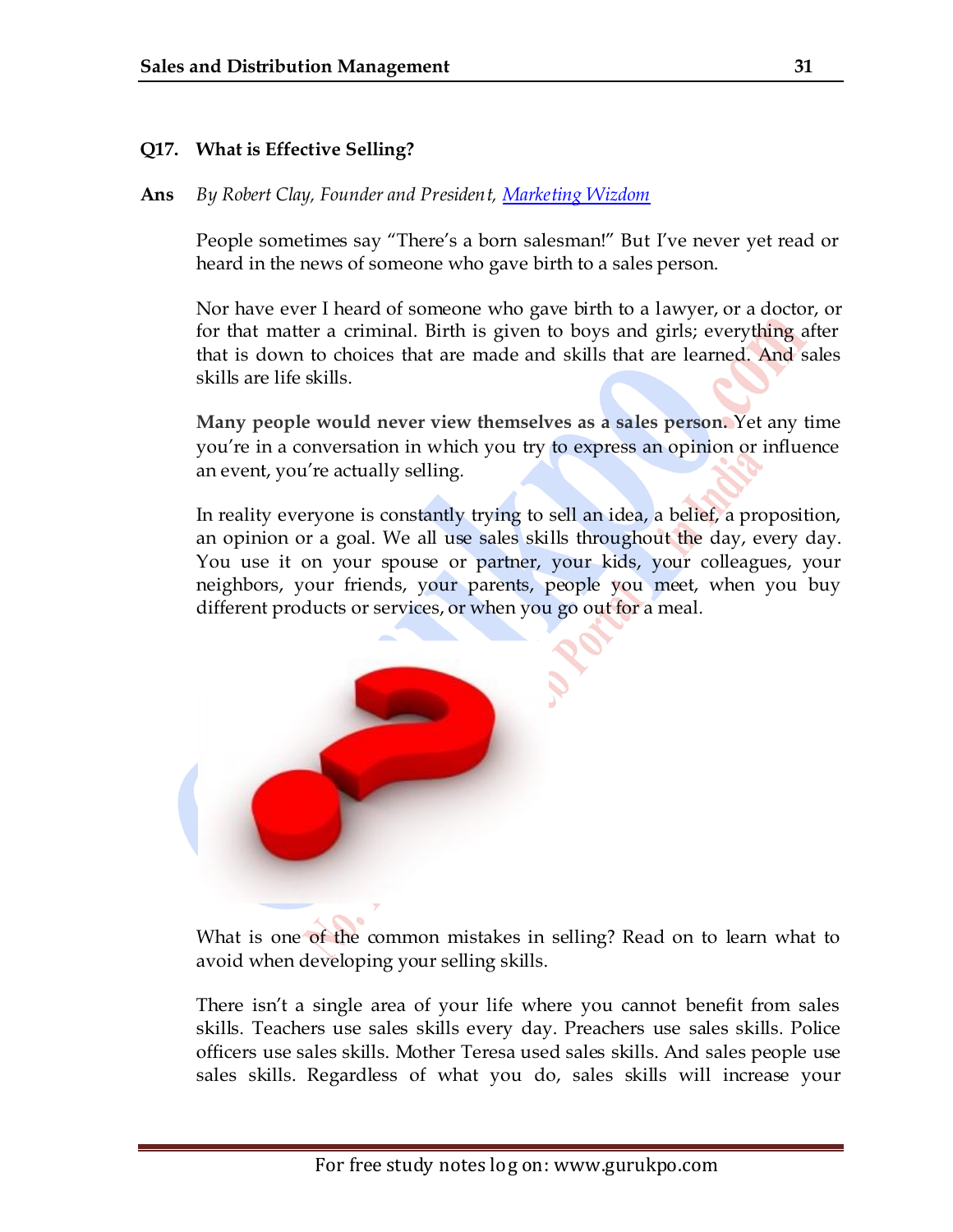probability of success and your ability to motivate, instruct, encourage, coach, communicate and reach people.

**Increasing your skill and awareness, and doing the same for everyone in your team can therefore boost your business to new heights of success.** It is relatively easy to do this and it can produce an instantaneous improvement.

The amazing thing is that hardly anyone in business has ever had formal training in selling technique or strategy. Most people don't understand the psychology of how people make decisions. Nor do they understand the dynamics of persuasion and influence. Yet they're invariably in a business where persuasion, influence and selling are critical factors for the success of that business.

It's as if they think that by divine guidance everything will be OK for them, and they'll suddenly wake up one morning with these supremely competent selling skills. Of course, it doesn't happen that way, does it?

**Don't blindly do what's always been done**. It starts with sales training. But that's where things often start to go wrong. Most businesses are guilty of using a "tribal" method of training, i.e. passing information from person to person in the company, which leaves you at the mercy of knowledge and expertise that becomes weaker, more watered down and less relevant each time one person passes it to another.

Granted, experience can be an excellent teacher. But doing what has always been done is often not the answer, especially in today's fast-changing world.

**To make the point, I love a story related by Chet Holmes about a woman whose husband was watching her prepare a roast.** At one point, she took a large knife and sliced off the two ends of the cut of meat. He asked her, "Why" do you cut the ends off the roast?" She replied, "My mother always did it this way."

But the question stuck in his mind. He really couldn't see any reason why cutting off the ends would make a better-tasting roast, and it certainly wasted plenty of perfectly good meat.

That night it so happened that his wife's mother was joining the couple for dinner. As they sat down and his wife brought out the roast, the husband asked, "Why did you teach your daughter to slice both ends off of the roast?" The mother, a lovely lady over 90 years old, replied, "Well, when we were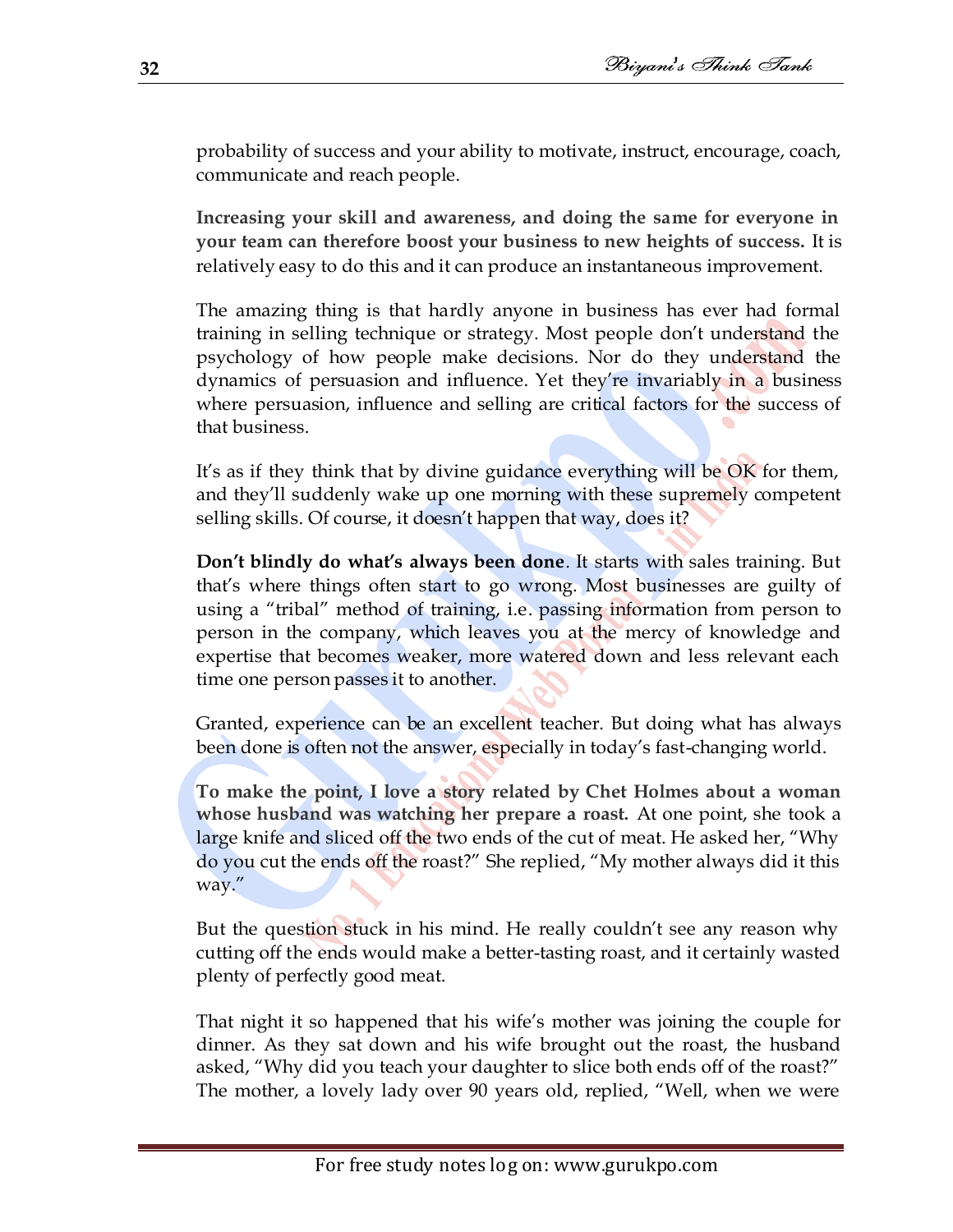young we could only afford a tiny little apartment and a tiny little oven. We could never fit the whole roast in that tiny oven, so we just lopped off the ends."

By learning how to sell from your predecessor you may be just blindly doing what's always been done and throwing out a large percentage of your prospects or business.

Yet developing your selling skills and those of everyone in your team can be one of the easiest, most powerful and most significant instant transformations your business will ever embark on. It all starts with an understanding of what constitutes effective selling.

**What is effective selling?** Effective selling is NOT just a matter of learning a sales spiel, having the gift of the gab or using clichéd or manipulative techniques.

Instead it is the process of leading, guiding, educating and directing your buyers more than anyone else might do to help them solve a problem or achieve a desired outcome.

The finest sales people in the world are helpful, not pushy. Some of the highest performing sales people are introverts, not the stereotypical extroverts. The most important attribute of any sales person is their attitude. The best sales people believe in the value of what they do and in their product or service … and their most important skill is to ask the right questions and listen to their buyer's responses.

The right questions will vary depending on the product or service, but in general terms they will work with their buyers, nurturing and learning about them to identify exactly what those buyers are looking for, what problems or concerns they want to solve and what outcomes they're seeking.

Then, and only then, a good salesperson will provide meaningful recommendations, suggestions, counsel, direction and advice on the buyer's buying decisions and the products and services they should choose and the strategies they should use based on their personal experience of what actually works.

This allows their buyers to make an informed decision based on what is in their best interest. And of course a good salesperson also needs to know how and when to ask for the order!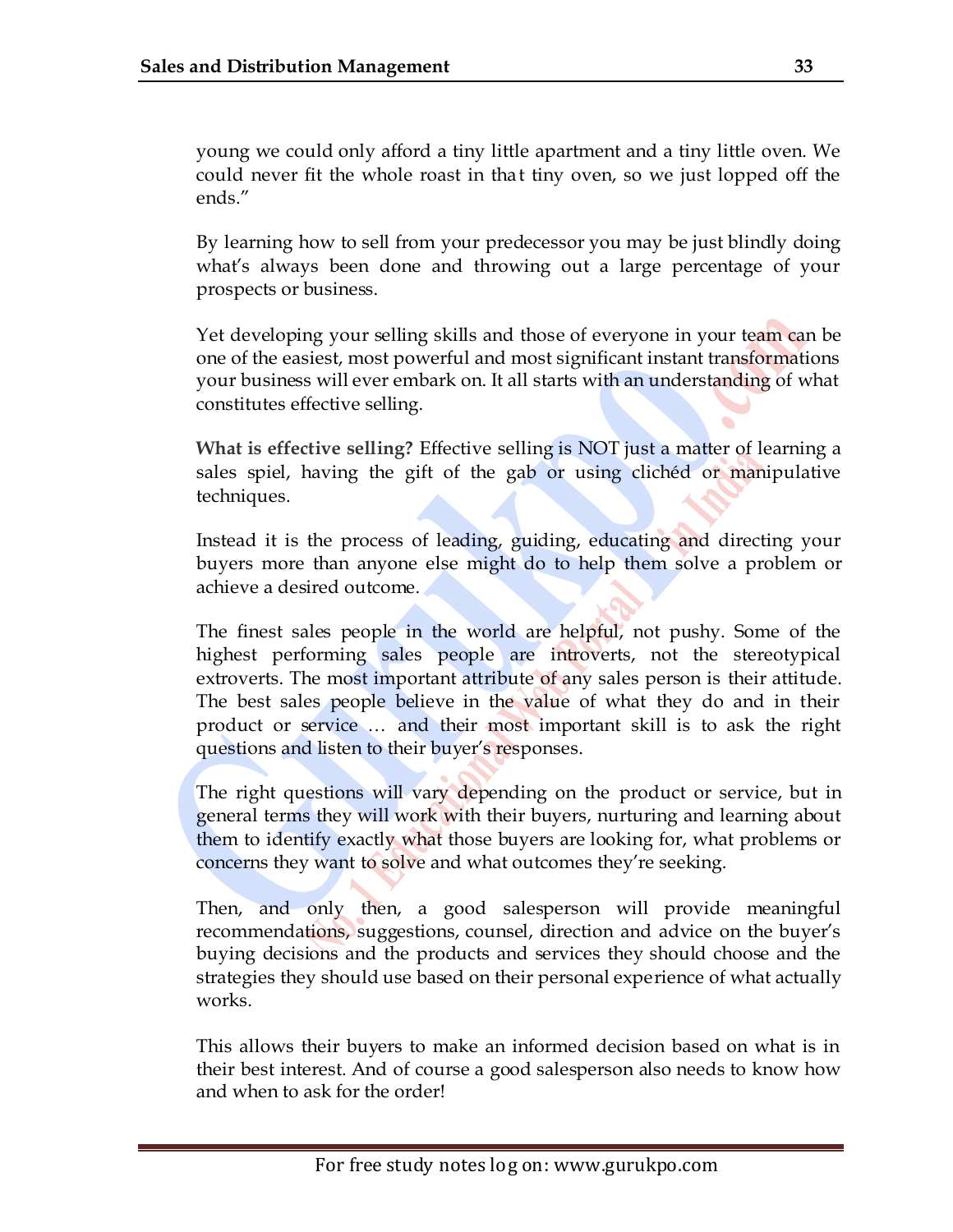None of this is particularly mysterious or difficult … and anyone can be trained to sell effectively in this manner.

Learning to sell this way is probably the easiest, most powerful and most significant instant transformation your business will ever embark on because the moment your staff are better trained in selling principles, methods and understandings, they'll handle every prospect, lead or inquiry they ever deal with more effectively.

#### **Q20. What is the sales management BACKGROUND?**

**Ans**. The discipline of marketing management emerged during the Industrial Revolution, when mass production resulted in the creation of large organizations, and technological advances related to transportation and communication enhanced access to geographic markets. The two developments contributed to a growing need for the management of groups of sales people in large companies.

During the 20th century, some observers have described four evolutionary stages of sales and marketing management. The first stage, which lasted until the beginning of the Great Depression, was characterized by an emphasis on engineering and production. Managers in those functional areas generally determined the company's goals and plans. They developed products and set prices with the assumption that the customers would naturally buy whatever they could get to the market. The job of the sales departments, then, was simply to facilitate the smooth flow of goods from the company to the consumer.

The maxim "build a better mousetrap and the people will come," was effectively dashed by the Depression, when producers found that selling products could be much more difficult than churning them out. Sales people and managers were elevated to a new status, and their input into product planning and organizational goal setting increased. It was also during this period that "hard sell" tactics, which still embody the stereotype often ascribed to automobile and aluminum siding salesmen, were developed. The hard sell philosophy reflected the propensity of most organizations to focus on getting the customer to want the product that was being offered rather than delivering what the customer desired. This second evolutionary stage extended from the 1930s into the 1950s.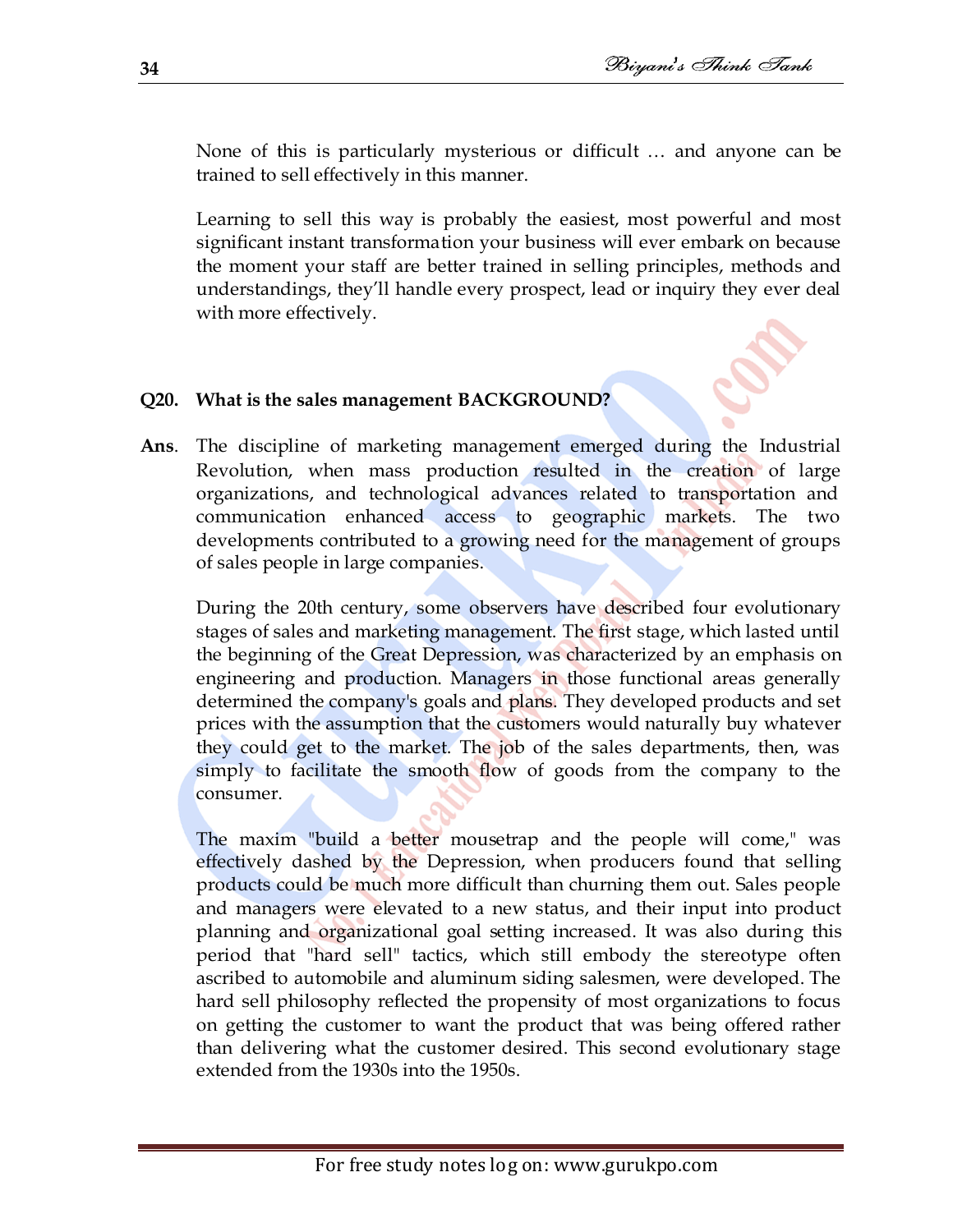During the 1960s and 1970s, companies in the United States began to embrace the concept of marketing, which initiated a shift of the organizational focus from selling to customer satisfaction and more efficient advertising and promotional practices. The adoption of marketing techniques essentially involved the integration of the selling side of business into related functions, such as budgeting, inventory control, warehousing, and product development. Despite the emergence of the marketing philosophy, however, most manufacturing companies continued to emphasize the production side of their business.

Sales management at U.S. companies entered a fourth evolutionary stage during the 1980s, characterized by a marked shift from a supply-side marketing orientation to customer orientation. Several factors prompted this change. Increased foreign competition, particularly from Japan, posed a serious threat to American companies, which were comparatively inefficient and unaware of customer wants. In addition, a slowdown in U.S. market growth resulted in greater competition between domestic rivals. Finally, a change in social orientation demanded that companies focus on creating and selling products that would provide a better quality of life, rather than a higher material standard of living. This change was evidenced by the proliferation of laws protecting the environment and mandating product safety.

The result of changes during the 1980s and early 1990s was that sales and marketing specialists were forced to concentrate their efforts on determining precisely what customers wanted, and efficiently providing it. This change necessitated greater involvement by sales managers in the goal-setting and planning activities of the overall organization. This broadened scope meant that sales managers were expected to develop a more rounded body of knowledge that encompassed finance, operations, and purchasing.

At the same time, sales managers were forced to deal with other pivotal economic and social changes. Chief among socioeconomic trends of the 1980s and early 1990s was the evolution of marketing media. As the cost of the average industrial sales call rocketed from less than \$100 in 1977 to more than \$250 by the late 1980s, marketing and sales managers began to stress other sales tools. **Direct mail** and telephone sales became efficient **[direct marketing](http://www.referenceforbusiness.com/encyclopedia/Dev-Eco/Direct-Marketing.html)**  alternatives to face-to-face selling. They also surfaced as important media that sales managers could use to augment the efforts of their sales people in the field.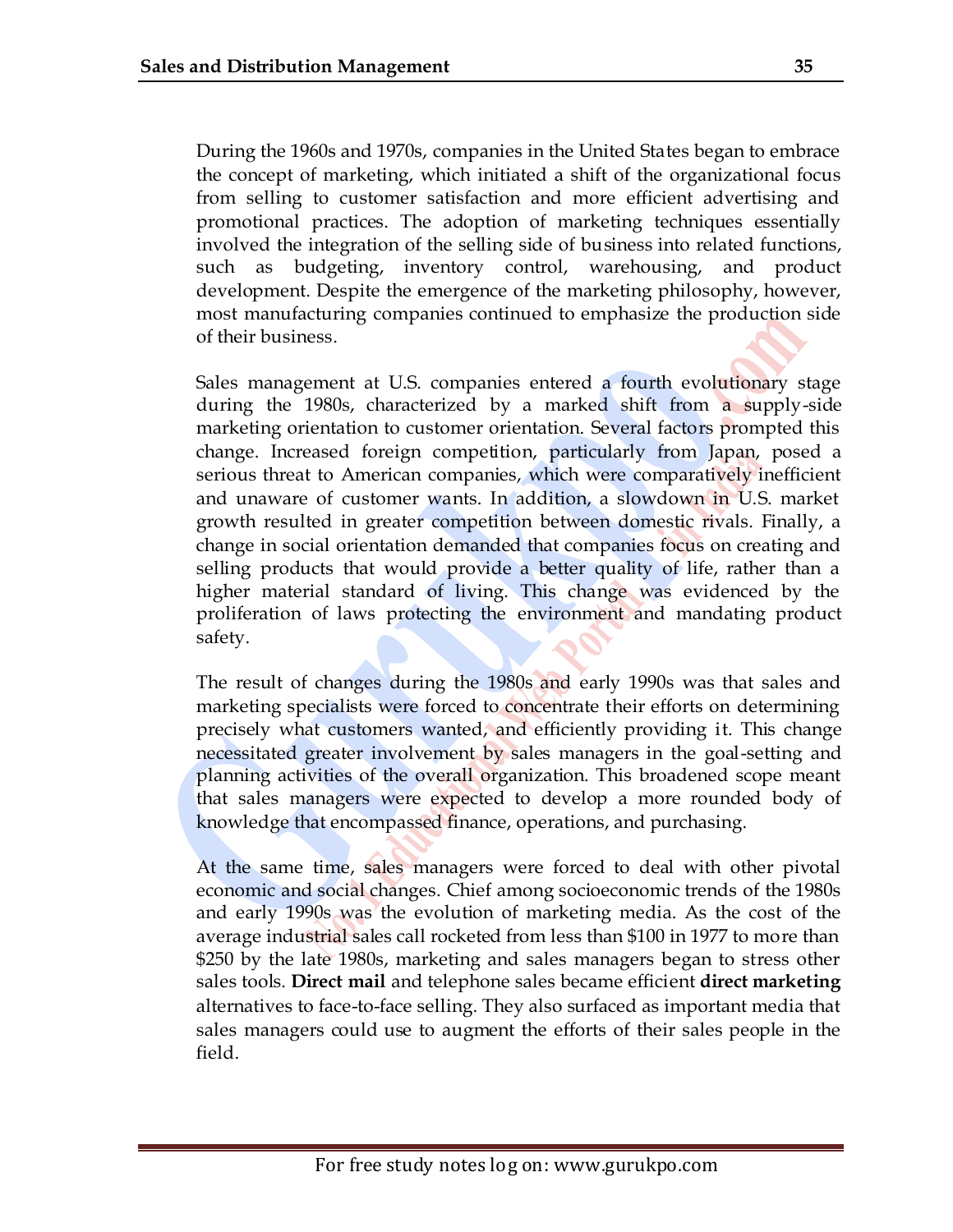Costs have been contained somewhat in the intervening years. As of 1997, according to a survey by the trade journal *Sales & Marketing Management,* the average sales call across all industry segments and for sales agents of all levels of experience cost \$113.25. Manufacturing continued to be the industry sector with the most expensive sales structure, with costs averaging \$159 per call. Wholesaling was at the other end of the spectrum, averaging just \$80 per call. As a percentage of total revenues, sales calls in the service industries tend to be highest, representing 13 percent on average. Sales call expenses in manufacturing, retailing, and wholesaling all averaged between 6 percent and 7 percent, according to the study.

Nonetheless, in the late 1990s sales cost cutting continued to be a priority at many companies. Among the methods increasingly used to trim selling overhead were having sales reps work out of their own homes, at least until they built up a certain amount of sales volume, and eliminating (more accurately, distributing) some of the functions of the traditional sales manager. Indeed, some companies boasted that they could operate without sales managers, as sales forces were becoming increasingly mobile and decentralized and as information technology provided the essential linkages between management and the sales force. Automation of sales-related activities was a major—and often frustrating—drive during the second half of the 1990s. This so-called sales force automation (SFA) was intended to maximize the efficiency of sales agents' work and to better coordinate sales activities with other functions in the business. However, as many as half of these software systems installed did not live up to the companies' expectations. Despite this, most in the field now see automation as a baseline requirement for nearly any sales force.

#### **Q9. What is Personal Selling?**

**Ans.** Personal selling is a promotional method in which one party (e.g., salesperson) uses skills and techniques for building personal relationships with another party (e.g., those involved in a purchase decision) that results in both parties obtaining value. In most cases the "value" for the salesperson is realized through the financial rewards of the sale while the customer's "value" is realized from the benefits obtained by consuming the product. However, getting a customer to purchase a product is not always the objective of personal selling. For instance, selling may be used for the purpose of simply delivering information.

Because selling involves personal contact, this promotional method often occurs through face-to-face meetings or via a telephone conversation, though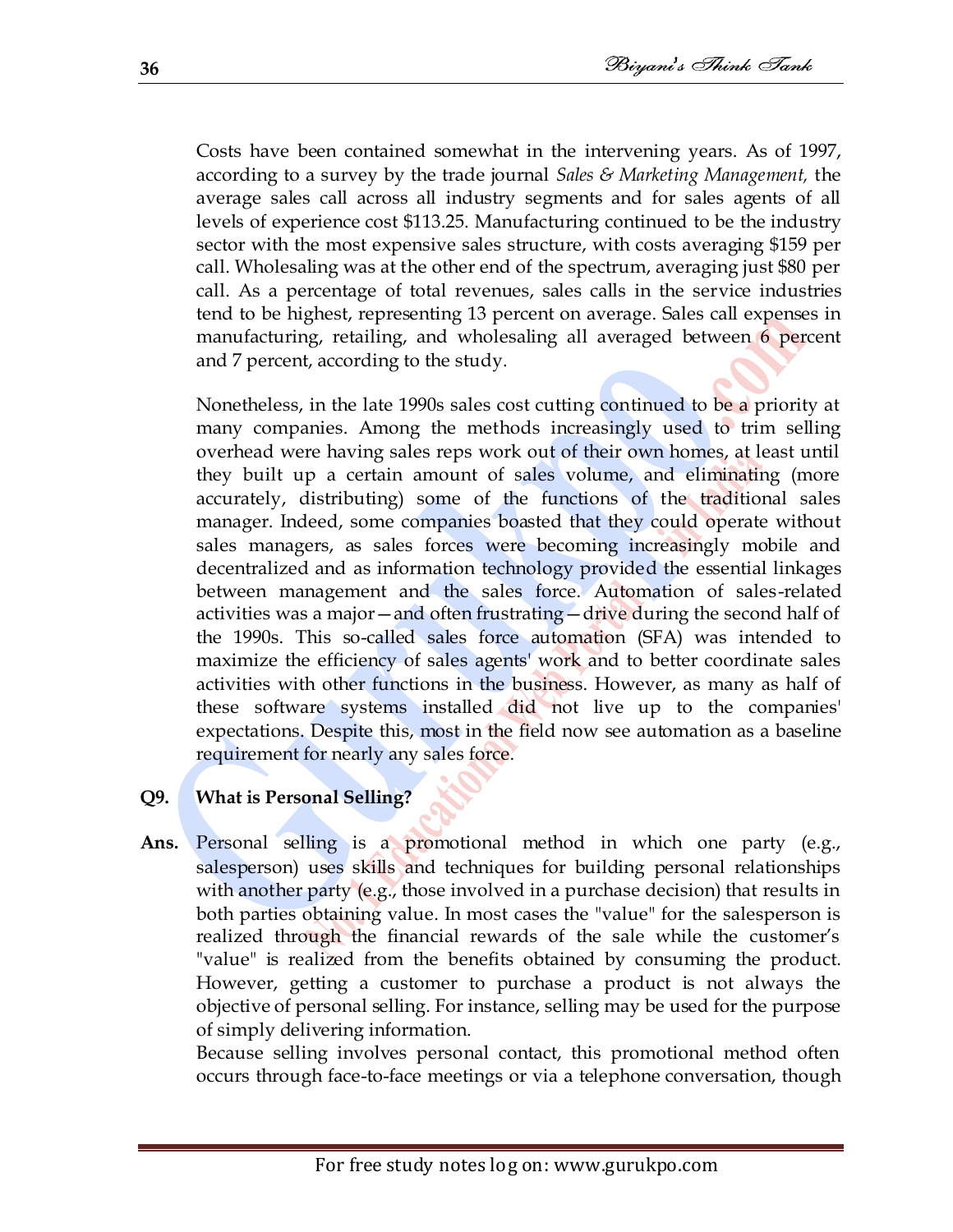newer technologies allow contact to take place over the Internet including using video conferencing or text messaging (e.g., online chat).

Among marketing jobs, more are employed in sales positions than any other marketing-related occupation. In the U.S. alone, the U.S. Department of Labor estimates that over 14 million or about 11% of the overall labor force are directly involved in selling and sales-related positions. Worldwide this figure may be closer to 100 million. Yet these figures vastly under-estimate the number of people who are actively engaged in some aspect of selling as part of their normal job responsibilities. While millions of people can easily be seen as holding sales jobs, the promotional techniques used in selling are also part of the day-to-day activities of many who are usually not directly associated with selling. For instance, top corporate executives whose job title is CEO or COO are continually selling their company to major customers, stock investors, government officials and many other stakeholders. The techniques they employ to gain benefits for their company are the same used by the front-line salesperson to sell to a small customer. Consequently, our discussion of the promotional value of personal selling has implications beyond marketing and sales departments.

#### **Q10. What are the major advantages of Personal Selling?**

**Ans**. One key advantage personal selling has over other promotional methods is that it is a two-way form of communication. In selling situations the message sender (e.g., salesperson) can adjust the message as they gain feedback from message receivers (e.g., customer). So if a customer does not understand the initial message (e.g., doesn't fully understand how the product works) the salesperson can make adjustments to address questions or concerns. Many non-personal forms of promotion, such as a radio advertisement, are inflexible, at least in the short-term, and cannot be easily adjusted to address audience questions.

The interactive nature of personal selling also makes it the most effective promotional method for building relationships with customers, particularly in the business-to-business market. This is especially important for companies that either sell expensive products or sell lower cost but high volume products (i.e., buyer must purchase in large quantities) that rely heavily on customers making repeat purchases. Because such purchases may take a considerable amount of time to complete and may involve the input of many people at the purchasing company (i.e., buying center), sales success often requires the marketer develop and maintain strong relationships with members of the purchasing company.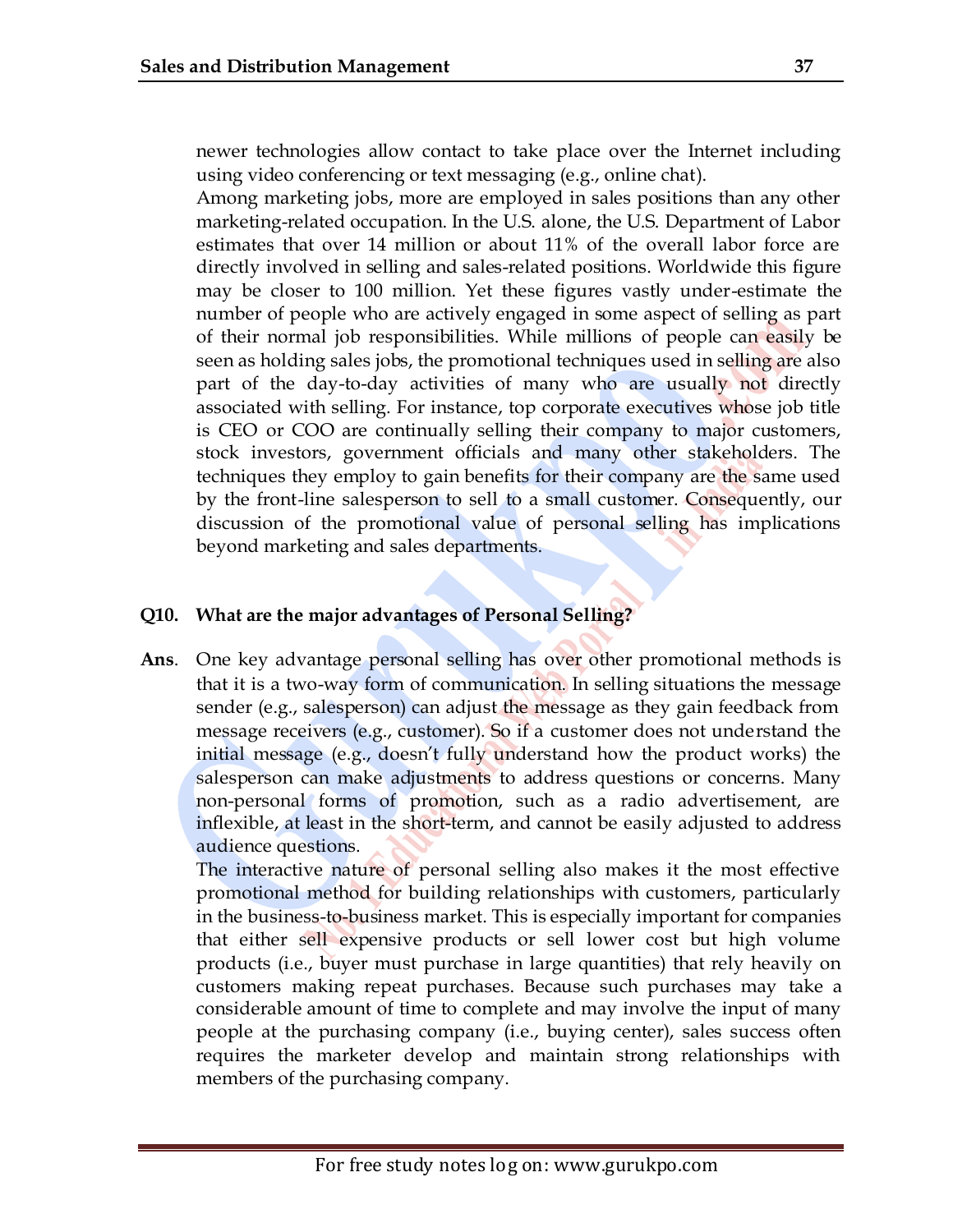Finally, personal selling is the most practical promotional option for reaching customers who are not easily reached through other methods. The best example is in selling to the business market where, compared to the consumer market, advertising, public relations and sales promotions are often not well received.

#### **Q11. What are the major disadvantages of Personal Selling ?**

**Ans.** Possibly the biggest disadvantage of selling is the degree to which this promotional method is misunderstood. Most people have had some bad experiences with salespeople who they perceived were overly aggressive or even downright annoying. While there are certainly many salespeople who fall into this category, the truth is salespeople are most successful when they focus their efforts on satisfying customers over the long term and not focusing own their own selfish interests.

A second disadvantage of personal selling is the high cost in maintaining this type of promotional effort. Costs incurred in personal selling include:

High cost-per-action (CPA) – As noted in the Promotion Decisions tutorial, CPA can be an important measure of the success of promotion spending. Since personal selling involves person-to-person contact, the money spent to support a sales staff (i.e., sales force) can be steep. For instance, in some industries it costs well over (US) \$300 each time a salesperson contacts a potential customer. This cost is incurred whether a sale is made or not! These costs include compensation (e.g., salary, commission, bonus), providing sales support materials, allowances for entertainment spending, office supplies, telecommunication and much more. With such high cost for maintaining a sales force, selling is often not a practical option for selling products that do not generate a large amount of revenue.

Training Costs – Most forms of personal selling require the sales staff be extensively trained on product knowledge, industry information and selling skills. For companies that require their salespeople attend formal training programs, the cost of training can be quite high and include such expenses as travel, hotel, meals, and training equipment while also paying the trainees' salaries while they attend.

A third disadvantage is that personal selling is not for everyone. Job turnover in sales is often much higher than other marketing positions. For companies that assign salespeople to handle certain customer groups (e.g., geographic territory), turnover may leave a company without representation in a customer group for an extended period of time while the company recruits and trains a replacement.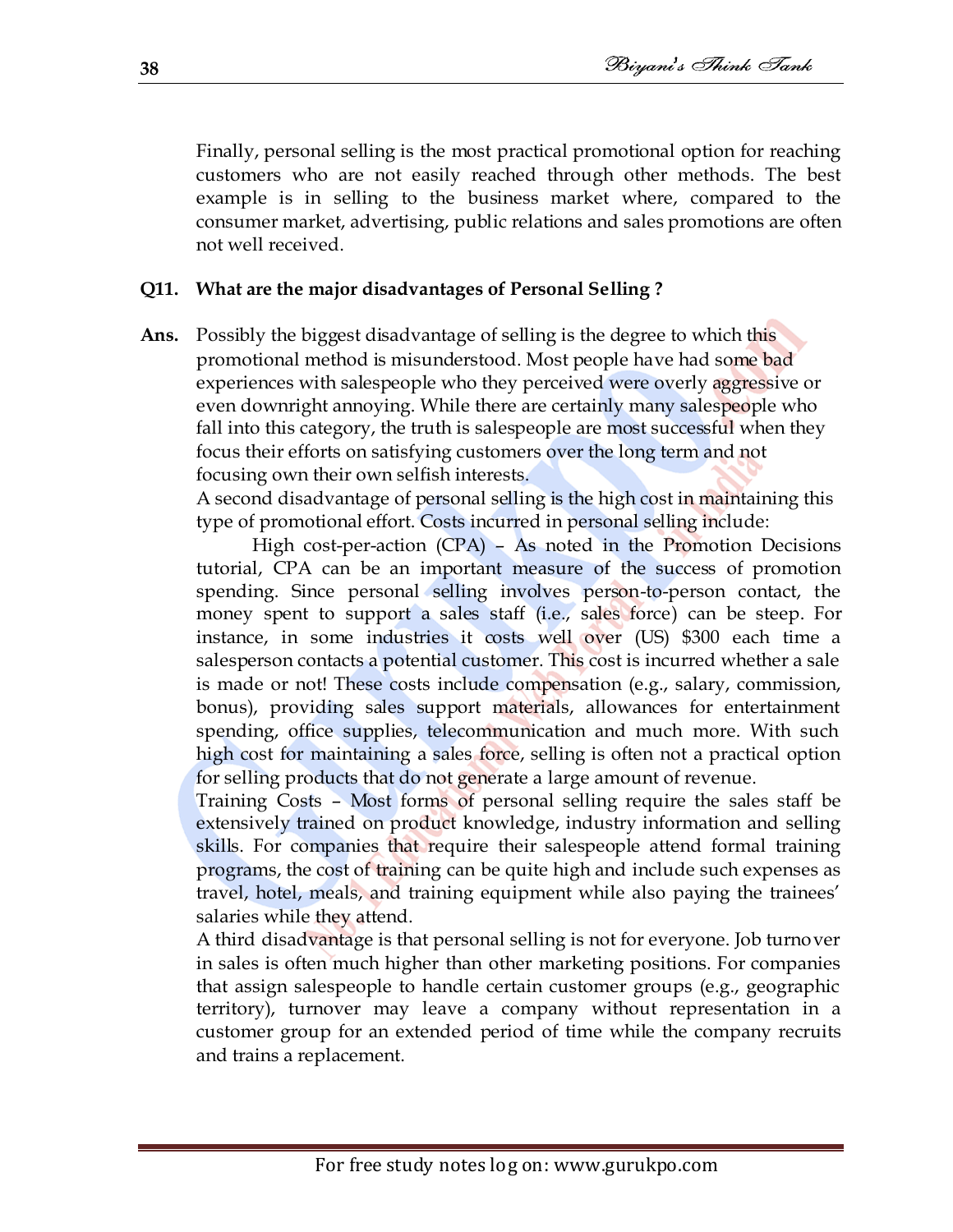#### **Q12. Objectives of Personal Selling ?**

**Ans.** Personal selling is used to meet the five objectives of promotion in the following ways:

**Building Product Awareness** – A common task of salespeople, especially when selling in business markets, is to educate customers on new product offerings. In fact, salespeople serve a major role at industry trades shows (see the Sales Promotion tutorial) where they discuss products with show attendees. But building awareness using personal selling is also important in consumer markets. As we will discuss, the advent of controlled word-ofmouth marketing is leading to personal selling becoming a useful mechanism for introducing consumers to new products.

**Creating Interest** – The fact that personal selling involves person-to-person communication makes it a natural method for getting customers to experience a product for the first time. In fact, creating interest goes hand-inhand with building product awareness as sales professionals can often accomplish both objectives during the first encounter with a potential customer.

**Providing Information** – When salespeople engage customers a large part of the conversation focuses on product information. Marketing organizations provide their sales staff with large amounts of sales support including brochures, research reports, computer programs and many other forms of informational material.

**Stimulating Demand** – By far, the most important objective of personal selling is to convince customers to make a purchase. In The Selling Process tutorial we will see how salespeople accomplish this when we offer detailed coverage of the selling process used to gain customer orders.

Reinforcing the Brand – Most personal selling is intended to build long-term relationships with customers. A strong relationship can only be built over time and requires regular communication with a customer. Meeting with customers on a regular basis allows salespeople to repeatedly discuss their company's products and by doing so helps strengthen customers' knowledge of what the company has to offer.

#### **Q13. What are the recent trends in Selling ?**

**Ans**. While the basic premise of personal selling, building relationships, has not changed much in the last 50 years, there are a number of developments that are impacting this method of promotion including: Controlled Word of Mouth Customer Information Sharing Mobile and Web Computing Electronic Sales Presentations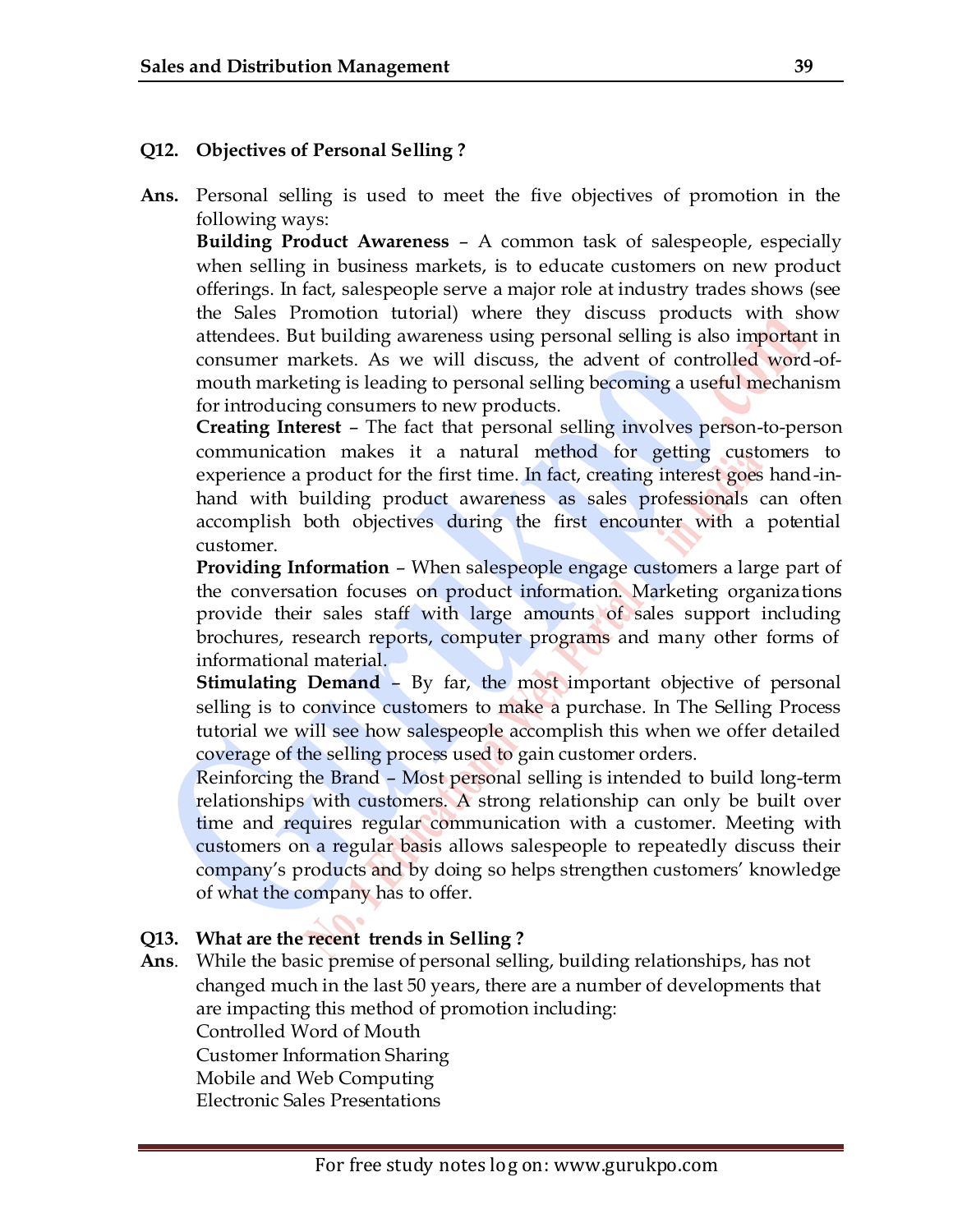Electronic Sales Training Use of Customer Teams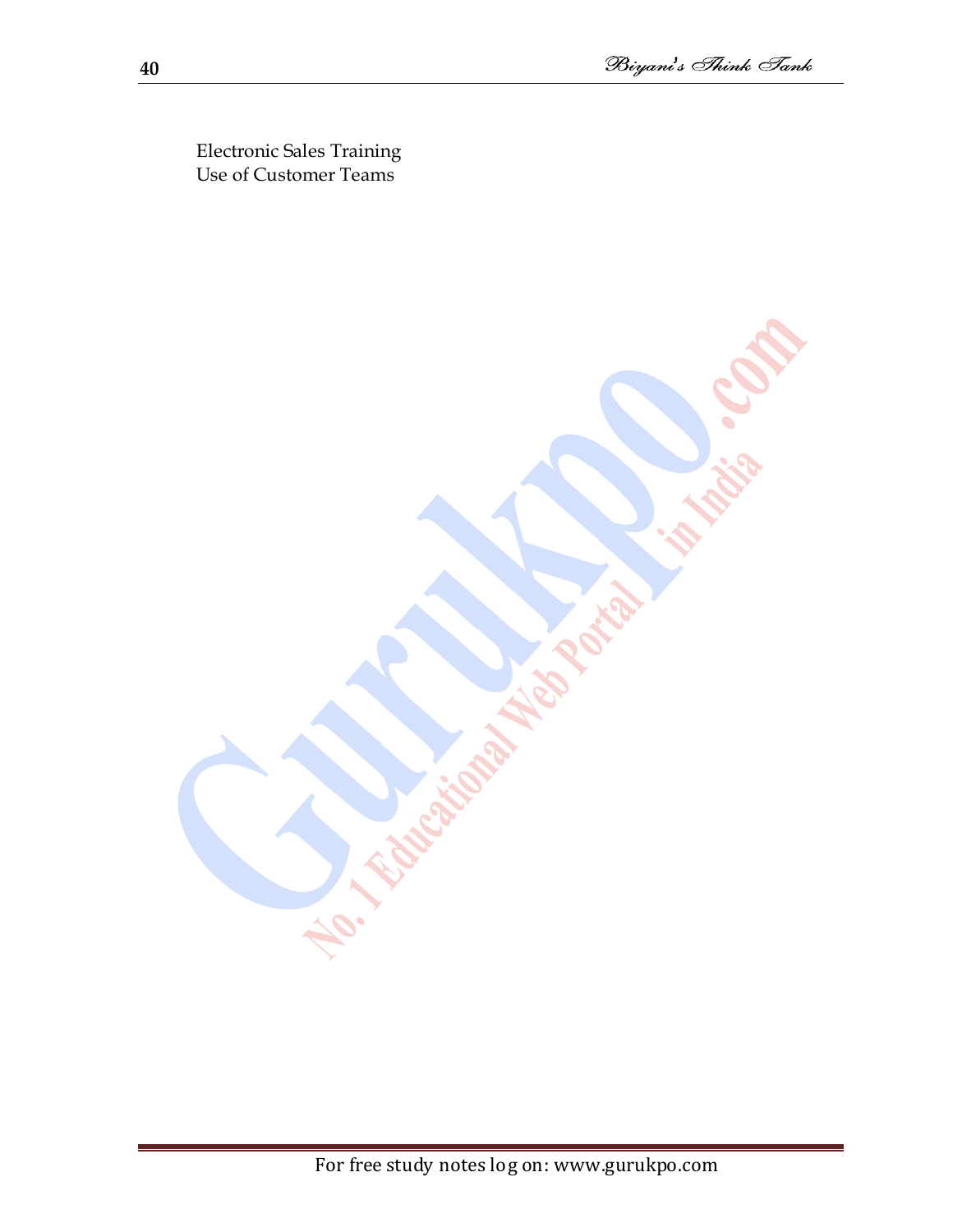## **Chapter 2 Planning the Sales Effort**

#### **Q1. What is Sales Planning ?**

**Ans.** Sales personnel planning is the process (including forecasting , developing , implementing and controlling ) by which a firm ensures that it has the right number of people and the right kind of people , at the right place , at the right time, going work for which they are economically most useful.

#### **Q2. Explain the features of sales planning?**

#### **Ans. Sales planning has the following features:**

#### **[Easy to Use](http://www.sales-strategy-brs.com/sales_strategy_features_1.asp)**

Because your time is valuable, Insight for Sales Strategy was designed to provide maximum benefit from the start. No training is required and all of the instructions are dynamically shown as you progress through the program.

#### **[Strategy Reports are Generated Automatically](http://www.sales-strategy-brs.com/sales_strategy_features_2.asp)**

A report detailing the strategic issues is automatically generated for each sales opportunity. You will gain the insight you need to plan out your next move. In addition to the strategic report, your forecasted sales are presented in an Excel compatible spreadsheet.

#### **[Automated Roll-up of Pipeline to Management](http://www.sales-strategy-brs.com/sales_strategy_features_3.asp)**

When it is time to send your forecast to management all you have to do is use the "Send To" feature built into Insight for Sales Strategy. Your manager will have all of the strategic and financial information necessary to make projections and help you close more sales.

#### **[Charts Your Forecasted Sales](http://www.sales-strategy-brs.com/sales_strategy_features_4.asp)**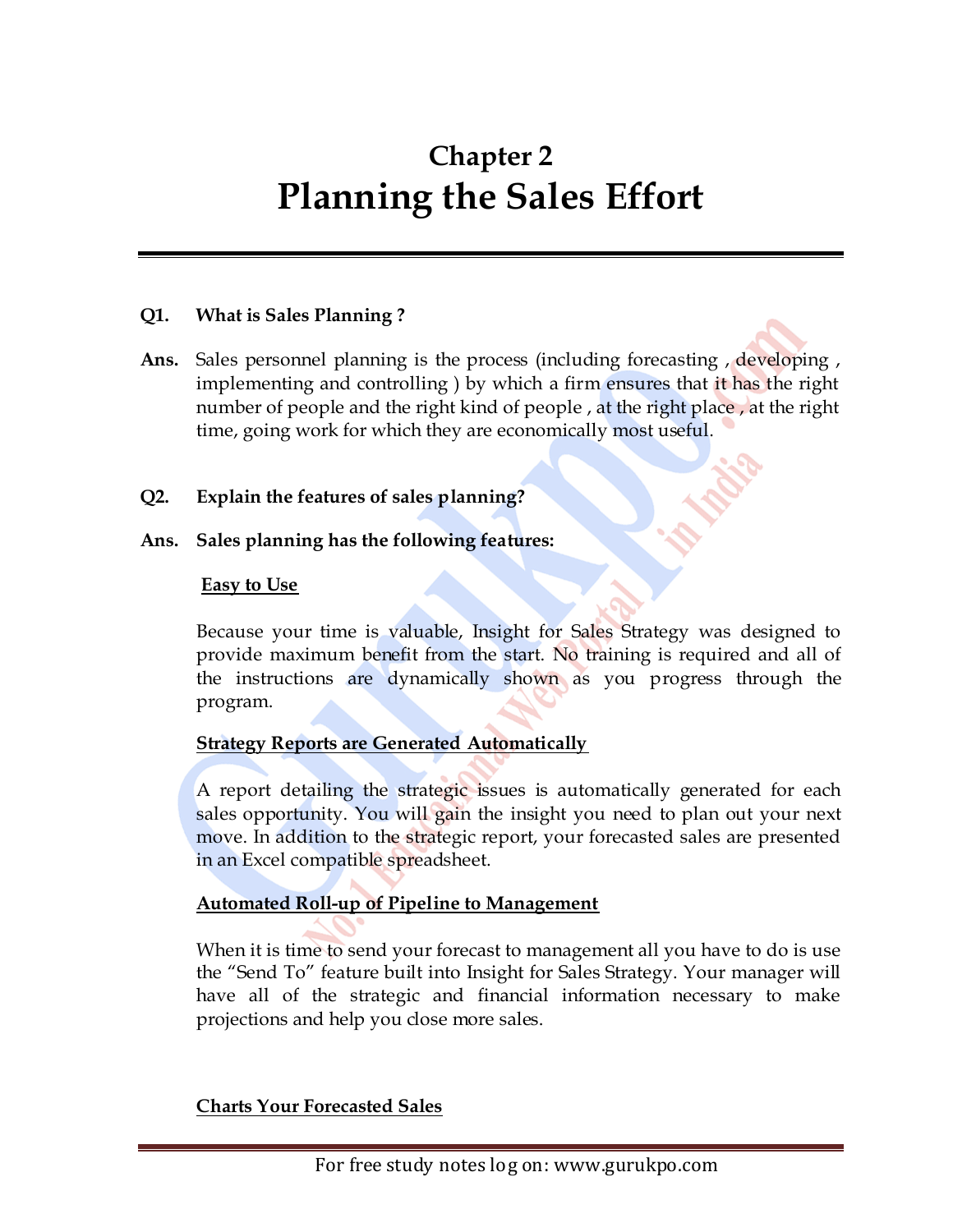3D color charts provide you a visual look at your pipeline. You will know the health of your pipeline and what to expect from commissions.

#### **[ACT! Integration](http://www.sales-strategy-brs.com/sales_strategy_features_5.asp)**

Add the power of Insight for Sales Strategy to your ACT! database. Any of your contacts that are part of your forecast can be imported so you don't have to enter the same information twice.

#### **[Customize the Sales Process and Analysis](http://www.sales-strategy-brs.com/sales_strategy_features_6.asp)**

The sales process can be customized to fit your company's individual methods. You can also choose to ignore risk factors providing you a customized analysis.

#### **Q3. What are the objectives of sales workforce planning?**

**Ans.** Workforce planning is a tool business owners can use to plan the company staffing levels effectively and within budget. Planning calculates the correct number of employees for the business, as well as the appropriate skill sets to meet company goals. Workforce planning is a continuous process that ensures a business has the appropriate staff levels at all times.

#### **1.Define Job Roles and Responsibilities**

Workforce planning must identify and define job roles in all departments in the company. Defining the job roles in the business is a step toward identifying the staffing needs of each department in the organization. To identify the job roles or positions in the business, human resource professionals must link the business objectives of the company to the talent pool within the organization and identify areas that require additional employees with expertise. For example, if a company objective is to expand research and development in the company, human resource professionals may identify the need for a new position to manage the research and development department or the need to increase the engineering staff.

#### **2.Identify Staffing Levels**

One of the objectives of a workforce planning strategy is to identify appropriate staffing levels for all departments in a business during all shifts. This requires the business owner to determine the appropriate levels for current sales or workload, as well as to prepare for increases in business and sales. Workforce planning seeks to anticipate future staffing requirements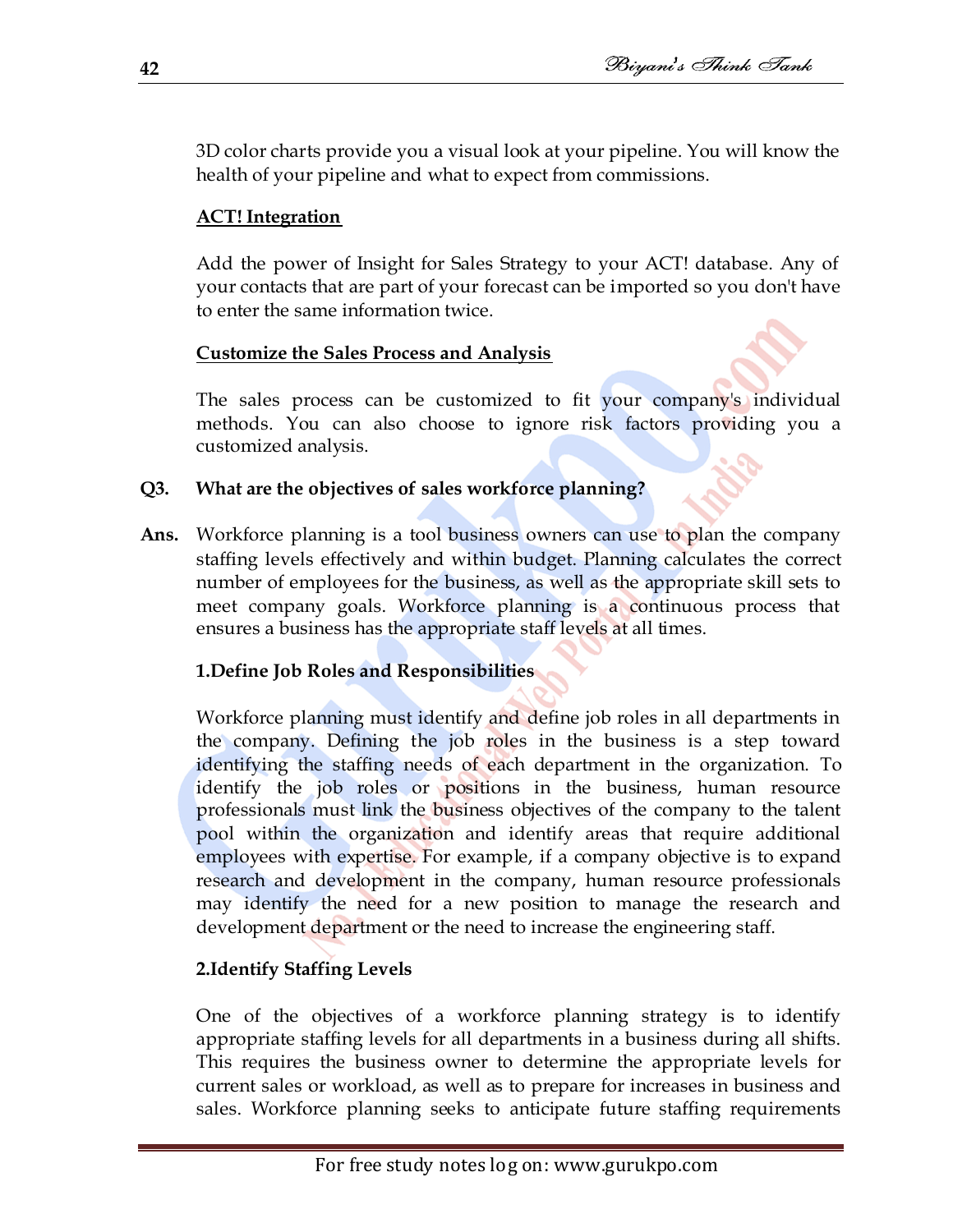based on sales forecasts for other forecasts of company staffing needs. Human resource workers must have a recruiting and hiring plan in place to meet the needs of the business. This preparation ensures that the business is ready to increase staffing levels when the company ramps up production. A workforce planning strategy ensures that the company always has the appropriate level of employees regardless of economic conditions.

#### **3.Increase Efficiency in Human Resources**

An effective planning strategy must also plan to use workers effectively in the business. The strategy can include training workers to move into higher skilled positions and promoting from within the business. The effective use of current staff ensures that the company can operate with fewer workers during difficult economic times. Some companies choose to cross train employees to maintain a flexible workforce that can perform in multiple roles when necessary.

#### **4.Improve Resource Allocation**

When a business determines the staffing levels and skills required for specific departments in the company, the business owner can allocate resources in the budget to fund recruitment, hiring and training costs as well as finance salaries for new employees. Workforce planning analysis can also determine that the current staffing levels are adequate, but existing employees require additional training to keep up with changing technologies. In this case, the business owner can shift funding from recruitment and hiring to training and education for current employees. Workforce allows the business to determine the future needs of the organization and to allocate resources to these needs.

#### **Q4. What are the pre-requisites for effective sales planning?**

- **Ans.** Following are the major pre-requisites :
	- 1. Well organized personnel department
	- 2. Hearty support from top management
	- 3. Integration with other policies
	- 4. Assigning the planning responsibility
	- 5. Determination of other related policies.

#### **Q5. What are the principles of sales planning?**

- **Ans**. Followings principles or guidelines:
	- 1. There is no single method of sales personnel for all organization.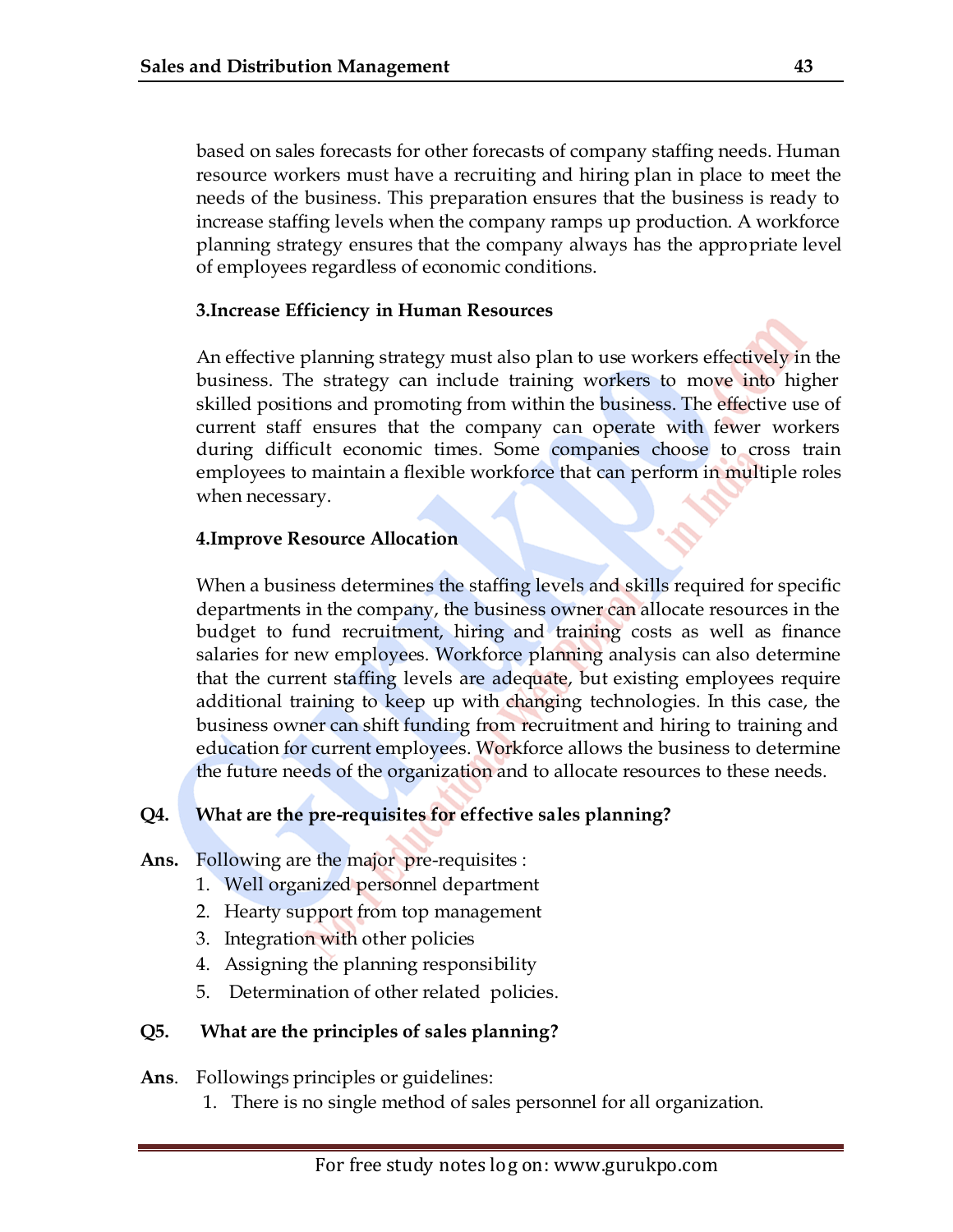- 2. The sales planning must be done within the limit of a budget.
- 3. The size and structure of the organization as well as the changing aspirations of the people should be taken into consideration.
- 4. It should be in line with the objective of the organization.
- 5. Sales planning should be an essential part of corporate planning.

#### **Q6. What is sales budgeting?**

**Ans**. A **sales budget** is a detailed schedule showing the expected sales for the budget period; typically, it is expressed in both dollars and units of production. An accurate sales budget is the key to the entire budgeting in some way. If the sales budget is sloppily done then the rest of the budgeting process is largely a waste of time.

The *sales budget* will help determine how many units will have to be produced. Thus, the production budget is prepared after the sales budget. The production budget in turn is used to determine the budgets for manufacturing costs including the [direct materials budget,](http://www.accountingformanagement.com/direct_materials_budget_definition.htm) the direct labor [budget,](http://www.accountingformanagement.com/direct_labor_budget_definition.htm) and the [manufacturing overhead budget.](http://www.accountingformanagement.com/manufacturing_overhead_budget_definition.htm) These budgets are then combined with data from the sales budget and the [selling and administrative](http://www.accountingformanagement.com/selling_and_admn_expenses_budget.htm)  [expenses](http://www.accountingformanagement.com/selling_and_admn_expenses_budget.htm) [budget](http://www.accountingformanagement.com/selling_and_admn_expenses_budget.htm) to determine the [cash budget.](http://www.accountingformanagement.com/cash_budget_definition.htm) In essence, the sales budget triggers a chain reaction that leads to the development of the other budgets. The [selling and administrative expenses budget](http://www.accountingformanagement.com/selling_and_admn_expenses_budget.htm) is both dependent on and a determinant of the sales budget. This reciprocal relationship arises because sales will in part be determined by the funds committed for advertising and sales promotion.

#### **Q.7. Example or Sample of a Sales Budget:**

**Ans**. Following is the sales budget of Hampton Freeze Inc. [\(see explanation of this](http://www.accountingformanagement.com/sales_budget.htm#Explanation%20of%20sales%20budget%20for%20Hampton%20Freeze%20Inc.)  [budget\)](http://www.accountingformanagement.com/sales_budget.htm#Explanation%20of%20sales%20budget%20for%20Hampton%20Freeze%20Inc.)

| HAMPTON FREEZE, INC.<br><b>Sales Budget</b><br>For the Year Ended December 31, 2003 |         |               |         |         |         |  |
|-------------------------------------------------------------------------------------|---------|---------------|---------|---------|---------|--|
|                                                                                     | Quarter |               |         |         |         |  |
|                                                                                     |         | $\mathcal{D}$ | 3       |         | Year    |  |
| Budgeted sales in cases                                                             | 10,000  | 30,000        | 40,000  | 20,000  | 100,000 |  |
| Selling price per case                                                              | \$20.00 | \$20.00       | \$20.00 | \$20.00 | \$20.00 |  |
|                                                                                     |         |               |         |         |         |  |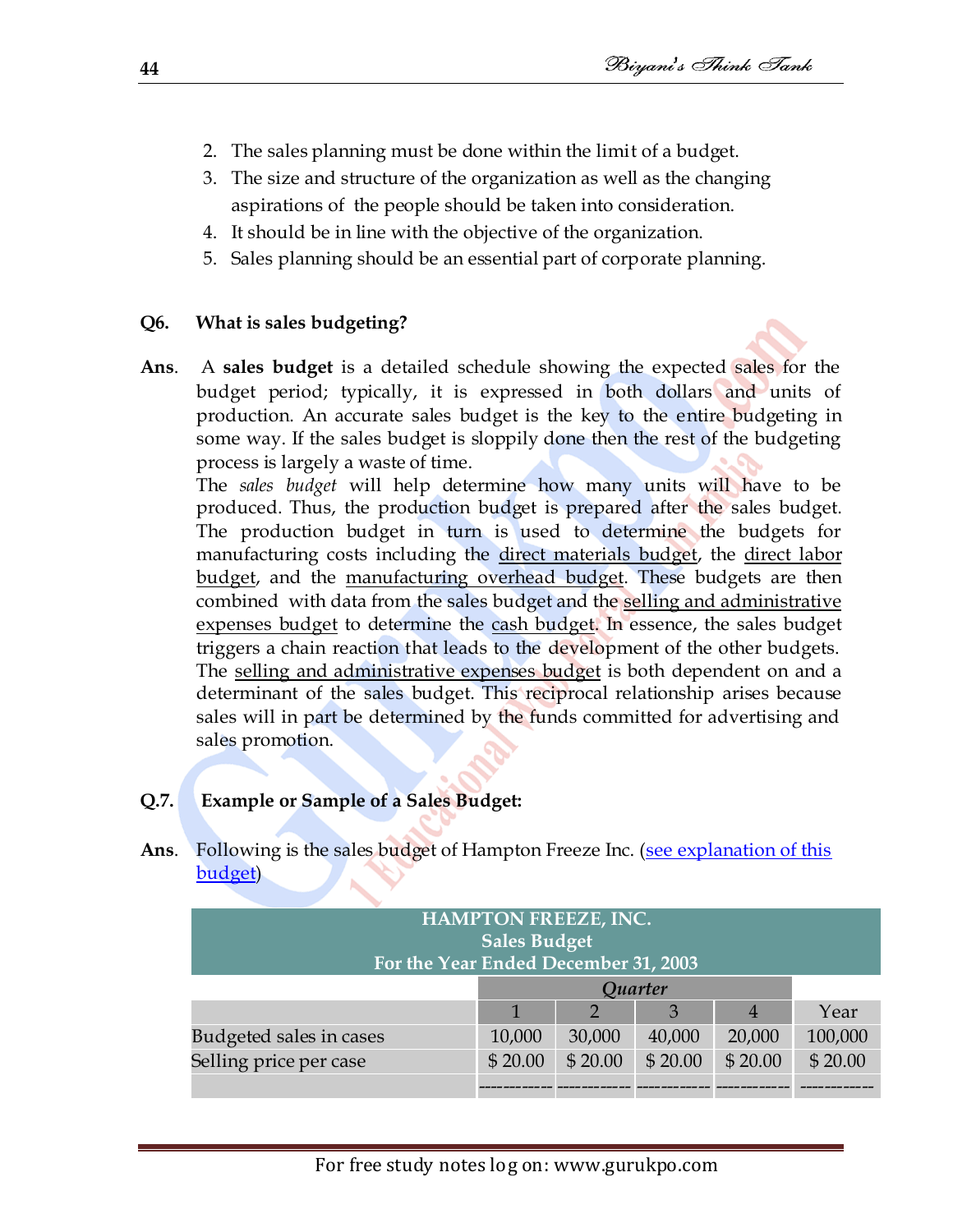| Total sales                                                    |        |        |     | \$200,000 \$600,000 \$800,00 \$400,000 2,000,000 |
|----------------------------------------------------------------|--------|--------|-----|--------------------------------------------------|
|                                                                |        |        |     |                                                  |
|                                                                |        |        |     |                                                  |
| Percentage of sales collected in<br>the period of the sales    |        |        | 70% |                                                  |
| Percentage of sales collected in<br>the period after the sales |        |        | 30% |                                                  |
|                                                                | $70\%$ | $30\%$ |     |                                                  |

| <b>Schedule of Expected Cash Collections</b>             |          |          |           |           |                                                     |
|----------------------------------------------------------|----------|----------|-----------|-----------|-----------------------------------------------------|
| Accounts receivable, beginning<br>balance                | \$90,000 |          |           |           | \$90,000                                            |
| 2 First quarter sales                                    | 140,000  | \$60,000 |           |           | 200,000                                             |
| 3 Second quarter sales                                   |          | 420,000  | \$180,000 |           | 600,000                                             |
| 4 Third quarter sales                                    |          |          | 560,000   | \$240,000 | 800,000                                             |
| 5 Fourth quarter sales                                   |          |          |           | 280,000   | 280,000                                             |
|                                                          |          |          |           |           |                                                     |
| 6 Total cash collections                                 |          |          |           |           | \$230,000 \$480,000 \$740,000 \$520,000 \$1,970,000 |
|                                                          |          |          |           |           |                                                     |
| 1 Cash collections from last years fourth-quarter sales. |          |          |           |           |                                                     |
| $2\,$ \$200.000 × 70%; \$200.000 × 30%                   |          |          |           |           |                                                     |

2\$200,000 × 70%; \$200,000 × 30%

3\$600,000 × 70%; \$600,000 × 30%

 $4\,$ \$800,000 × 70%; \$800,000 × 30%

5\$400,000 × 70%

6 Uncollected fourth quarter sales appear as accounts receivable on the company's end of year balance sheet.

#### **Explanation of sales budget for Hampton Freeze Inc.**

This example contains the sales budget for Hampton Freeze for the year 2009, by quarters. Notice from the example that the company plans to sell 100,000 cases of popsicles during the year, with sales peaking in the third quarter.

After preparing sales budget, a **schedule of expected cash collections** is also prepared such as the one that appear in our example. Cash collections consists of sales made to customers in prior periods plus collections on sales made in the current budget period. In our example, 70% of sales are collected in the quarter in which the sales are made and the remaining 30% are collected in the following quarter. For example, 70% of the first quarter sales of \$200,000 (or 140,000) is collected during the first quarter and 30% (or \$60,000) is collected during the second quarter.

**All Street**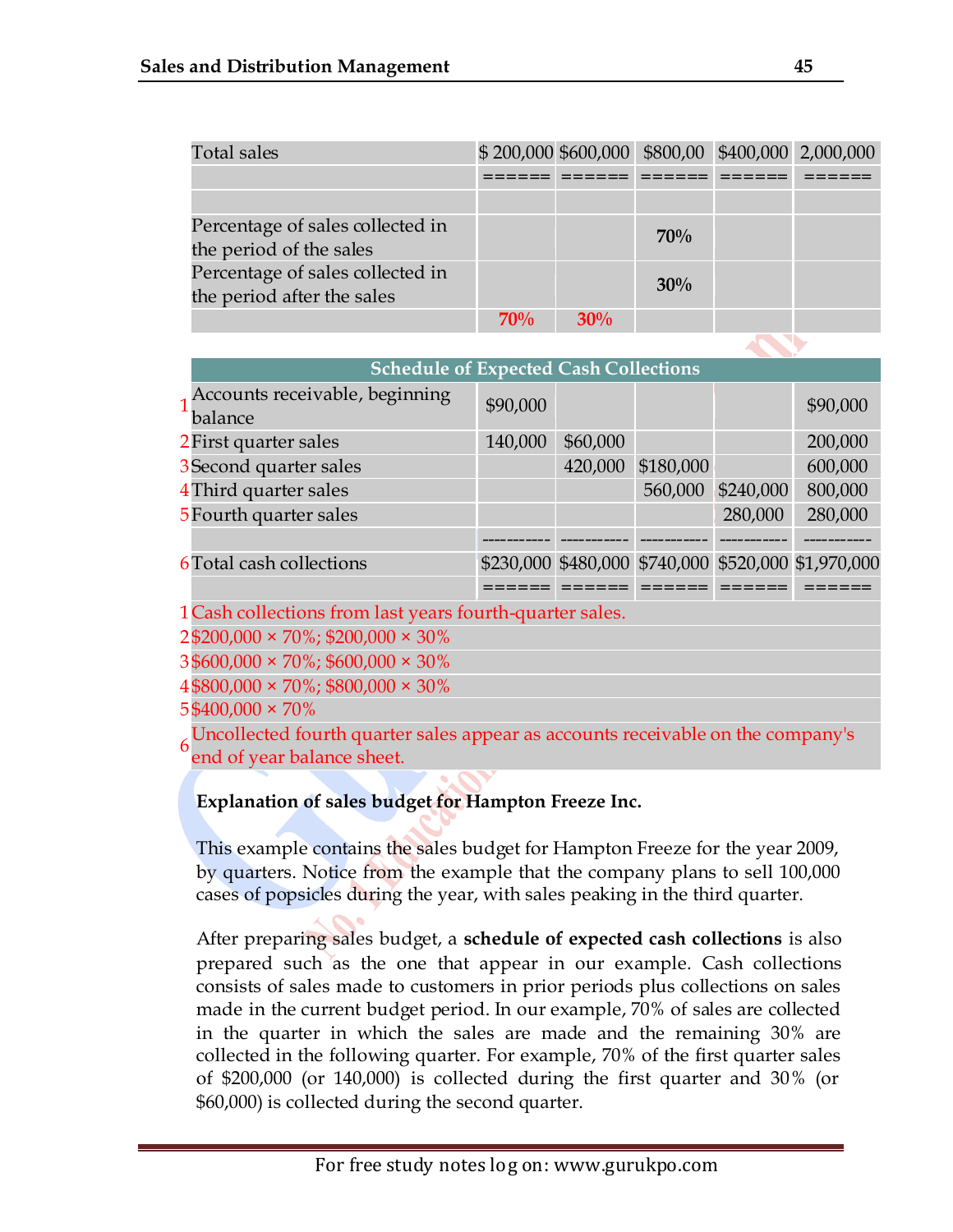#### **Q8. What are the methods of sales budgeting?**

**Ans.** There are two methods of sales budgeting.

1. Top-Down Budgeting

2. Bottom-Up Techniques

#### **Top-Down Budgeting**

In top-down budgeting, top management sets the overall amount the company will spend on promotional activities for the year. This total amount is then allocated among all of the advertising, PR, and other promotional programs

#### *Percentage-of-Sales Method*

The percentage-of-sales method is the ratio of the firm's past annual promotional budget divided by past sales to arrive at the percentage of sales. That percentage of sales is then applied to the expected sales in the coming year to arrive at the budget for that year.

#### *Industry Averages Method*

Some companies use industry averages (published by trade associations) as a guide to set their promotional budget. Ad-to-sales ratios vary widely depending on the industry.

#### *Pros and Cons of Top-Down Methods*

The advantages of top-down approaches are their speed and straightforwardness. The disadvantage is that the methods look to the past as a guide, rather than to future goals.

#### **Bottom-Up Techniques**

Alternatively, some companies begin the budgeting process each year with a clean slate. They use bottom-up budgeting techniques, in which they first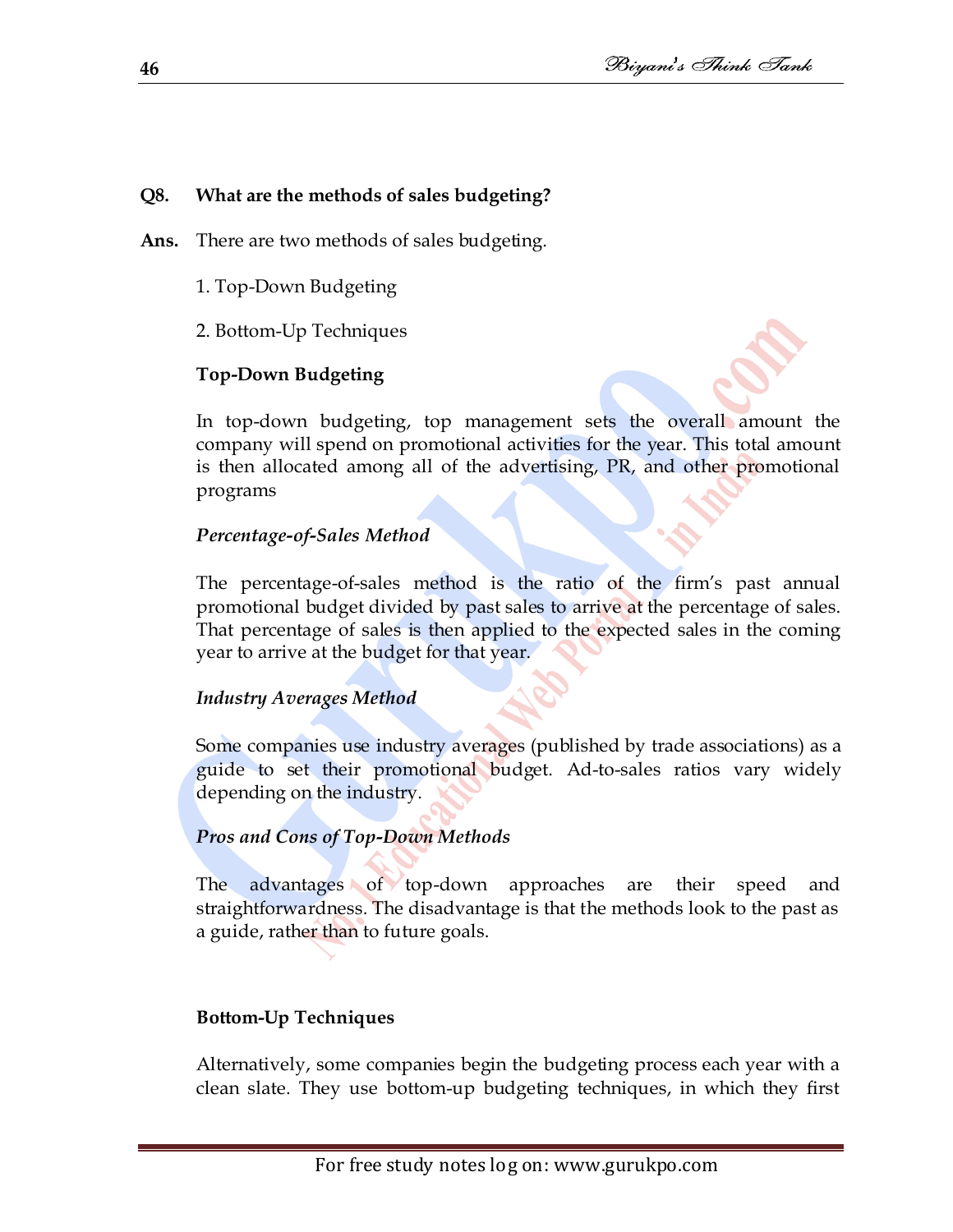identify promotional goals (regardless of past performance) and allocate enough money to achieve those goals.

#### *Objective-Task Method*

The objective-task method is the most common technique of bottom-up budgeting. Companies that use this method first set the objective or task they want the promotion to achieve. Next, they estimate the budget they will need to accomplish that objective or task. Finally, top management reviews and approves the budget recommendation.

#### *Stage-Based Spending*

Some companies use the product life cycle method, in which they allocate more money during the introduction stage of a new product than in later stages when the product is established.

#### **Q.9 Developing a sales budget we need ?**

**Ans.** Review and analysis of the situation Identifying specific market opportunities and problems Sales forecasting Communicate sales goals and objectives Preliminary allocation of resources Preparing the budget Getting approval for the budget

#### **Q10. What sales quotas?**

Ans. [Individual](http://www.businessdictionary.com/definition/individual.html) [sales target](http://www.businessdictionary.com/definition/sales-target.html) figure assigned to each [sales unit](http://www.businessdictionary.com/definition/sales-unit.html) such a [sales](http://www.businessdictionary.com/definition/sales.html) [person,](http://www.businessdictionary.com/definition/person.html) [dealer,](http://www.businessdictionary.com/definition/dealer.html) [distributor,](http://www.businessdictionary.com/definition/distributor.html) [region,](http://www.businessdictionary.com/definition/region.html) or [territory,](http://www.businessdictionary.com/definition/territory.html) as a [required](http://www.businessdictionary.com/definition/required.html) [minimum](http://www.investorwords.com/10321/minimum.html) for a specified [period](http://www.businessdictionary.com/definition/period.html) [\(month,](http://www.businessdictionary.com/definition/month.html) [quarter,](http://www.investorwords.com/5751/quarter.html) year). Sales [quotas](http://www.investorwords.com/4016/quota.html) may be expressed either i[n dollar](http://www.businessdictionary.com/definition/dollar.html) figures [\(monetary](http://www.businessdictionary.com/definition/monetary.html) [terms\)](http://www.businessdictionary.com/definition/term.html) or in [number](http://www.investorwords.com/10438/number.html) of [goods](http://www.businessdictionary.com/definition/goods.html) or [services](http://www.businessdictionary.com/definition/services.html) [sold](http://www.investorwords.com/7717/sold.html) [\(volume](http://www.businessdictionary.com/definition/volume.html) terms).]

#### **Q11. Setting Sales Quotas for Your Sales Team.**

**Ans.** If instead your goal is to develop *good* quotas for your sales team that help improve sales productivity, read on. This article outlines the process for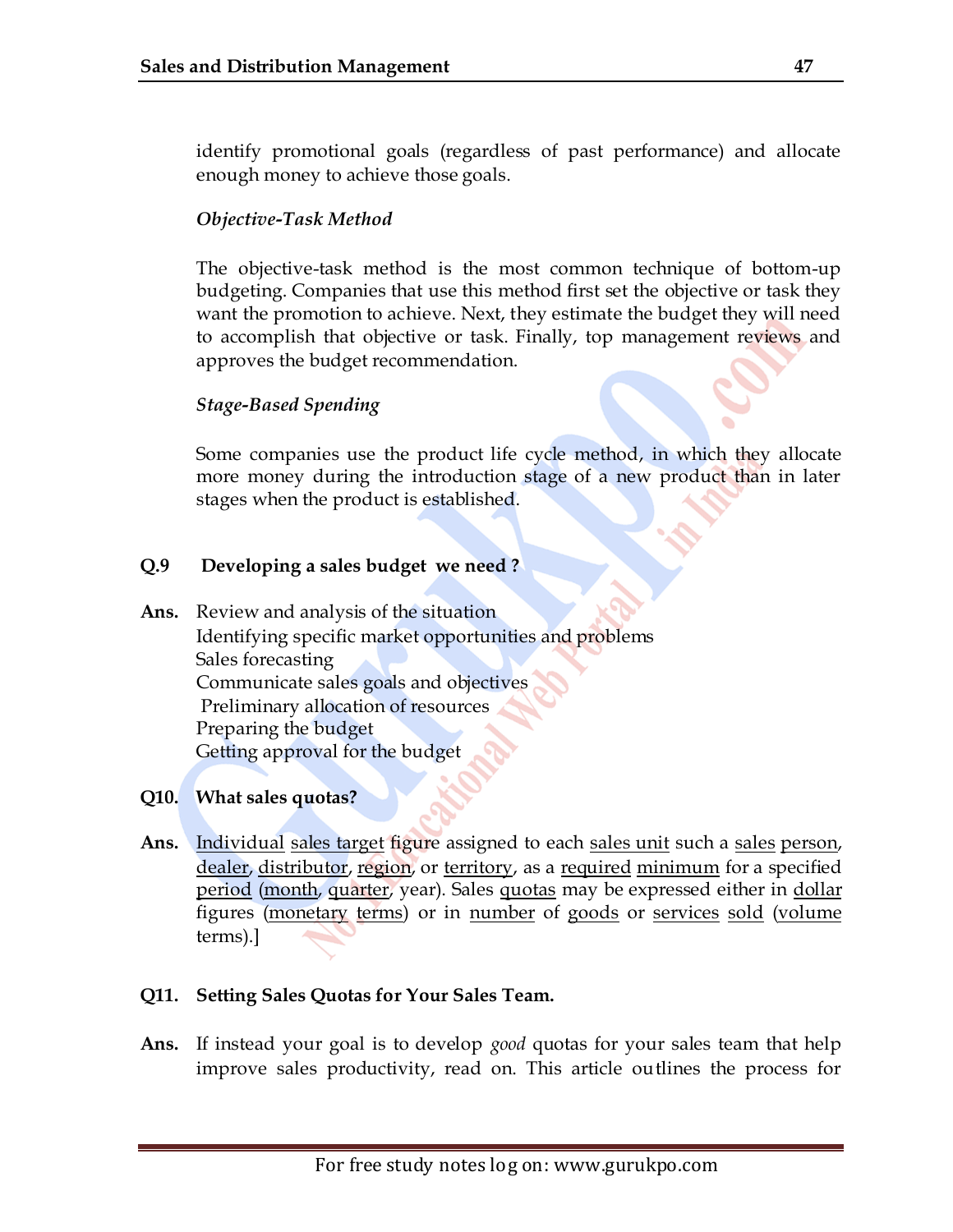setting quotas that will not only help establish realistic sales goals but also will motivate your team.

#### **1. Establish parameters for developing quotas**

The start of the quota-setting process is to look at history to determine what sales success your team has had in the past or what sales success your team is likely to have in the future. Common parameters that can be used to define quotas include:

- Historical trends: How much of which product lines have been sold in your various sales territories over time?
- Last year's revenue: What was the total revenue from all products and  $\bullet$ sales territories?
- National standards: How much did all vendors (selling the same types of products) sell?
- Territory analysis: How much does each salesperson think can be sold in  $\bullet$ his or her territory based on the existing pipeline and recent successes?

The best quota-setting practices include looking at several of these parameters. For example, you might look at historical trends while your staff members go through their own records for a detailed territory analysis.

#### **2. Add a growth expectation**

Step one helped you understand history. Now you have to take the next step to predict revenues for the next year (and then convert that revenue into quotas for your sales team). Each company has its own method for determining how much growth in revenue should be achieved. That expectation should be:

- Realistic: What is doable for your products in the current state of your market? Some industries can realistically expect sales growth of 5% while others may see 100%.
- $\bullet$ Challenging: The goals you set should require each member of your team to work hard to meet the assigned goals.

#### **3. Adapt the quotas to each sales rep**

Adding the figures from steps one and two, you have the total revenue expected from your sales force. You could now be tempted to divide this total revenue by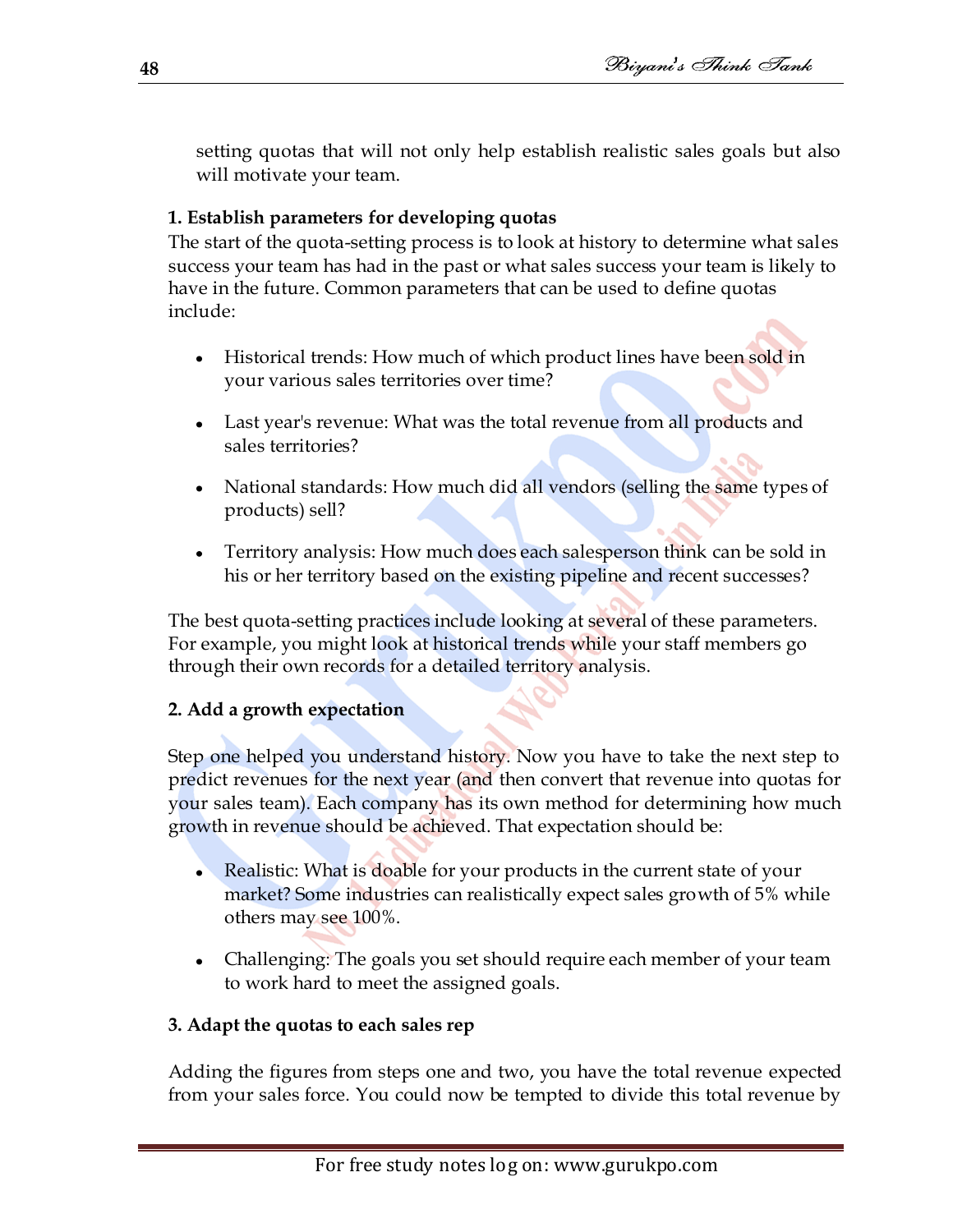the number of salespeople to define the quota for each person. But in fact, not all salespeople are created equal. And not all sales territories are created equal.

Instead, look at each salesperson individually before determining the appropriate quota to assign. Some factors you need to consider are:

- $\bullet$ Tenure: Sales reps who have been with your company for several years have well-developed pipelines and contacts within their territories. They are more likely to sell more than those who have just joined your sales team.
- $\bullet$ Assigned job: If you have different types of salespeople within your team, you may need to adjust quotas based on the type of job. The potential for sales of telemarketing people may be different from that of outside salespeople.
- Sales skills: Face it -- some members of your team just have better sales skills than others. Having better sales skills is more likely to result in higher sales results.
- Market potential: Each territory may be different in its needs and appetite  $\bullet$ for acquiring each of your products.
- $\bullet$ Competition. In some territories, the competition may be strong and thereby reduce the potential for sales. In other territories, competition may be weak or non-existent.

Using these factors (and others that might be unique to your company), assess your expectations for each of your sales reps. Then use those expectations to determine the right quota for each person.

#### **4. Get buy-in from your sales team**

If quotas are imposed on your salespeople without an explanation of how they were defined, the result could be resistance. It's important to have your staff buy in to your process for setting quotas, believe that these goals are achievable and work toward meeting or exceeding their assigned quotas.

To increase the buy-in of your sales staff to your quota-setting process: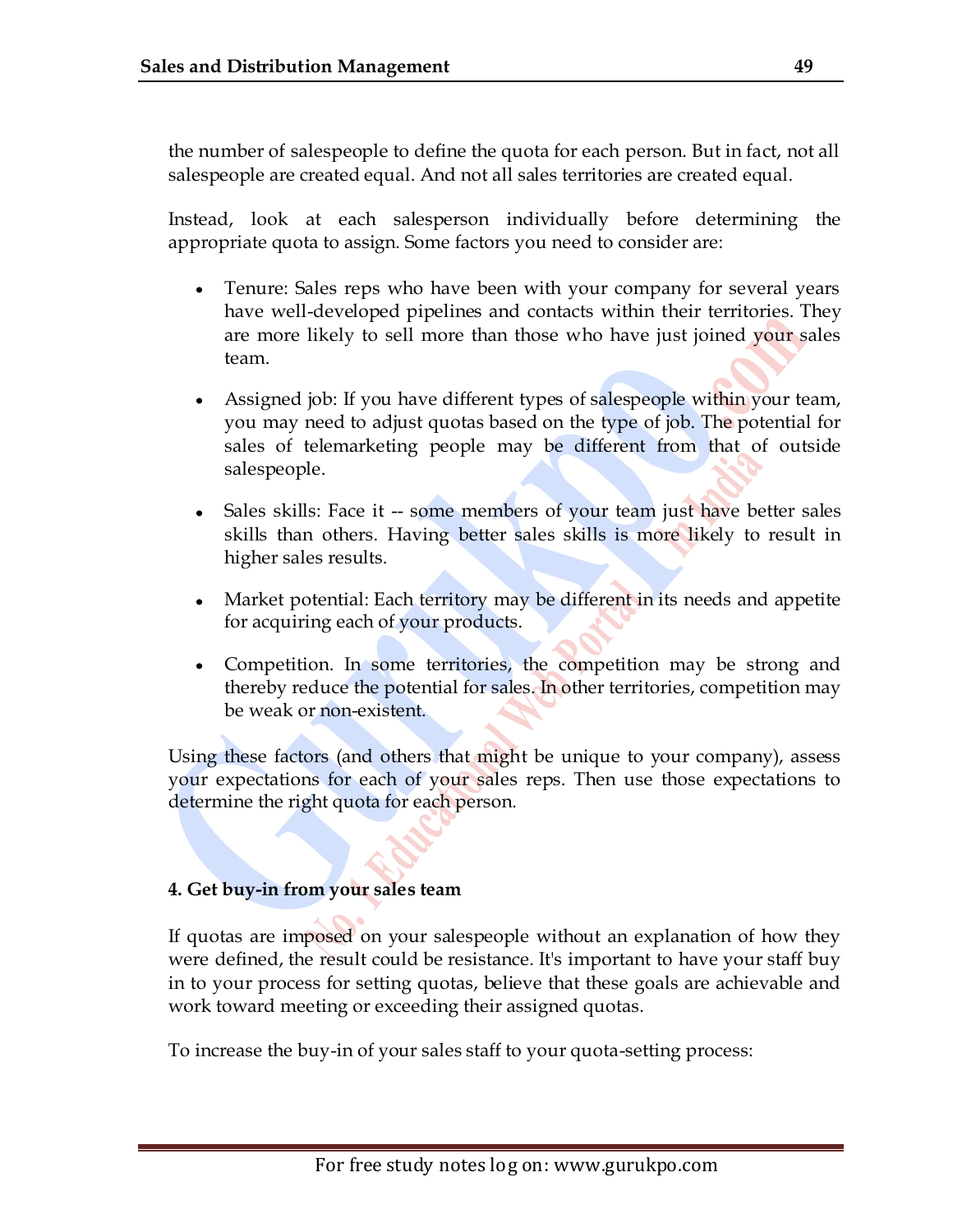- Start with a planning meeting. In one of your sales meetings, outline the process you'll be using to set quotas. Describe each of the steps you will be taking and the likely completion date. Most importantly, explain how your team will be involved in this process.
- Have your reps help gather information for the quota-setting process. Let your salespeople gather the information about their individual territories that you will use as one of the parameters for setting your quotas.
- Meet with each person to determine an individual quota. In the meeting,  $\bullet$ discuss any factors that might influence the setting of that person's quota. Make it a joint decision, if possible, to assign a specific quota.

#### **5. Adapt quotas to market realities**

No matter how careful we are in our plans to set revenue targets or break these targets into quotas, we cannot predict what will happen in the economy. Changes in market conditions are inevitable. That means that quotas may have to be changed accordingly. Set a timetable for yourself to periodically review and assess your team's quotas. That way, you can make any necessary adjustments.

#### **Q12. What Is Sales Analysis?**

**Ans**. The essence of business analysis is to enable management to have accurate information on sales in an effort to improve company profit margins. Analysis helps a business come up with a sales strategy by identifying customers through demographics, for instance. Sales analysis also helps a business know which products are selling and which are not.

#### **Q13. What is Sales forecasting ?**

Ans. Sales forecasting is an integral part of business management. Without a solid idea of what your future sales are going to be, you can't manage your inventory or your cash flow or plan for growth. The purpose of sales forecasting is to provide information that you can use to make intelligent business decisions.

#### **Q14. According to modern managers what are the sales forecasting methods?**

Ans. Modern Managers have several different methods available for Sales Forecasting.

Popular methods are: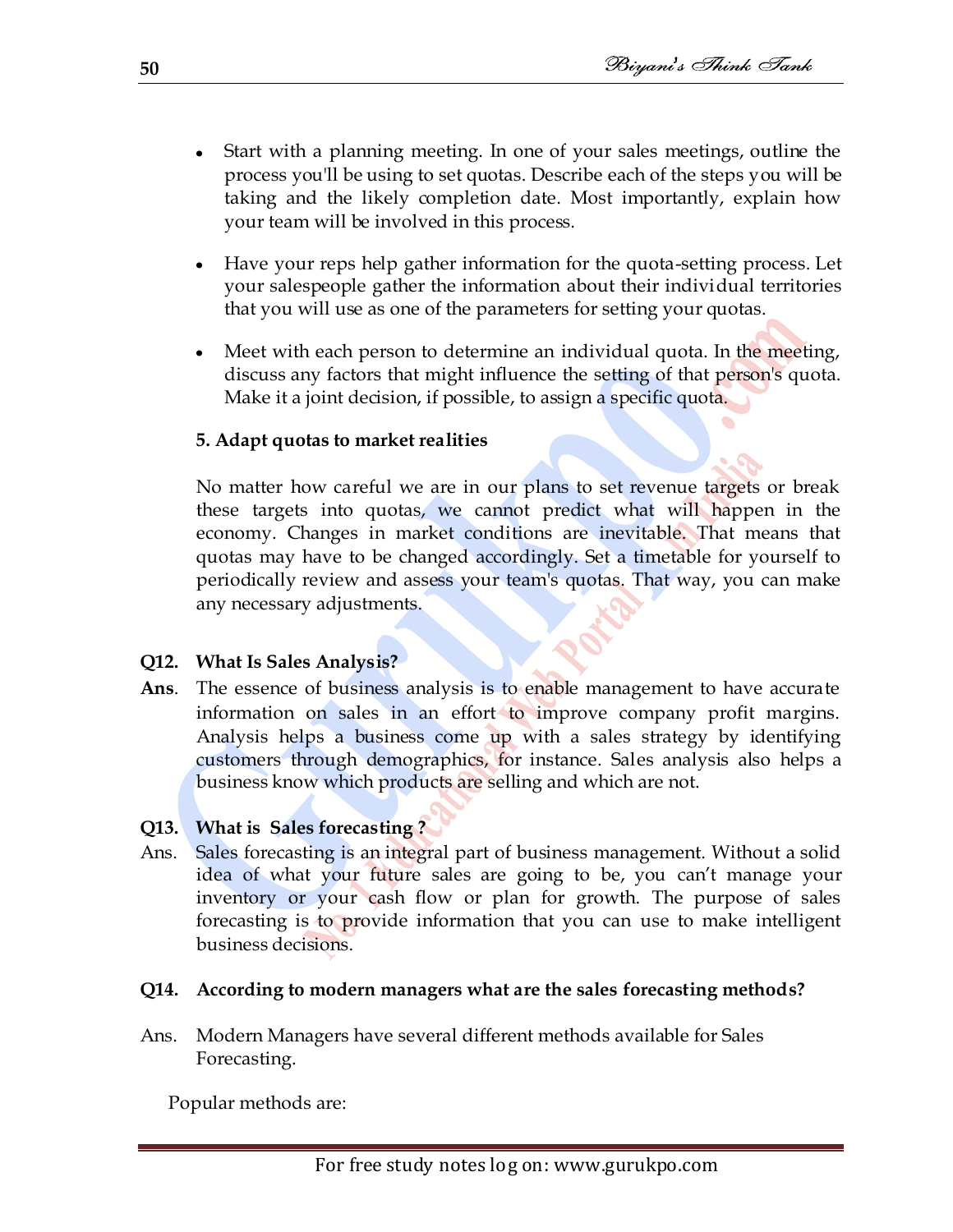- 1. **Jury of Executive Opinion Method**
- 2. **The Salesforce Estimation Method**
- 3. **Time Series Analysis Method**

#### **1. Jury of Executive Opinion Method:**

In the Jury of executive opinion method of Sales Forecasting, appropriate managers within the organization assemble to discuss their opinions on what will happen to sales in the future.

Since these discussion sessions usually resolve around hunches or experienced guesses, the resulting forecast is a blend of informed opinions.

A similar, forecasting method, which has been developed recently is called the DELPHI Method. Delphi Method also gathers, evaluates, and summarizes expert opinions as the basis for a forecast, but the procedure is more formal than that for the jury of executive opinion method.

#### The **Delphi Method** has the following steps:

- 1. STEP 1 Various Experts are asked to answer, independently and in writing, a series of questions about the future of sales or whatever other area is being forecasted.
- 2. STEP 2 A summary of all the answers is then prepared. No expert knows, how any other expert answered the questions.
- 3. STEP 3 Copies of summary are given to the individual experts with the request that they modify their original answers if they think it necessary.
- 4. STEP 4 Another summary is made of these modifications, and copies again are distributed to the experts. This time,however, expert opinions that deviate significantly from the norm must be justified in writing.
- 5. STEP 5 A third summary is made of the opinions and justifications, and copies are once again distributed to the experts. Justification in writing for all answers is now required.
- 6. STEP 6 The forecast is generated from all of the opinions and justifications that arise from step 5.

#### **2. Sales force estimation method**:

The Sales Force Method is a sales forecasting technique that predicts future sales by analyzing the opinions of sales people as a group.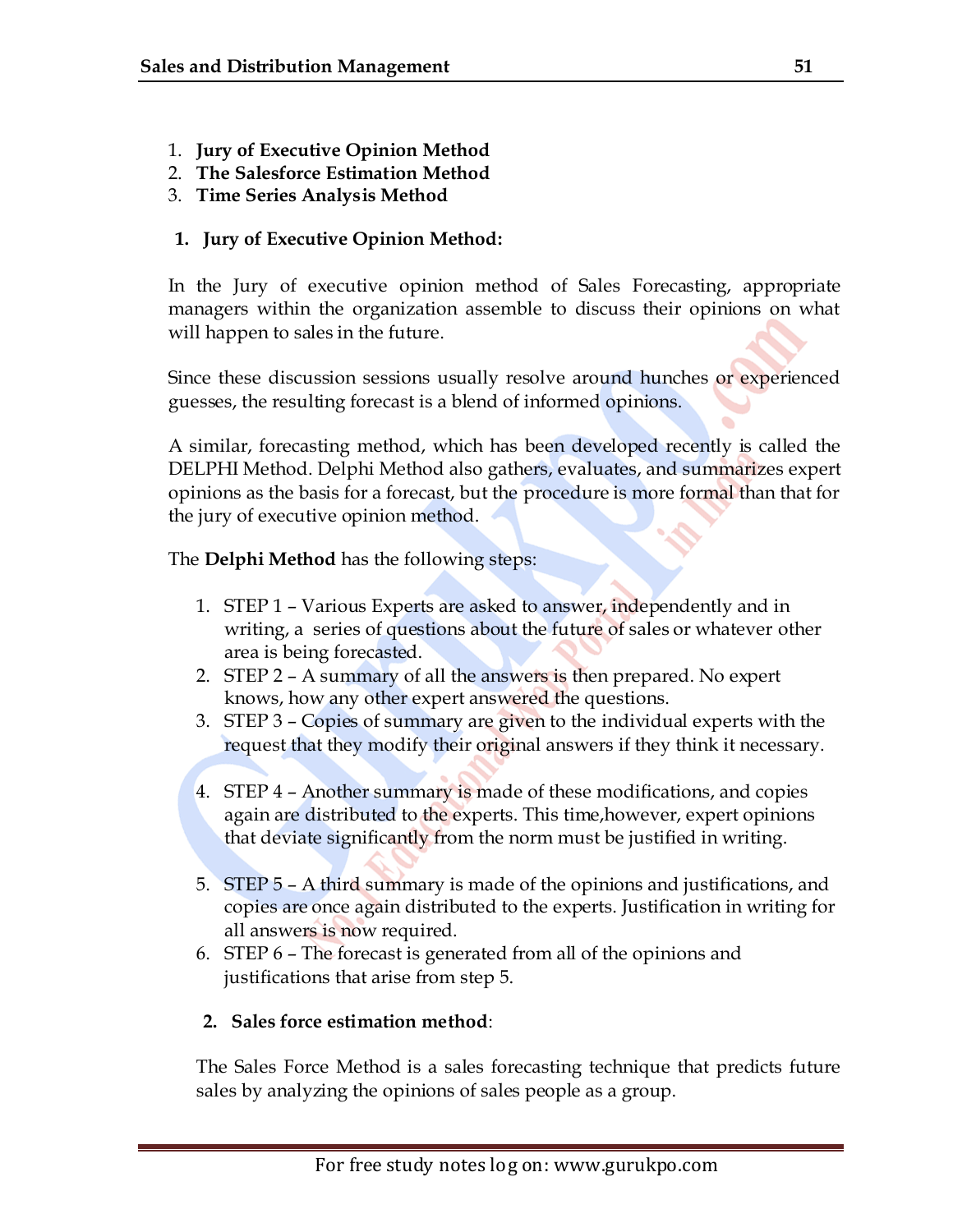Salespeople continually interact with customers, and from this interaction they usually develop a knack for predicting future sales.

As with the jury of executive opinion method, the resulting forecast normally is a blend of the informed views of the group.

The sales force estimation method is considered very valuable management tool and is commonly used in business and industry throughout the world.

This method can be further improved by providing sales people with sufficient time to forecast and offering incentives for accurate forecasts.

Companies can make their sales people better forecasters, by training them to better interpret their interactions with the customers.

#### **3. Time series analysis method:**

The time series analysis method predicts the future sales by analyzing the historical relationship between sales and time.

Although the actual number of years included in a time series analysis will vary from company to company, as a general rule, managers should include as many years as possible to ensure that important sales trends do not get undetected.

#### **Q15. How to set up sales territories ?**

**Ans. When you're looking at the map** and figuring out how to split up sales territories, how do you decide which salesperson to send to drive all up and down and which one gets to just walk a few blocks around .

Deciding how to divide sales territories create the most efficient environment for your sales team is more difficult than just drawing lines on a map. The process requires a good dose of foresight that's needed to make sure you allow room for the company to grow.

Poorly aligned sales territories can cause low employee morale, lost clients and squandered resources. Experts from the fields of sales management and data analytics share these tips for setting up the best sales territories.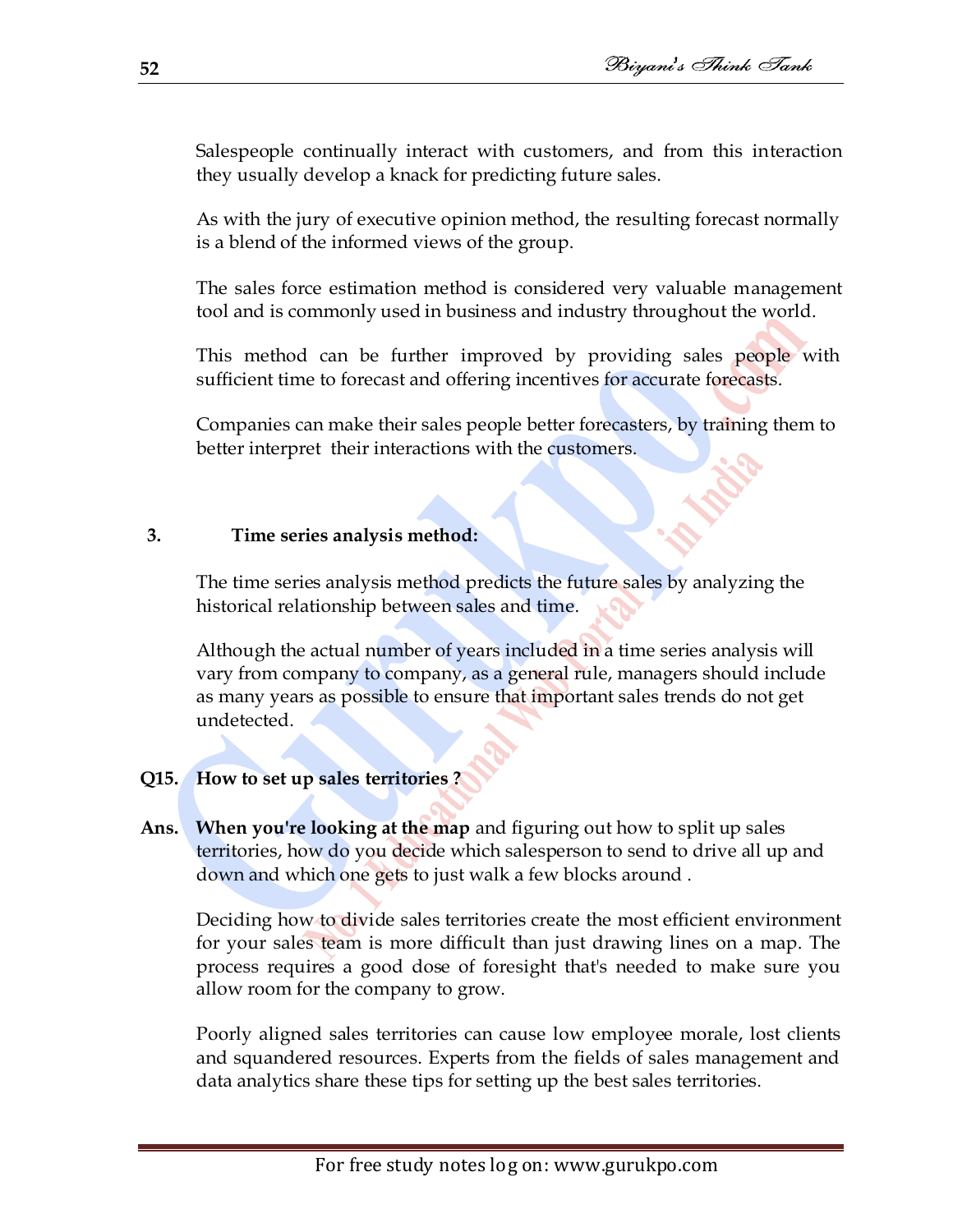#### **Keep Your Ultimate Goal in Mind When Establishing Sales Territories**

Before you start carving up the map and sending your sales team out into the world, take some time to think about what you're trying to accomplish.

"Start at the top: what is the target revenue, the overall revenue goal?" says <u>Marie Warner</u>, president of <u>Warner Professional Sales</u>. "Given that goal, what are my targets? Once I have those targets, how am I going to sell to them?"

If you're a start-up, you can't come right out of the gate hiring a huge sales force. You have to start strategically by meeting revenue goals in small areas and then gradually growing the territories.

"It's like a chess game," she says. "Do not do point to point; try to think moves ahead."

#### **Collect Lots of Data**

Many companies these days use some form of analytics software to figure out the best way to establish their sales territories. But experts say the quality of the outcome is only as good as the data you can feed into it.

Most pros say they start by ranking customers or clients into different categories based on the percentage of revenue they generate vs. the time spent servicing them. The "A" clients might be the most reliable ones, the "Bs" and "Cs" might be promising but work-intensive clients, while the rest are require a lot of effort for little return.

#### **Review the Sales Territories Periodically**

[Sales managers](http://www.inc.com/sales-management) make a common mistake of blaming the territory for a bad [salesperson.](http://www.inc.com/How%20to%20Improve%20Your%20Struggling%20Sales%20Team) While a certain member of the team may be better at locking down clients than another, you shouldn't be messing with the territory boundaries to help the weaker employe

#### **Q16. Define cost analysis?**

**Ans**. The [accumulation,](http://www.businessdictionary.com/definition/accumulation.html) [examination,](http://www.businessdictionary.com/definition/examination.html) and [manipulation](http://www.businessdictionary.com/definition/manipulation.html) of [cost](http://www.businessdictionary.com/definition/cost.html) [data](http://www.businessdictionary.com/definition/data.html) for comparisons and [projections.](http://www.businessdictionary.com/definition/projection.html)

#### **Q17. Main types of cost analysis?**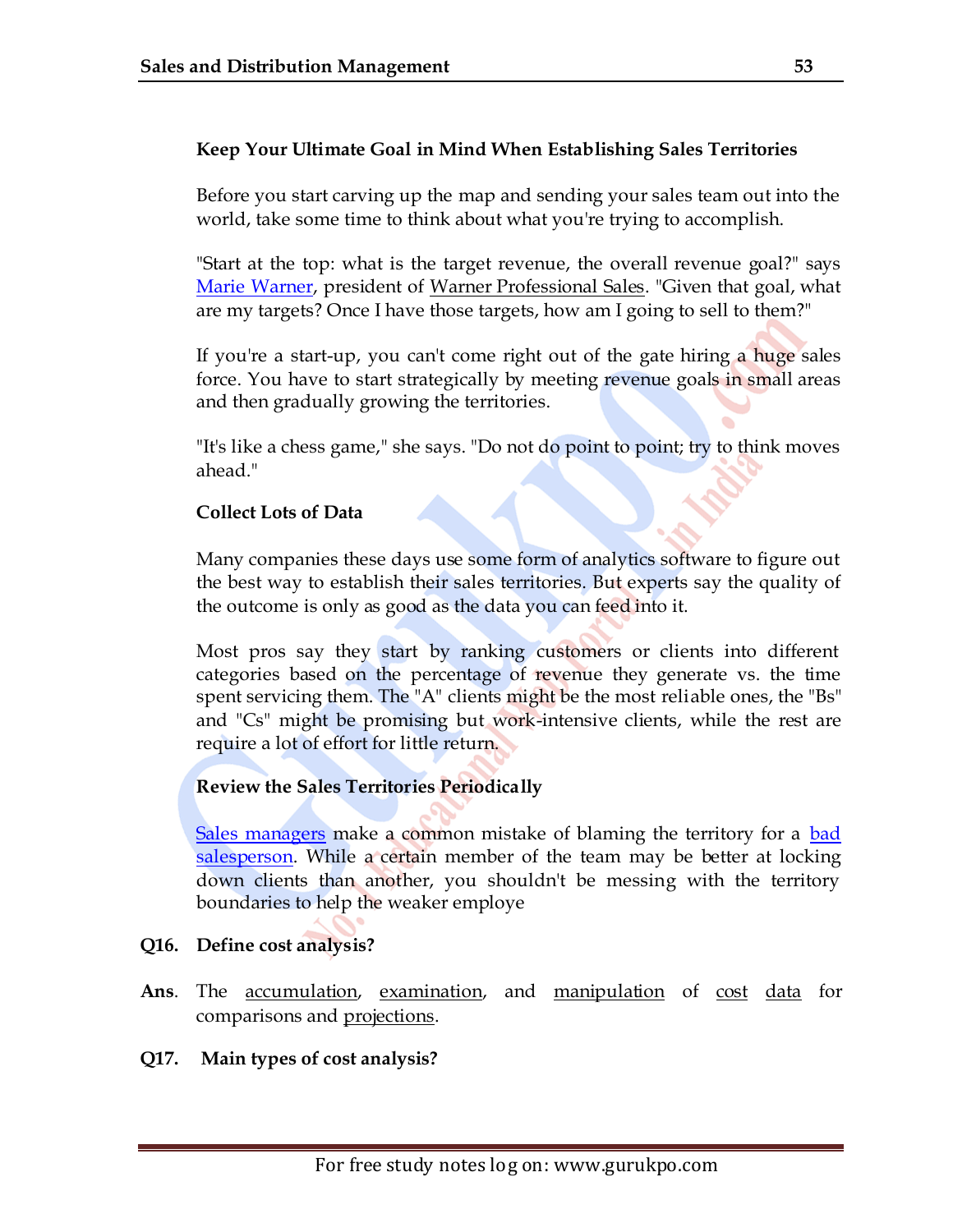**Ans**. There is a variety of approaches to cost analysis, the suitability of any of which depends upon the purpose of an assessment and the availability of data and other resources. It is rarely possible or necessary to identify and quantify all costs and all benefits (or outcomes), and the units used to quantify these may differ.

#### **Main types of cost analysis include the following.**

- *Cost-of-illness analysis:* a determination of the economic impact of an illness or condition (typically on a given population, region, or country) e.g., of smoking, arthritis or bedsores, including associated treatment costs
- *Cost-minimization analysis:* a determination of the least costly among alternative interventions that are assumed to produce equivalent outcomes
- *Cost-effectiveness analysis (CEA):* a comparison of costs in monetary units with outcomes in quantitative non-monetary units, e.g., reduced mortality or morbidity
- *Cost-utility analysis (CUA):* a form of cost-effectiveness analysis that compares  $\bullet$ costs in monetary units with outcomes in terms of their utility, usually to the patient, measured, e.g., in QALYs
- *Cost-consequence analysis:* a form of cost-effectiveness analysis that presents costs and outcomes in discrete categories, without aggregating or weighting them
- *Cost-benefit analysis (CBA):* compares costs and benefits, both of which are quantified in common monetary units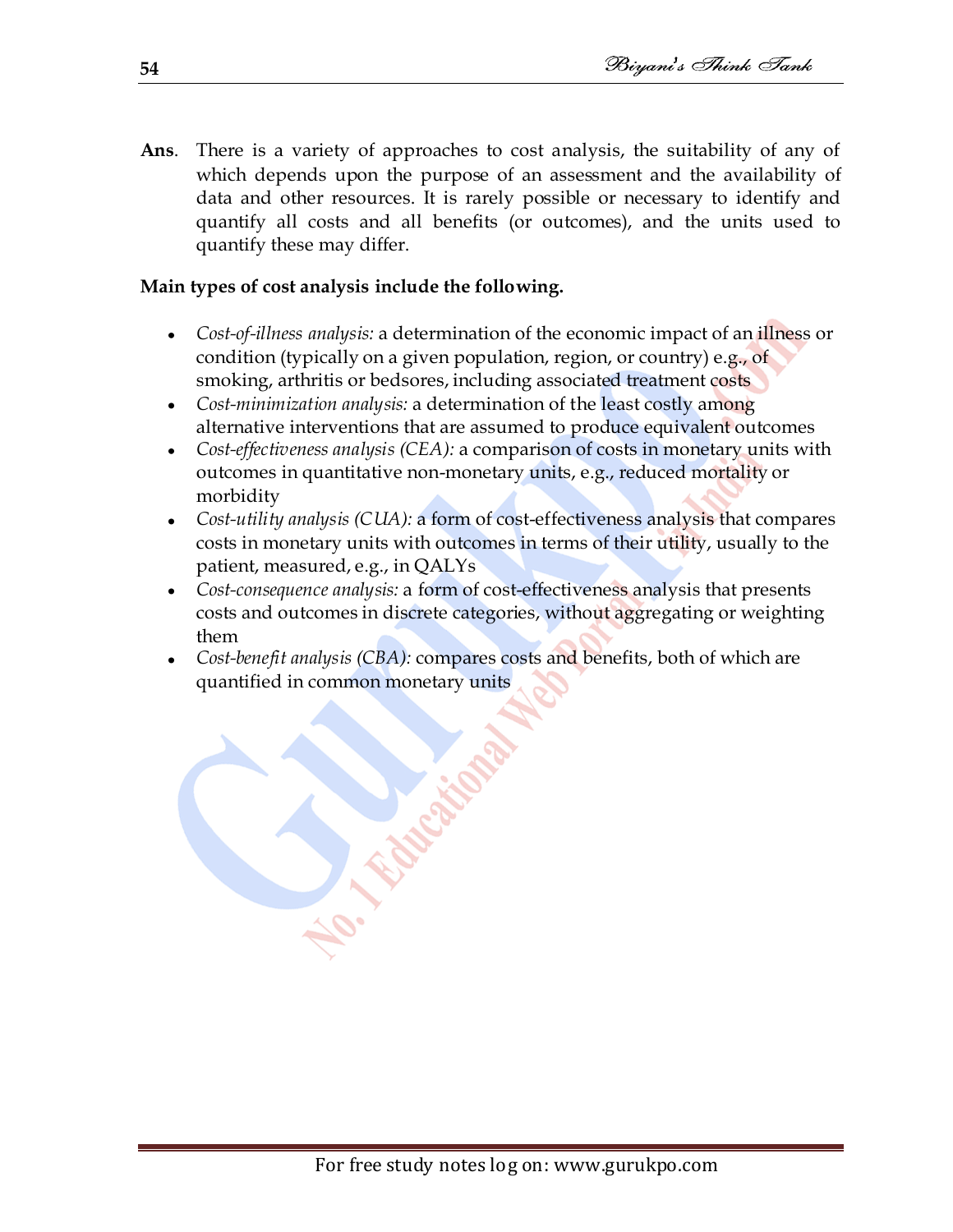### **Chapter 3**

# **Organizing and Directing the Sales Force**

#### **Q1. What is recruitment and selection of sales personnel?**

Ans. The recruitment and selection of sales personnel varies from company to company depending on the type of sales personnel which the company is going to need. An engineering company will need sales personnel who are very strong in their technical education. Such as machinery sales, engineering companies etc. Further more the executives personalities too matter. In a corporate / B2B type of organization, personality and presentation styles do matter a lot.

#### **Q2. [7 Steps to Sales Recruitment So You Don't Recruit a Sales Dog](http://business-powerpack.com/7-steps-to-sales-recruitment-so-you-dont-recruit-a-sales-dog). Or ( Process of Sales Recruitment )**

#### **Ans. Step 1: Your Industry Is Different**

Of course your industry is different. However sales is based on human psychology and relationships.

So understand that if you recruit a super star sales person they don't need to have worked in your industry at all. Truly great salespeople can apply sales principles to any industry. So don't limit yourself to sales people in your own sector or niche.

Some sectors, such as finance, do require sales people to have certification. However getting a great salesperson means you seriously need to consider whether you're willing to train them to get their certification.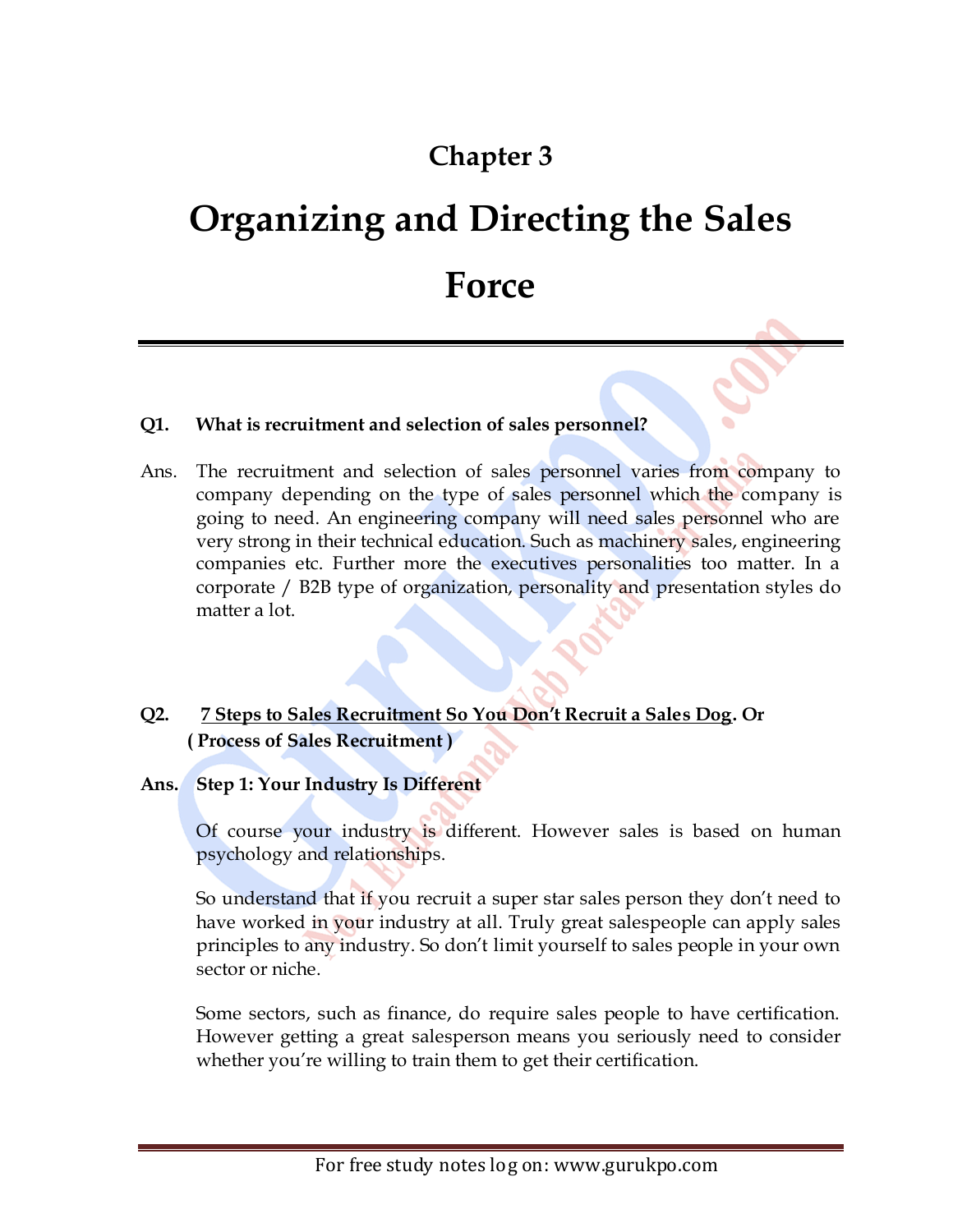#### **Step 2: Advertise The Right Way**

Too many sales recruitment adverts are all about the job, very little about the sort of person they want to recruit.

Your advert needs to stand out, capture the attention of the best sales people and to challenge them to apply for the job. At the same time you want to use the advert to frighten (yes I mean frighten) the people who think they "might be OK at sales", or "I usually make my figures."

Your advert needs to go into the best media to capture the type of sales people you want.

#### **Step 3: Give Sales Spiel Short Shrift**

Make sure the advert asks them to ring so you can talk to them before revealing further details about the sales job.

Again, use a short phone interview process, that challenges their ability as a sales person. Break into their sales spiel about how great they are, make sure they sell themselves to you. Ruthlessly get rid of people who obviously aren't sales superstars. Those that are make sure that you interview them quickly (within a week). Otherwise they're off with another company – if they're looking you're not likely to be the only iron in their fire.

#### **Step 4: Conduct A Psychological-based Interview**

Use a structured interview that you ask all the candidates the same questions. I use a pre-formatted series of questions that experience has shown brings out the best (and worst) during interviews.

A psychological-based interview is used to understand the attitudes a person has and brings to their work. These sorts of attitudes are reflected in their childhood and their experience in the job market so be aware that the best sales people can have very unusual CVs.

Also make sure your prospective sales person can mark themselves against a series of sales abilities you know every sales person needs.

Finally make sure they can really sell themselves to you before you even consider short-listing them.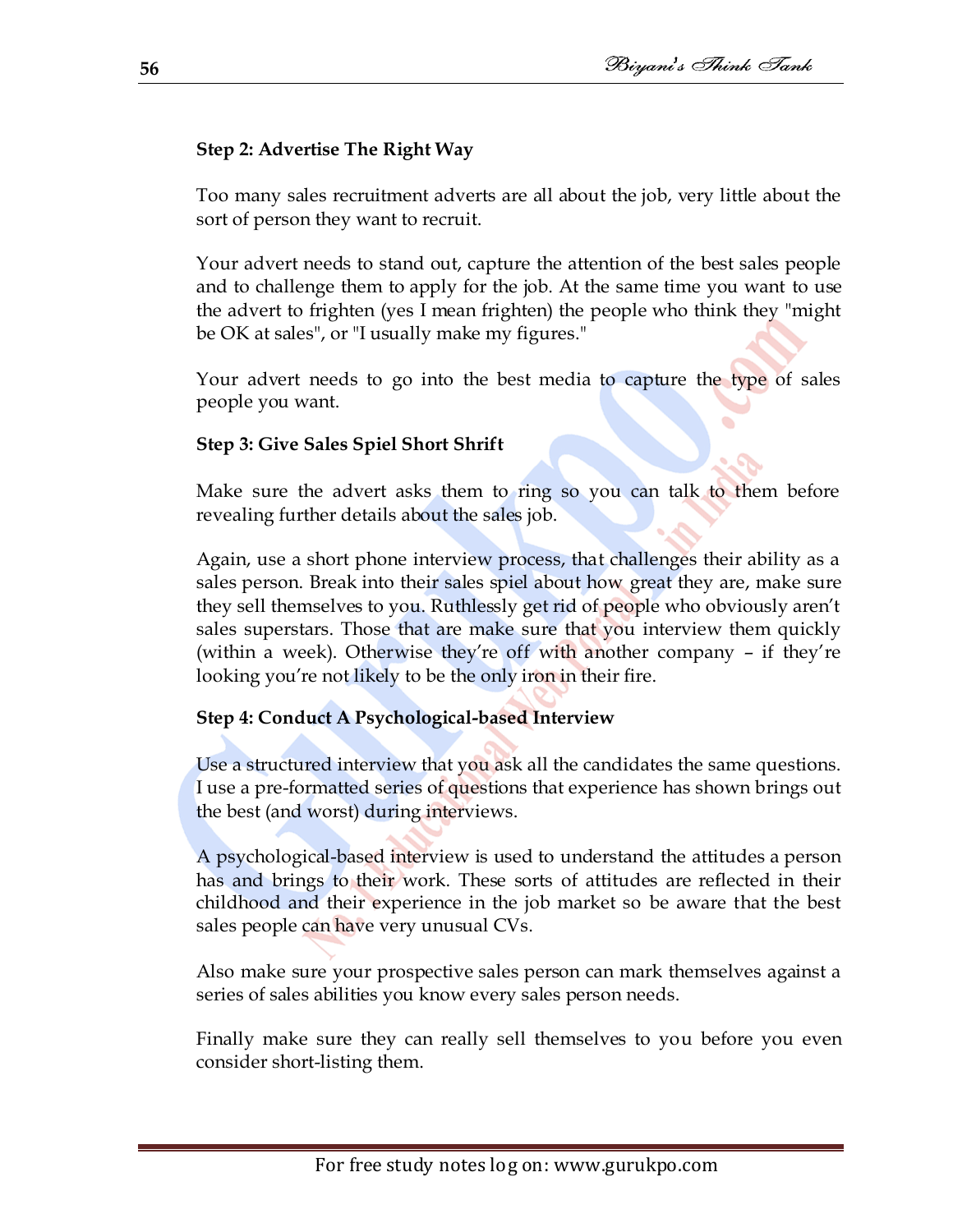#### **Step 5: Perform a Sales Profile Test**

It's always important to understand the strengths and weaknesses of any candidate. If you're convinced they're a strong contender it's useful to ask them to take a sales profile test. I use one that's been tried and tested to find hundreds of great sales people.

The reason for the test is not to second guess what you've found out during the interview. It's more about confirming what you've found. identifying strengths to build on and weaknesses to be aware of and to counteract.

#### **Step 6: Decide Fast Slowly**

Like I said before once a great sales person starts looking for a job they have any number of opportunities to go and work for companies. So if you're sure they're for you offer them the job as soon as is practicable, and of course you should make it dependent on references.

That said don't offer it so quickly that you don't check what they've said or thought about their answers, or considered their profile.

And always make sure that you ask for and take up references. Check the reality of the CV with the referee and also ask about some of the attitudes your interview and the profile has revealed.

#### **Step 7: Hire Slow, Fire Fast**

I don't mean make the hire decision slowly. I do mean make sure you go through every step of your sales recruitment process properly. Don't be tempted to jump to the job offer after the first 15 minutes of the interview!

Then once they're in place. Make sure that they understand your industry, what you're selling, your key competitors, your current customers and where you'd like to sell more.

Then monitor their sales activity. Be aware of their weaknesses but don't harp on about them.

If they don't start bringing sales in, ask yourself the reasons. If they're outside of the sales person's control work to remove them. If they're in their control work with them to remove them. Finally if they just don't perform for you get rid of them.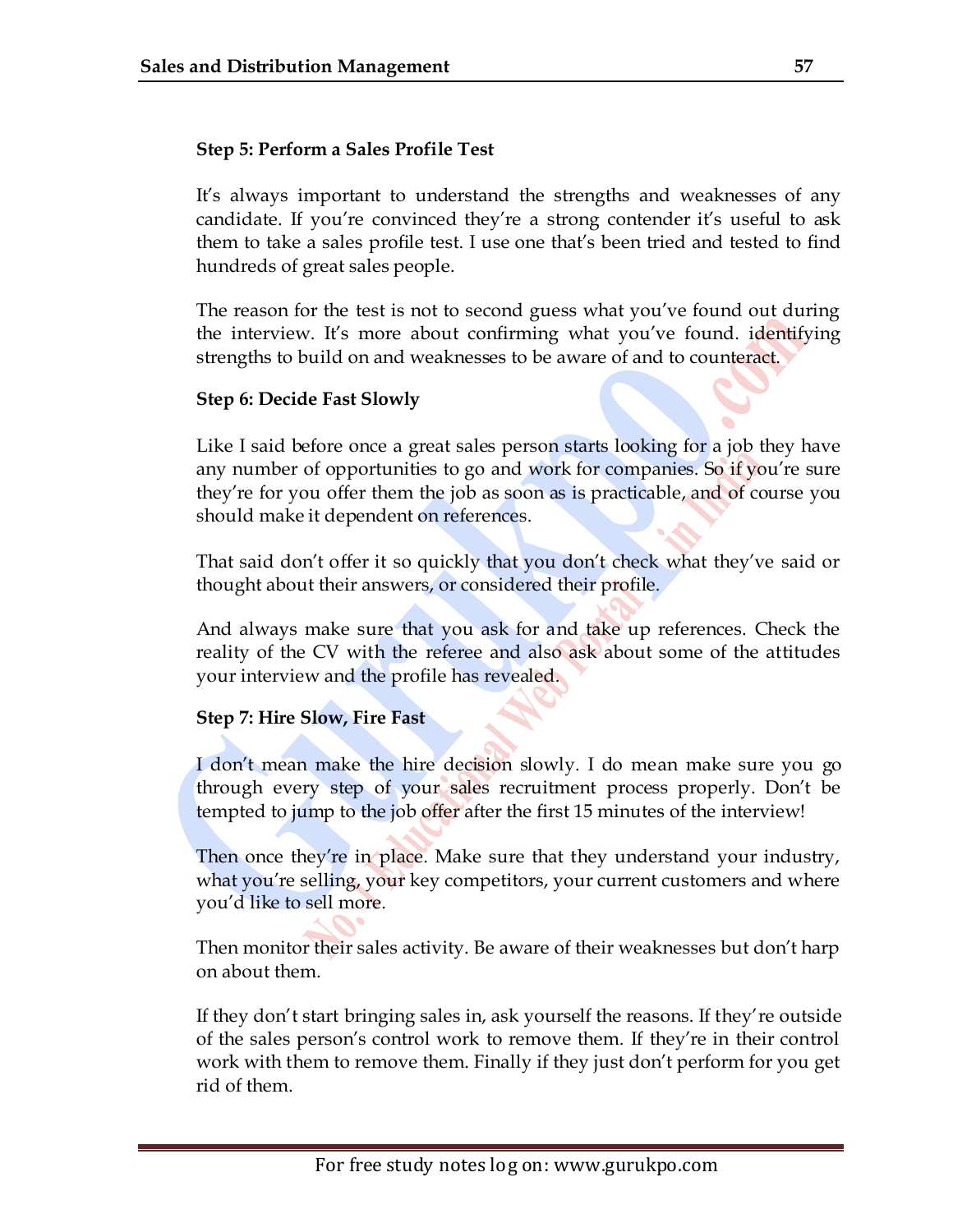Keeping on a salesperson who doesn't bring in sales is rather like having your brakes on when you're going uphill in your car. The likelihood of getting to the top of the hill is nil. And in fact with the brakes on the rest of the car is more likely to go straight back down the hill!

#### **Q3. What is sales training?**

**Ans.** Sales training is often actually product training, with the focus being on training the sales people on how to demonstrate products. Although this is essential, it is not really teaching people how to *sell.*

#### **Q4. What are the types of sales training?**

**Ans**. As a company, you need to offer a range and depth of sales training. Many companies forget the depth component and continue to put the same sales people through "Sales 101" year after year. We recommend a tiered approach to sales training, where an individual's competencies in certain areas are measured prior to training, to ensure the training they attend is appropriate to their skill levels and the role they undertake.

Having said that there are a number of core modules that can be used as the basis of a sales training program. These modules would possibly include the following:

#### **Basic selling skills**

- o Planning at the territory, account and call level
- o Introduction or opening, building customer rapport
- Questioning and listening in our eyes absolutely key skills for any sales person
- o Presentation or proposal
- o Overcoming objections and negotiating
- o Closing, a natural consequence of the work already done
- o Implementation and follow up
- **Sales process implementation**
	- o Facilitates the customer's progression through the buying process
	- o Applies appropriate tactics to guide the process towards a favorable decision.
- **Account management**
	- o Develops objective-driven, actionable plans with the customer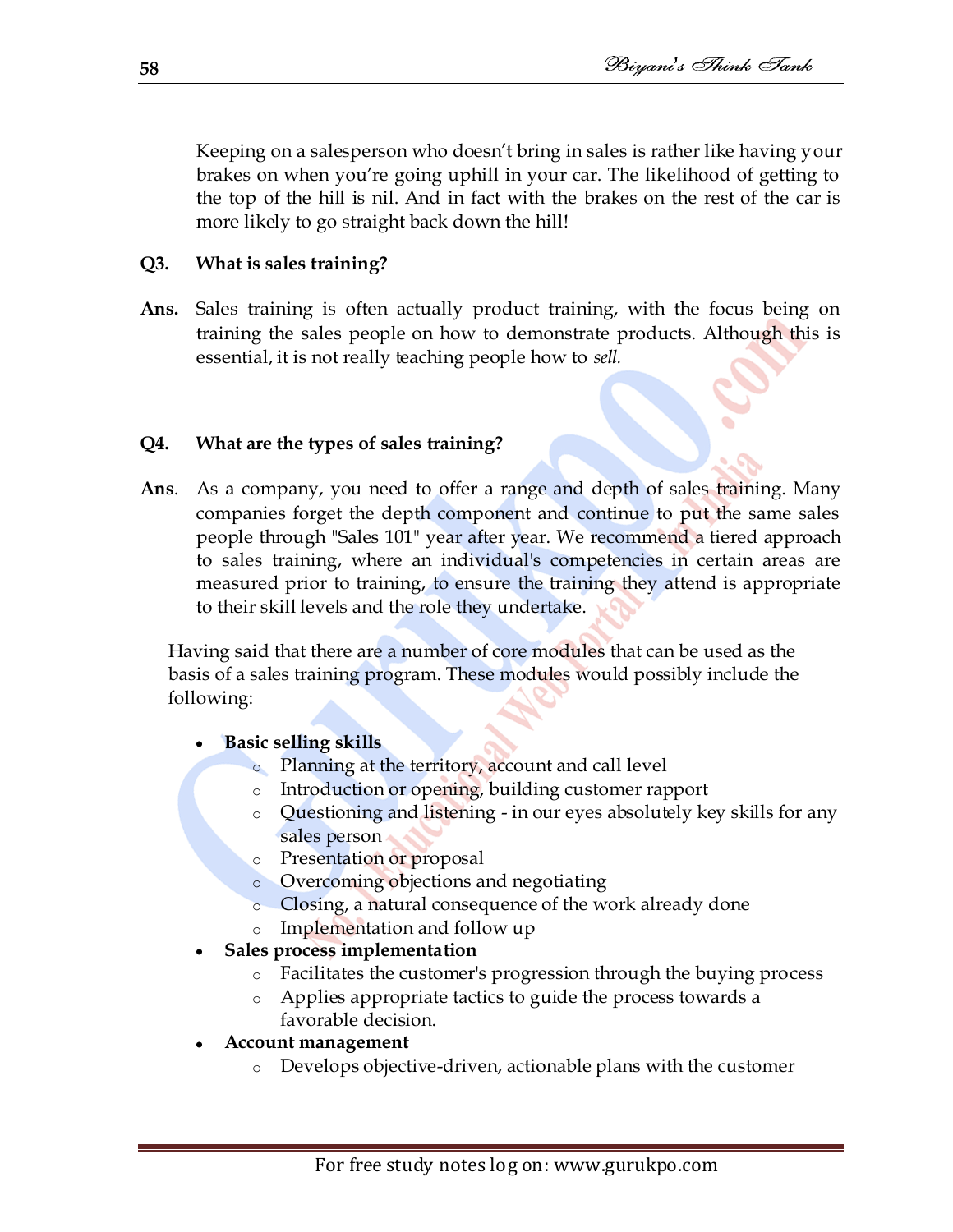- o Call/Account strategies support business growth at the customer and align with overall customer plan
- o Constructs strong profit, margin, ROI, and cost/benefit analyses to track progress
- o Distils data and information sources into actionable conclusions
- **Opportunity planning**
	- Develops objective-driven, actionable plans with the customer
	- o Call/Account strategies support business growth at the customer and align with overall customer plan
	- o Constructs strong profit, margin, ROI, and cost/benefit analyses to track progress
	- o Distils data and information sources into actionable conclusions
- **Value based selling**
	- o Able to develop a broad offering for the customer (or channel partner)
	- o Creates solutions for the customer drawing from the entire company solution (technology, products and processes)

#### **Q5. What is motivation of the sales person?**

- **Ans**. Your Sales Force is your Revenue Generating Engine. Does the engine need a tune-up? Are you giving high octane fuel to your sales force engine, or are you pushing the pedal to the metal and never getting out of second gear? The right motivation can accelerate sustainable revenue growth.
- **Q6. Methods to motivate sales person?**
- **Ans. Common Tips to Motivate A Sales Team**:
	- Create a clear sales plan
	- Provide ample sales training
	- Set achievable goals
	- Empower your sales team
	- Establish a solid base salary in addition to their commissions and bonuses
	- Provide positive feedback and recognition
	- Celebrate the successes
	- Communicate frequently with your team and have an open door policy
	- Involve your sales team with setting quotas, sales plans, sales goals
	- Set challenging goals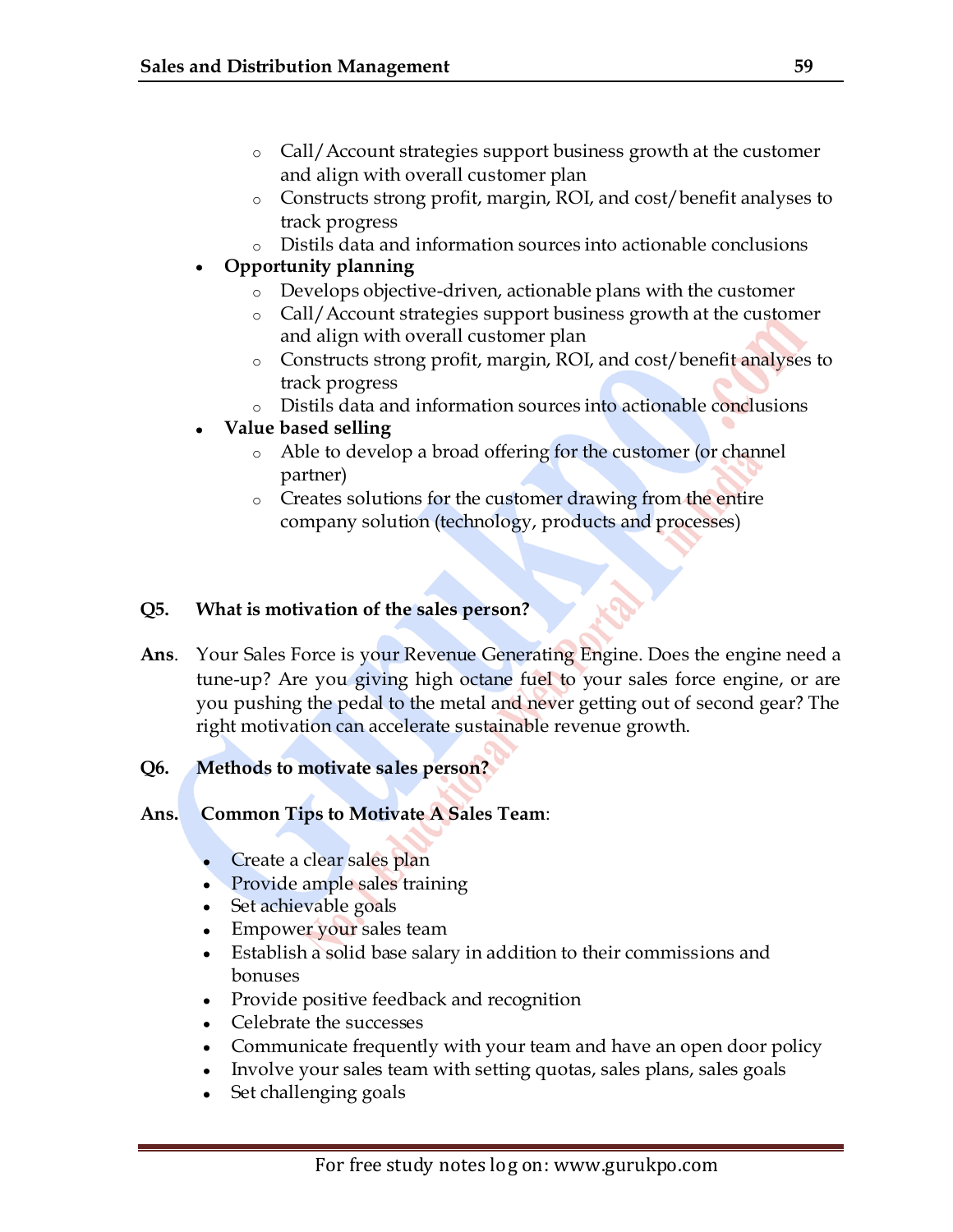- Motivate with significant bonuses
- Established sales contests or sales games
- Provide sophisticated sales tools, from the best CRM, to marketing support, to internal support
- Spend time helping out on sales calls
- Grant sales' awards, such as sales person of the month or sales person of the year
- Adjust compensation plans to increase motivation
- Hire motivational speakers

#### **Q7. What is compensation?**

- **Ans**. Compensation in the global market is an extremely important managerial area.
	- This is because the compensation plan:
		- Helps attract potential salespersons
		- Impacts a salesperson's motivation
		- Is a determinant of status and value
		- Determines lifestyle and purchasing power

#### **Q.8. Types of Compensation Plans?**

**Ans.** Three Types of Compensation Plans

- **Straight Salary**
- **Straight Commission**
- Combination Plan
- **1. Straight Salary**
- Salesperson paid a set amount of money based upon hours or days worked
	- Often adopted when salesperson must devote significant amounts of time to other duties
		- Market research, customer service, administration
	- Simple to administer by sales manager
	- But, no direct link between performance and reward!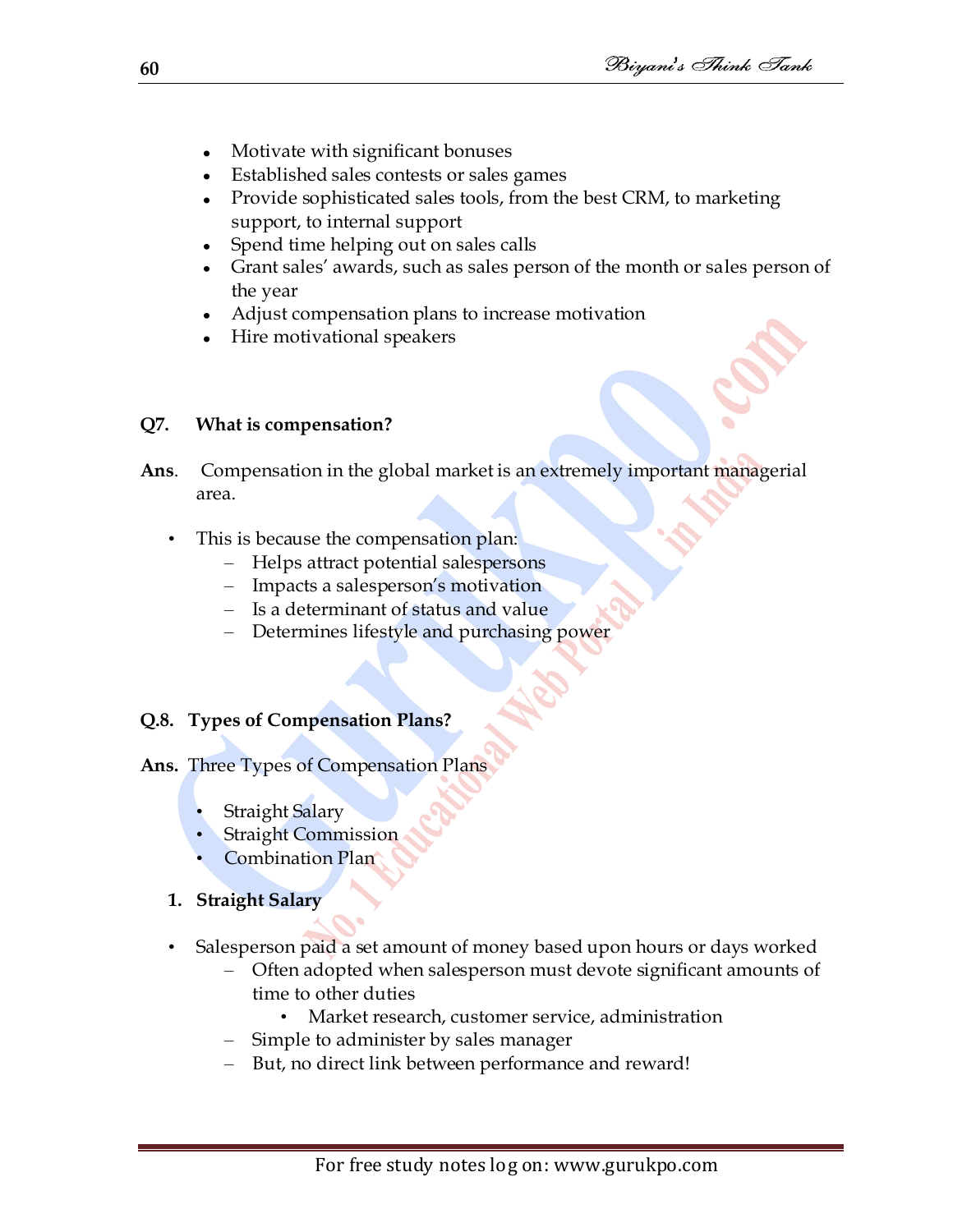• More commonly used in Europe and may be difficult to change by global sales managers

#### **2. Straight Commission**

- Adopted by performance-oriented firms that pay salesperson for their achievements
	- Each person is paid a percentage of their total sales
		- Easy to evaluate performance
		- Plans encompass an element of insecurity
		- Not believed acceptable in some cultures, like EU
		- Some evidence of acceptance in Japan
		- Can lead salesperson to shirk duties or pressure customers to buy

#### **3. Combination Pay Plan**

- The combination plan is the most popular
	- Employed by more than 80% of US firms
	- May appear in many forms:
		- Salary, commission, individual and group bonuses
	- Basic security bestowed by set salary
	- Motivation introduced by commission/bonus
- Combination plans more time consuming for sales managers to oversee

#### *Ethical Compensation Issues*

- Major dilemma hire the best salesperson for the lowest possible salary. Other dilemmas include:
	- Pay at, below or above market salaries?
	- Setting a cap on total pay?
	- Assigning lucrative sales territories?
	- Team vs. individual incentives?
	- Frequency of paying commission?
	- Pay discrimination?

#### **Q9. Leading the sales force.**

Ans. When people and resources are both scarce and expensive, every investment in your sales force must count. The sales force is a major growth engine for a firm, as well as a critical source of market feedback. Yet it is also a substantial investment — and one that can rapidly grow out of control. Stimulating the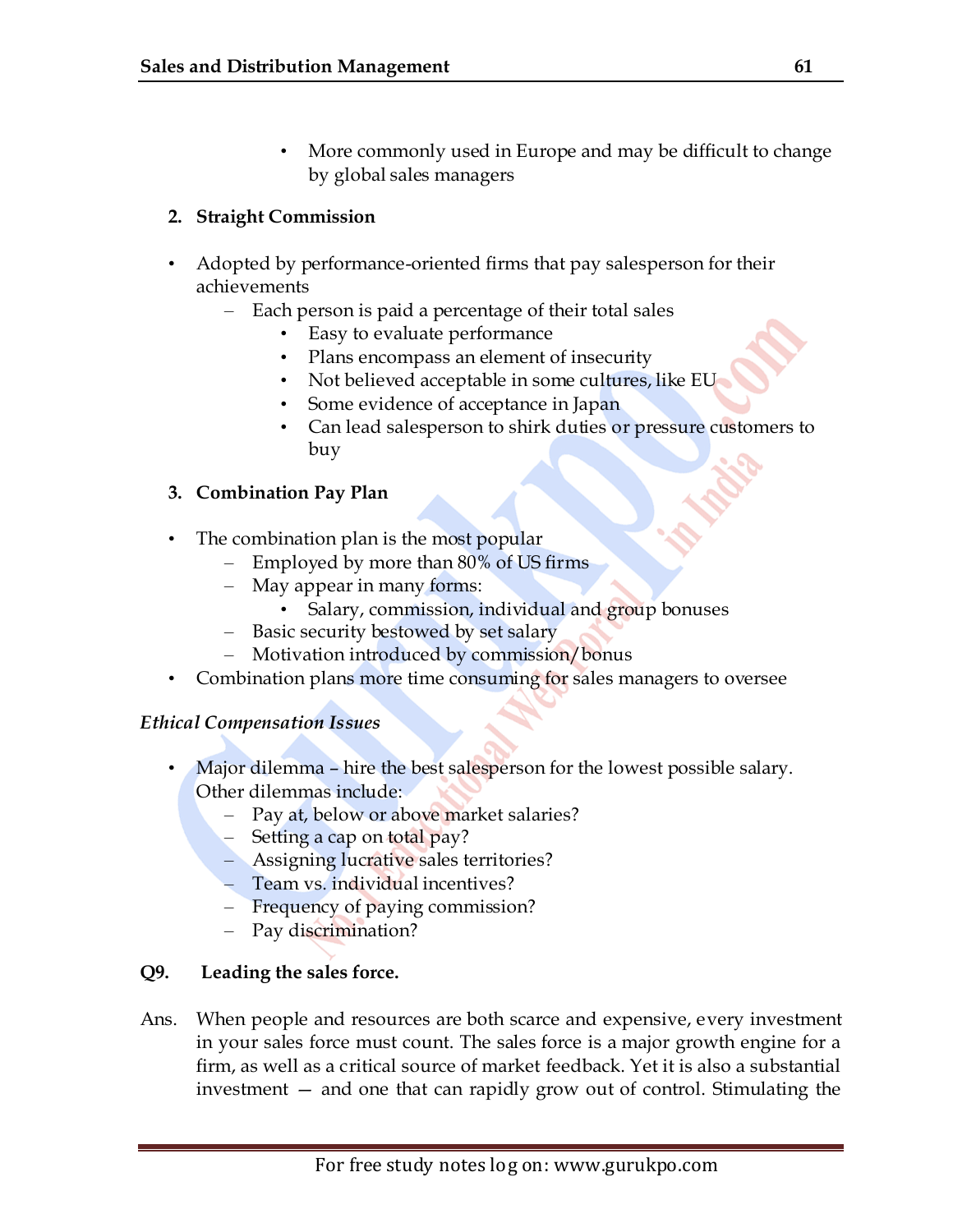sales force while simultaneously controlling costs is the balance you must achieve. In this course, you will learn how to cut costs while raising sales by analyzing your sales calls, realigning territories, shifting product or market emphasis, reallocating salesperson time, and adjusting sales force size. You will explore how to motivate and compensate salespeople and third-party distribution channels through pay systems and organizational structures.

#### **Q10. [5 Steps to Leading a Sales Force](http://www.starresults.com/blog/2010/10/19/5-steps-to-leading-a-sales-force-restructuring/)**

- **Ans. 1. Set Post Announcement Metrics:** It is essential to set some immediate goals to ensure that the management team is clear on what you are trying to achieve in the short-term. Some goals may be: • To retain all top performers
	- To regain productivity and positivity as quickly as possible
	- To transition to a new way of doing business

**2. Win their Hearts:** You need to win their hearts before you win their minds. Buy-in is crucial. The managers need not only to believe in the changes but in their future roles within the organization. The real work starts after all the announcements have been made and the layoffs completed. Senior sales management must now shift their focus onto the remaining sales managers and sales people.

**3. Be an Empathetic Leader:** The key is to be open. Listen. Help your staff deal with their emotions and be empathetic. By showing concern and interest, you will be working towards getting everyone back on board. Set up weekly group meetings to provide feedback on how the transition is progressing. Put out the small fires and try to address them before they become infernos.

**4. Offer Support:** Your efforts need to be focused on coaching and encouraging people to be successful in transitioning to the new vision. Be available, be present, and be there for your people. You may want to offer your sales manager's access to an executive sales coach to help them deal with any issues. An executive sales coach can help accelerate the transition by offering an unbiased sounding board and be an outlet for managers to discuss issues that they may not be comfortable raising with you.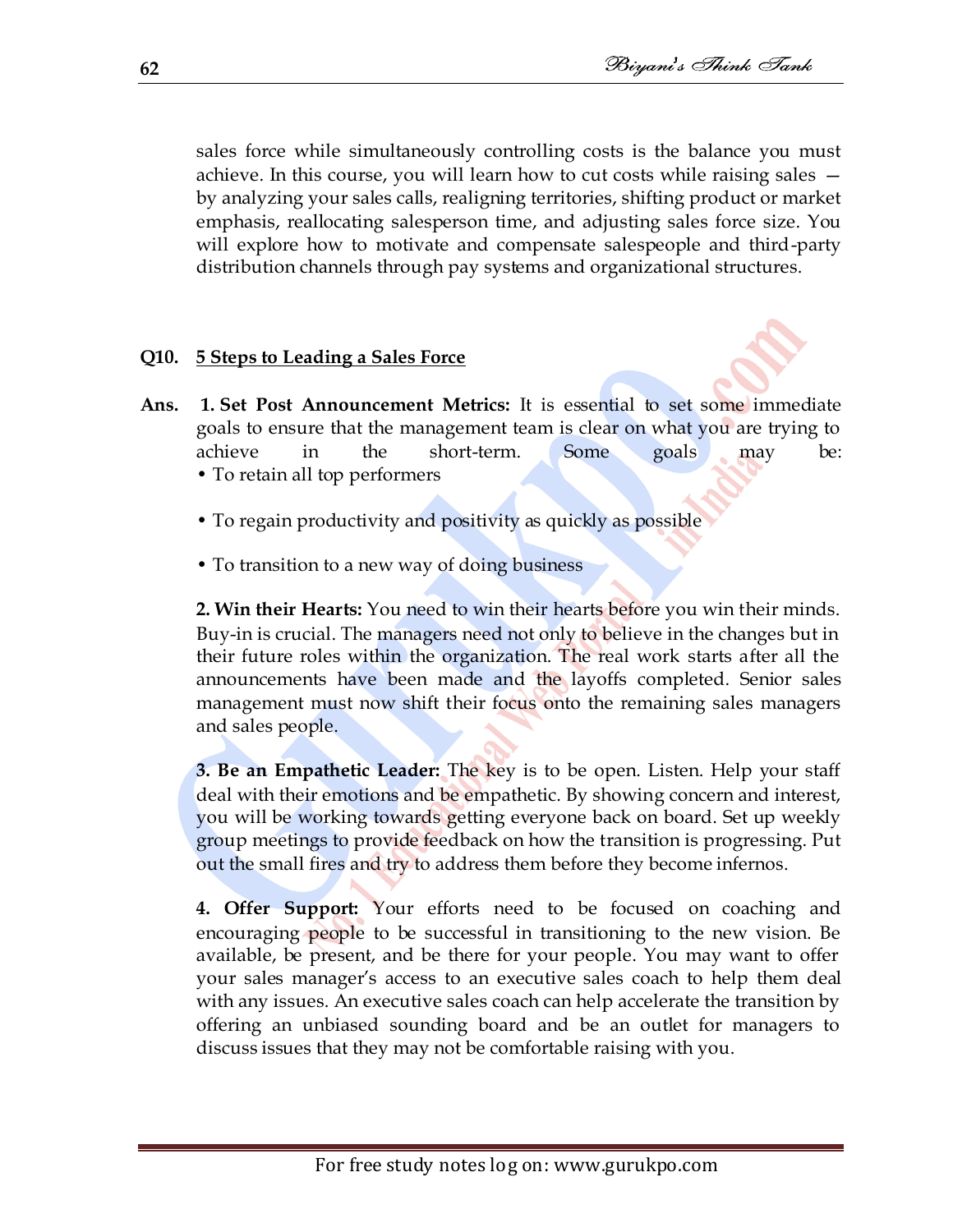**5. Promote and Communicate Positivity:** You need to exude optimism and a "can do" attitude regarding the transition. Promote optimism and positive thinking in all your communications. Be sure to highlight positive movements and all success stories, no matter how minor. Reward each success and allow the people who adjust quicker to become role models for the team.

#### **Q11. How to Evaluate Sales Performance ?**

Ans. 1 Decide on a timeframe to evaluate sales performance, i.e. monthly, quarterly or annually. Do not make impetuous decisions without giving sufficient time for the sales executive/team to perform.

2 Choose the determinants to evaluate sales performance. You should take into account current market trends, product type and customer preferences while choosing determinants. Sales volume, profit margins, ability to meet targets, number of new accounts added, retention of existing accounts, customer satisfaction, initiative, adaptability, and leadership are some of the factors that have to be considered while evaluating sales executive/team performance.

3 Give equal importance to quantity and quality of business generated as sometimes the business might suffer losses though sales executives/teams exceed sales targets. This could be due to reduced markups to outdo competition. Healthy profit margins are essential for sustenance and future growth of any business. So ensure that your sales executive/team makes a profitable sale.

4 Conduct periodic product reviews with your sales team and customers. This will enable you to know about any improvements to be made. It would be unfair to blame the sales team when your product is not up to the mark. You will get to know the customer's opinion and the rapport they share with your sales executive/team during the review.

5 Make a note of the average expenditure incurred by the sales executive/team for every call made on a client. This should take into account travel, accommodation, telephone and entertainment costs. Sales executives should make calls based on the sales and profit potential of a prospect. Making calls for servicing of existing accounts will adversely affect profitability.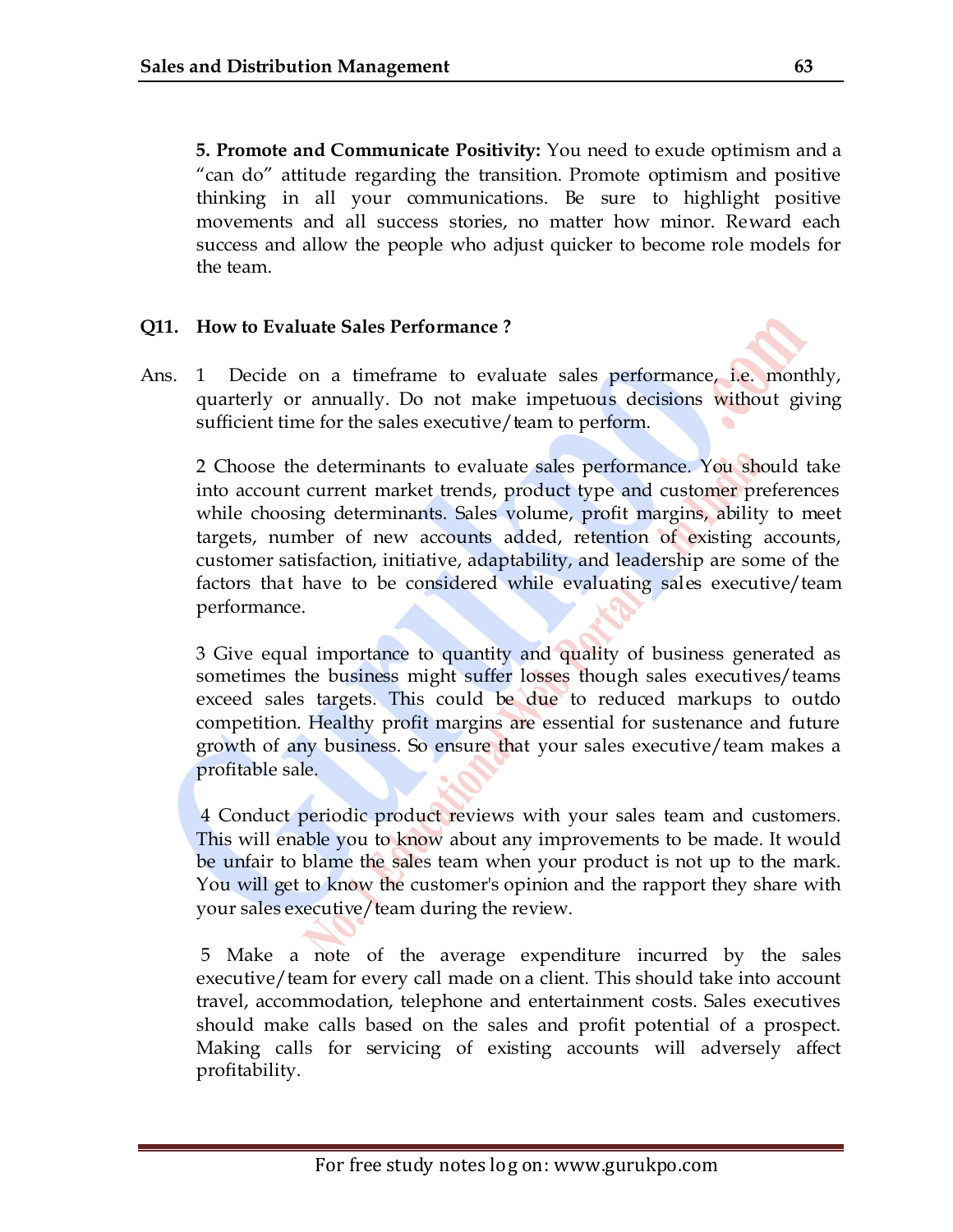6 Take the opinion of colleagues, superiors and customers while rating the appearance, attitude, motivation, cooperation level and team spirit of a sales executive. It would be encouraging to the sales team if you accompany them occasionally on their trips to an existing customer and/or prospect. You can get a first-hand impression of the abilities of various individuals in the sales team.

7 Assign grades that indicate the performance level and also mention areas where there is scope for improvement. You can have grades like 1, 2, 3 and 4 with each denoting various levels of performance like bad, average, good and excellent.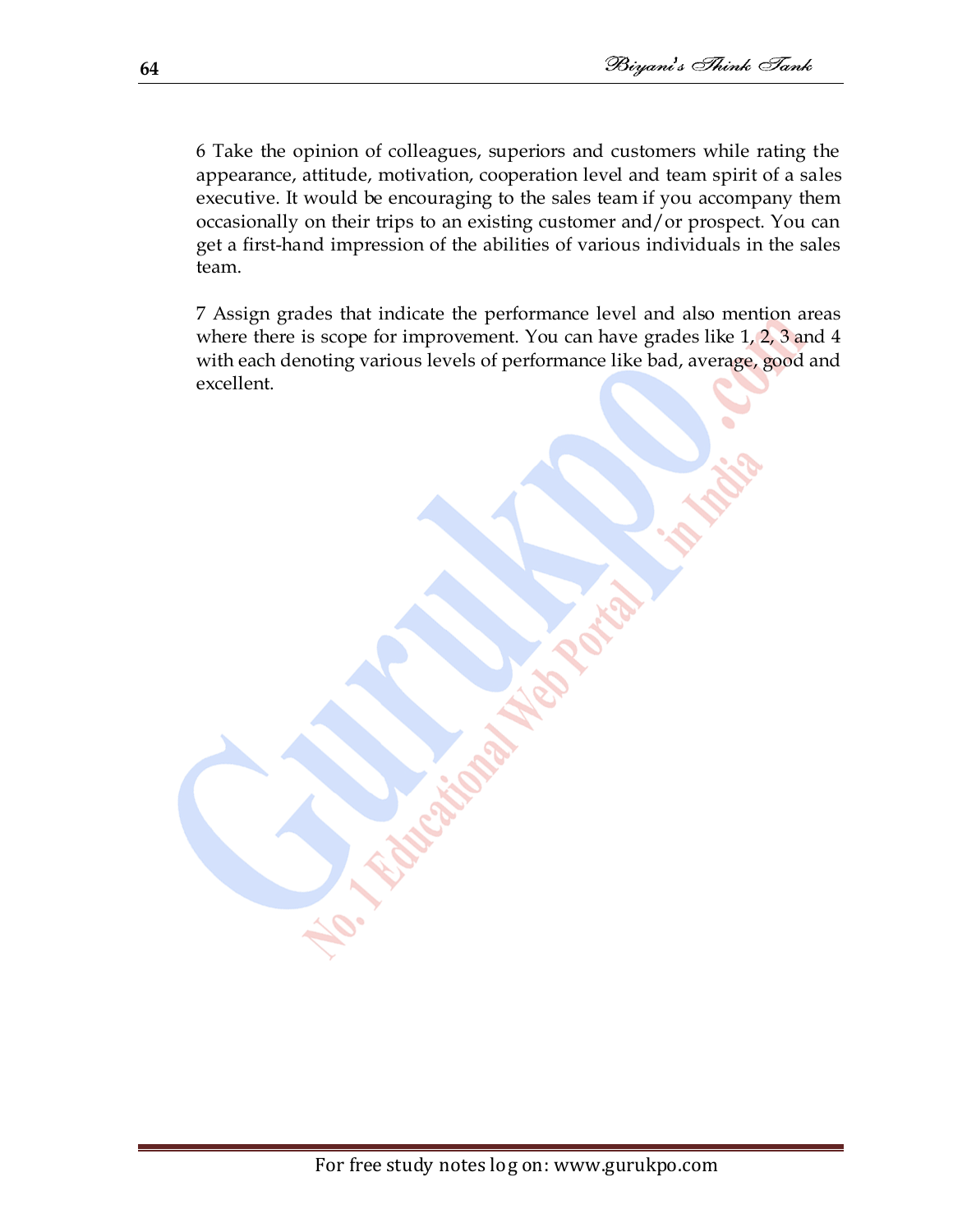### **Chapter 4**

# **Distribution Management**

#### **Q1. What is Distribution Management ?**

**Ans.** Determines optimal quantities of each product to be made at each plant and to be distributed to each warehouse, such that manufacturing.

#### *Q2. What is* **Logistics and marketing management ?**

Ans. Logistics and marketing management are concerned with the effective flow of products and services in the economy and pertain to the distribution of both consumer and industrial goods. Marketing is considered to be a vital part of an economy and there is a need for an efficient marketing system which can ensure that all marketing activities are carried out in accordance with the predefined goals of the business.

Logistic managers are given the task of marketing logistics as well as communicating logistics with a purpose of positioning logistics in the present competitive environment. The cut-throat competition so commonly associated with many current organizations has caused most businesses all over the world to remain proactive and any organization which ignores the importance of logistics has to blame itself. The entire purpose of logistics is defined when the logistics managers start to take marketing initiatives.

#### **Q3. Functions of a Distribution Channel**

Ans. The main function of a distribution channel is to provide a link between production and consumption. Organisations that form any particular distribution channel perform many key functions:

| Information | Gathering and distributing market research and intelligence - |
|-------------|---------------------------------------------------------------|
|             | important for marketing planning                              |
| Promotion   | Developing and spreading communications about offers          |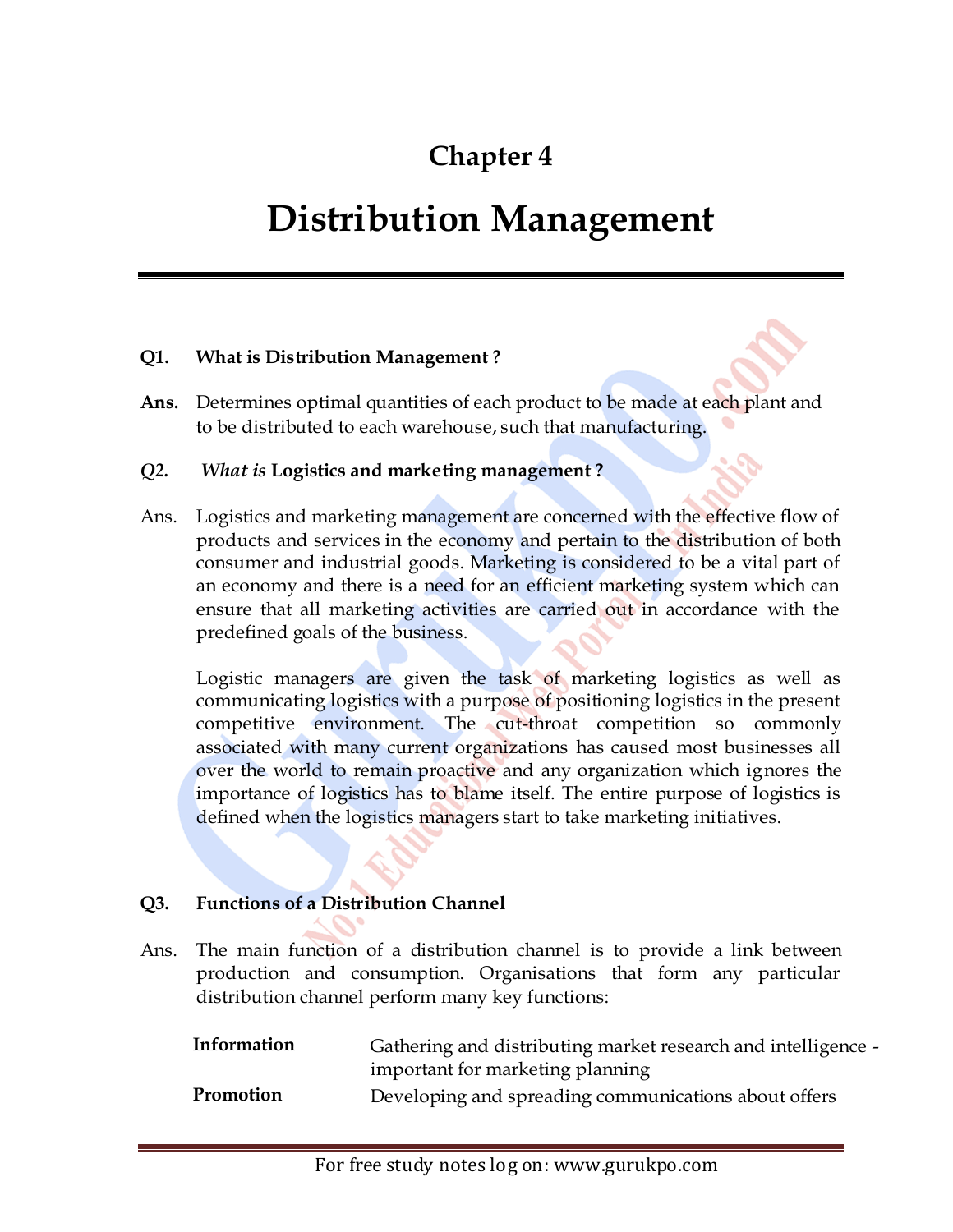| Contact                  | Finding and communicating with prospective buyers                                          |
|--------------------------|--------------------------------------------------------------------------------------------|
| Matching                 | Adjusting the offer to fit a buyer's needs, including grading,<br>assembling and packaging |
| Negotiation              | Reaching agreement on price and other terms of the offer                                   |
| Physical<br>distribution | Transporting and storing goods                                                             |
| Financing                | Acquiring and using funds to cover the costs of the<br>distribution channel                |
| <b>Risk taking</b>       | Assuming some commercial risks by operating the channel<br>(e.g. holding stock)            |

All of the above functions need to be undertaken in any market. The question is - who performs them and how many levels there need to be in the distribution channel in order to make it cost effective.

#### **Q4. Numbers of Distribution Channel Levels**

Ans. Each layer of marketing intermediaries that performs some work in bringing the product to its final buyer is a "channel level". The figure below shows some examples of channel levels for consumer marketing channels:

 $\sim$ 

| Manufacturer<br>1                                                        | Consumer |
|--------------------------------------------------------------------------|----------|
| Mariufacturer<br>Retailer<br>$\mathbf{z}$                                | Consumer |
| Manufacturer<br>Wholesaler<br>Retailer<br>з                              | Consumer |
| Manufacturer<br>Jobber<br>Wholesaler<br>Retailer<br>$\blacktriangleleft$ | Consumer |

 $\qquad \qquad \blacksquare$ 

**Examples of Customer Marketing Channels** 

In the figure above, Channel 1 is called a **"direct-marketing"** channel, since it has no intermediary levels. In this case the manufacturer sells directly to customers. An example of a direct marketing channel would be a factory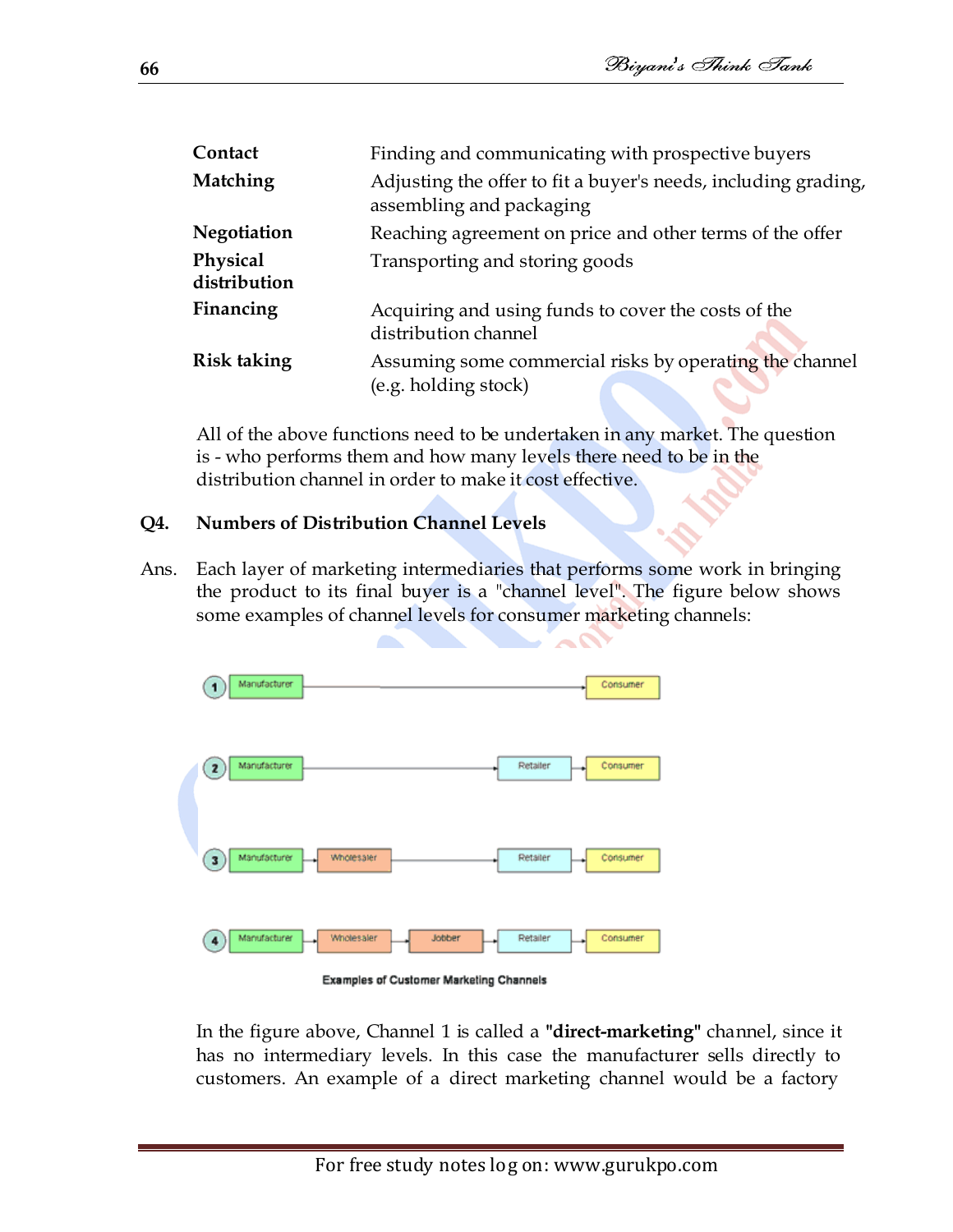outlet store. Many holiday companies also market direct to consumers, bypassing a traditional retail intermediary - the travel agent.

The remaining channels are **"indirect-marketing channels"**.

Channel 2 contains one intermediary. In consumer markets, this is typically a **retailer**. The consumer electrical goods market in the UK is typical of this arrangement whereby producers such as Sony, Panasonic, Canon etc. sell their goods directly to large retailers such as Comet, Dixons and Currys which then sell the goods to the final consumers.

Channel 3 contains two intermediary levels - a wholesaler and a retailer. A wholesaler typically buys and stores large quantities of several producers goods and then breaks into the bulk deliveries to supply retailers with smaller quantities. For small retailers with limited order quantities, the use of wholesalers makes economic sense. This arrangement tends to work best where the retail channel is fragmented - i.e. not dominated by a small number of large, powerful retailers who have an incentive to cut out the wholesaler. A good example of this channel arrangement in the UK is the distribution of drugs.



#### **Q5. Different distribution channel ?**

**Ans.**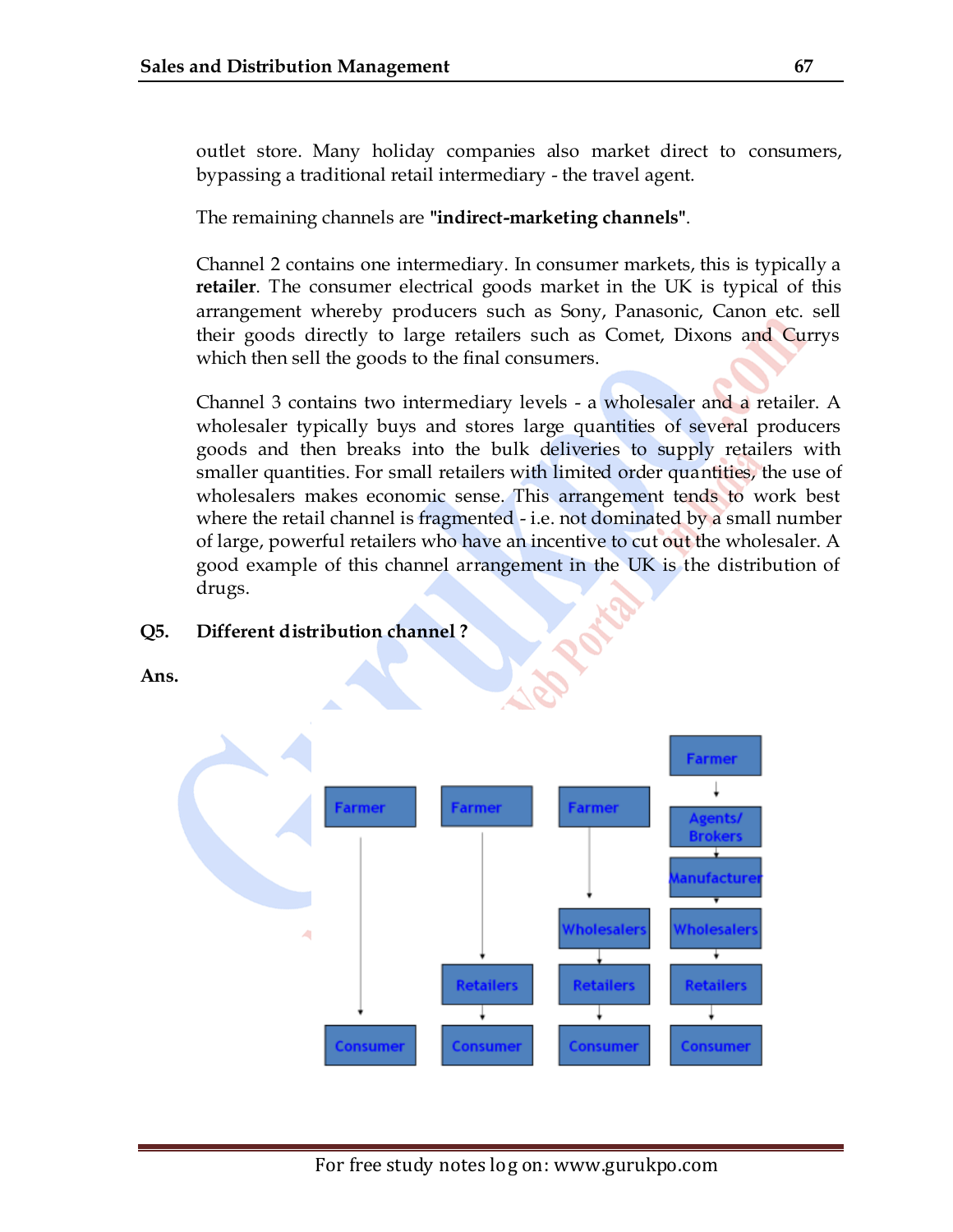#### **Q6. What is vertical market system (VMS)?**

#### **Ans. Definition**

Formally or informally coordinated [distribution channel](http://www.businessdictionary.com/definition/distribution-channel.html) where its [independent](http://www.businessdictionary.com/definition/independent.html) [members](http://www.businessdictionary.com/definition/member.html) [work](http://www.businessdictionary.com/definition/work.html) together to [achieve](http://www.businessdictionary.com/definition/achieve.html) greate[r efficiency](http://www.businessdictionary.com/definition/efficiency.html) and [economies of scale,](http://www.businessdictionary.com/definition/economies-of-scale.html) and to eliminat[e channel-conflict](http://www.businessdictionary.com/definition/channel-conflict.html) arising out of disparate [individual](http://www.businessdictionary.com/definition/individual.html) [objectives.](http://www.businessdictionary.com/definition/objective.html)

Three [common](http://www.businessdictionary.com/definition/common.html) [types](http://www.businessdictionary.com/definition/type.html) of VMS are:

- (1) Administered: [coordination](http://www.businessdictionary.com/definition/coordination.html) betwee[n production](http://www.businessdictionary.com/definition/production.html) an[d distribution](http://www.businessdictionary.com/definition/distribution.html) firms is achieved by the size and [influence](http://www.businessdictionary.com/definition/influence.html) of the [dominant firm,](http://www.businessdictionary.com/definition/dominant-firm.html) without a [formal](http://www.businessdictionary.com/definition/formal.html) [agreement](http://www.businessdictionary.com/definition/agreement.html) or [ownership.](http://www.businessdictionary.com/definition/ownership.html)
- (2) Contractual: independent production and distribution firms formally agree to [integrate](http://www.businessdictionary.com/definition/integrate.html) their [resources.](http://www.businessdictionary.com/definition/resource.html) [Franchising](http://www.businessdictionary.com/definition/franchising.html) is an example of this type.
- (3) Corporate: production firm owns a retail [chain](http://www.businessdictionary.com/definition/chain.html) [\(forward integration\)](http://www.businessdictionary.com/definition/forward-integration.html) or a retail chain owns a production firm [\(backward integration\)](http://www.businessdictionary.com/definition/backward-integration.html).

#### **Q7. What is horizontal market system (HMS) ?**

**Ans.** Definition:The term **horizontal integration** describes a type of ownership and control. It is a strategy used by a **business** or [corporation](http://en.wikipedia.org/wiki/Corporation) that seeks to sell a type of [product](http://en.wikipedia.org/wiki/Product_%28business%29) in numerous [markets.](http://en.wikipedia.org/wiki/Market) Horizontal integration in marketing is much more common than [vertical integration](http://en.wikipedia.org/wiki/Vertical_integration) is in production. Horizontal integration occurs when a firm is being taken over by, or merged with, another firm which is in the same industry and in the same stage of production as the merged firm, e.g. a car manufacturer merging with another car manufacturer. In this case both the companies are in the same stage of production and also in the same industry. This process is also known as a "buy out" or "take-over". The goal of Horizontal integration is to consolidate like companies and monopolize an industry.

#### **Q8. What is channel management and explain its programs?**

Ans. The <u>process</u> by which a <u>producer</u> or <u>supplier</u> directs <u>marketing [activity](http://www.businessdictionary.com/definition/activity.html)</u> by involving and [motivating](http://www.businessdictionary.com/definition/motivating.html) [parties](http://www.businessdictionary.com/definition/party.html) comprising it[s channel of distribution.](http://www.businessdictionary.com/definition/channel-of-distribution.html)

Channel Management. Yet another sales and marketing phrase that is thrown around like everyone knows what it means. But so few companies really comprehend channel management in a way that really helps them. It's really no wonder. Sales channels (being the conduits by which we distribute our products to the end-user) come in many shapes—from direct, to the web, to the traditional retail environment. And, we're just doing whatever we can to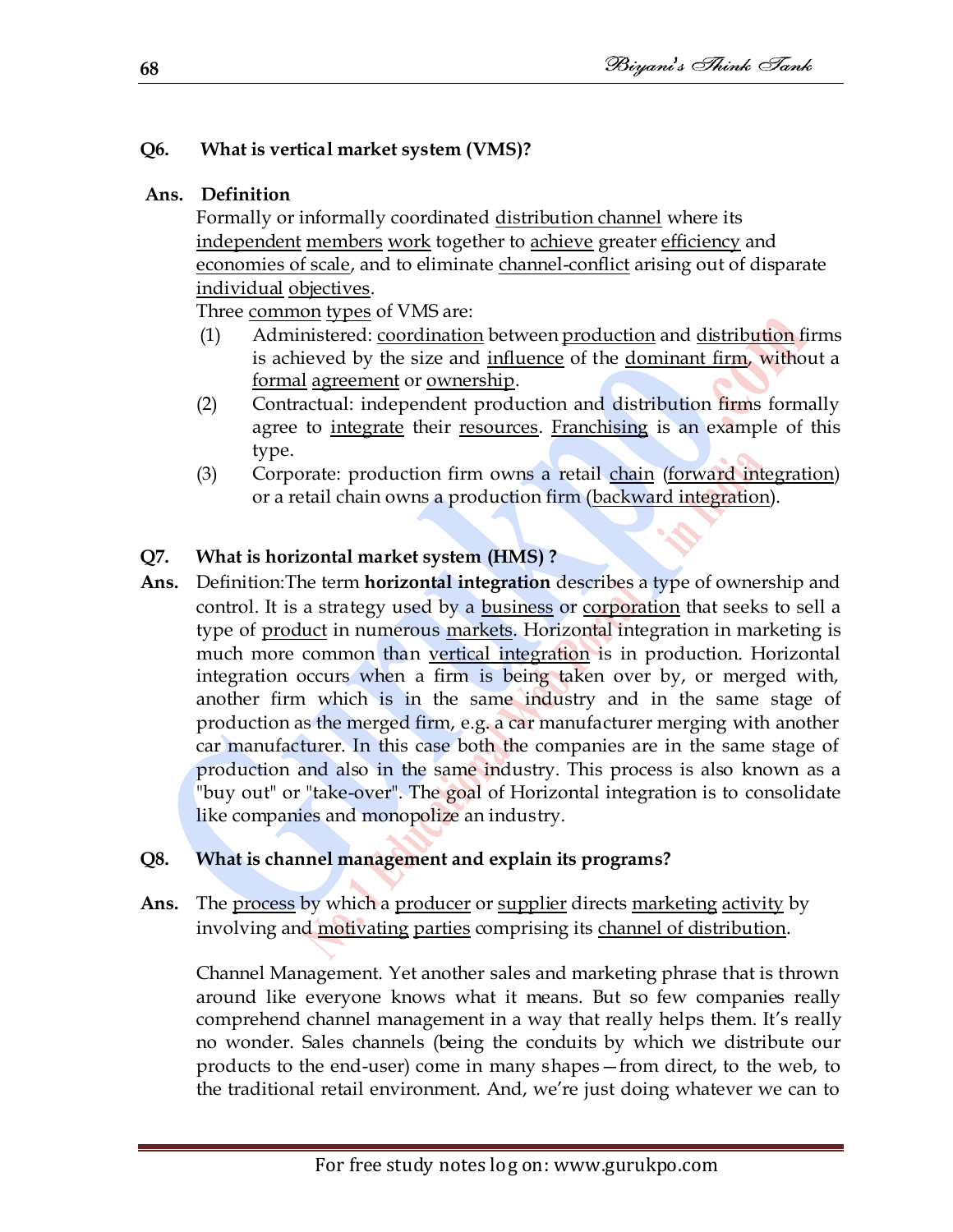get any business from any of them! But is that the most efficient and effective approach?

That's where Channel Management comes in. Channel management, as a process by which a company creates formalized programs for selling and servicing customers within a specific channel, can really impact your business—and in a positive way! To get started, first segment your channels by like characteristics (their needs, buying patterns, success factors, etc.) and then customize a channel management program that includes:

- 1. **Goals.** Define the specific goals you have for each channel segment. Consider your goals for the channel as a whole as well as individual accounts. And, remember to consider your goals for both acquisition and retention.
- 2. **Policies.** Construct well-defined polices for administering the accounts within this channel. Be sure to keep the unique characteristics of each segment in mind when defining policies for account set up, order management, product fulfillment, etc.
- 3. **Products.** Identify which products in your offering are most suited for each segment and create appropriate messaging. Also, determine where your upsell opportunities lie.
- 4. **Sales/Marketing Programs.** Design support programs for your channel that meet THEIR needs, not what your idea of their needs are. To do this, you should start by asking your customers within this segment, "how can we best support you in the selling and marketing of our products?" That being said, the standard considerations are product training, co-op advertising, seasonal promotions, and merchandising. Again, this is not a one-size fits all, so be diligent about addressing this segment's SPECIFIC needs in these areas.

Defining a channel management strategy for each segment allows you to be more effective within each segment, while gaining efficiency at the same time. Still, maintaining brand consistency across all channel segments is critical to your long-term success. So find a good balance between customization and brand consistency and you'll be on your way to successful channel management.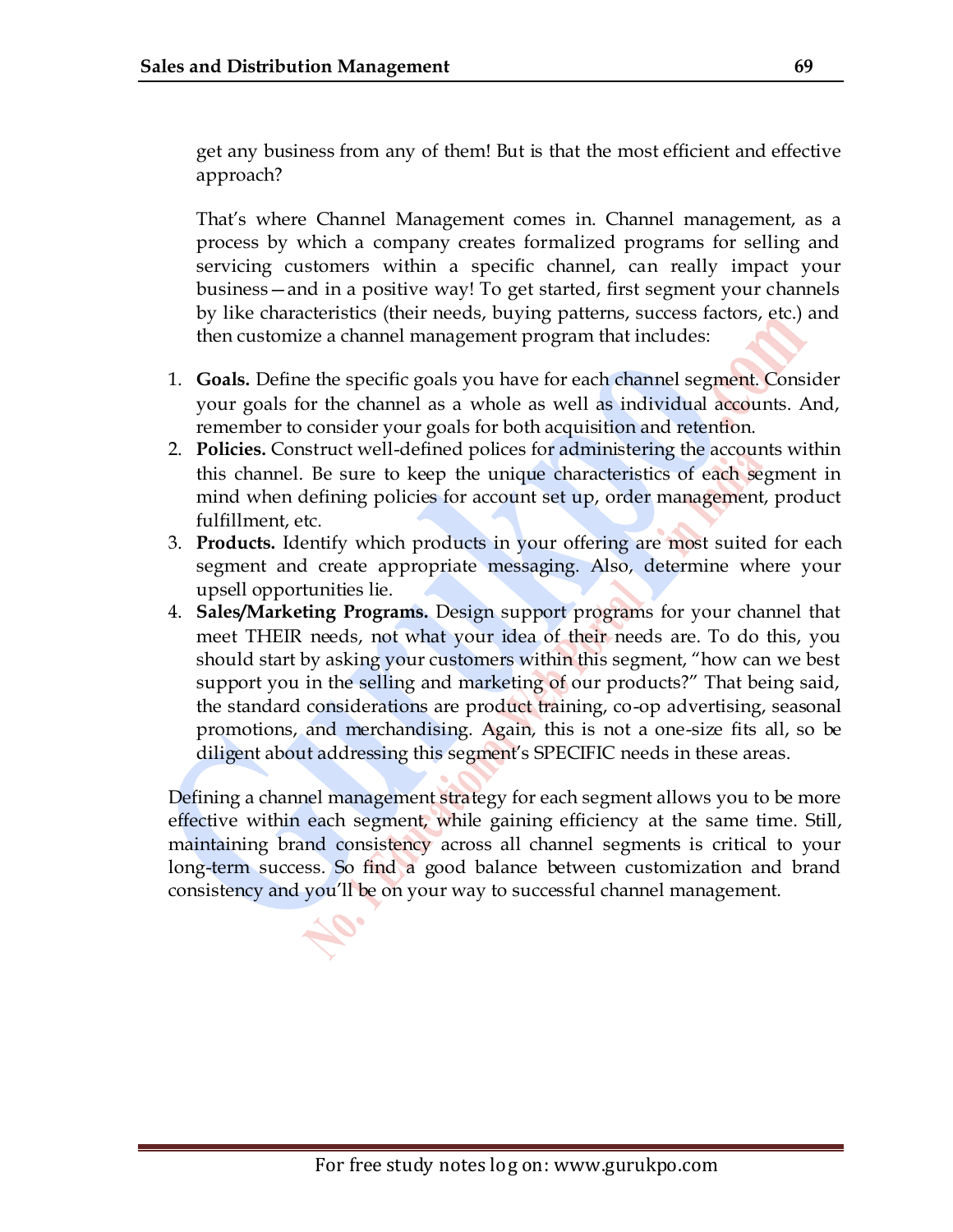### **Chapter 5**

# **Channel Institutions & control**

#### **Q1. What is Wholesaling?**

Ans. Wholesaling is the process of selling goods and services to a client who will in turn resell those products to other consumers. Wholesalers can include retailers, organizations who market services to members, and companies that sell the purchased products under their own brand. Generally, wholesaling involves providing the customer with a discounted rate per item in exchange for buying the item in large amounts.

#### **Q2. What are the benefits of Wholesaling?**

**Ans.** Wholesaling offers a number of benefits to a customer. First, the customer does not have to maintain manufacturing facilities to produce goods or services that are offered to the general public for sale. This can make it possible for the wholesale customer to maintain a relatively low overhead in the market, which in turn increases the customer's ability to be competitive with larger companies. The wholesale dient also saves money in terms of employee wages and benefits, since the company can operate with a smaller work force.

Going with a wholesaling solution also allows the customer to secure goods and services for resale at a lower unit price. Assuming the terms for payment are agreeable, this means that a [wholesaler](http://www.wisegeek.com/what-is-a-wholesaler.htm) can resell the products at a reasonable profit and use payments from consumers to pay the wholesale provider in a relatively short period of time. This has the advantage of not tying up the assets of the wholesaler in covering Accounts Payable items, since the turnaround on the Receivables is adequate to handle the cost of securing products for resale.

#### **Q3. What is Retailing?**

**Ans.** Retailing involves selling products and services to consumers for their personal or family use. Department stores, like Burdines and Macy's,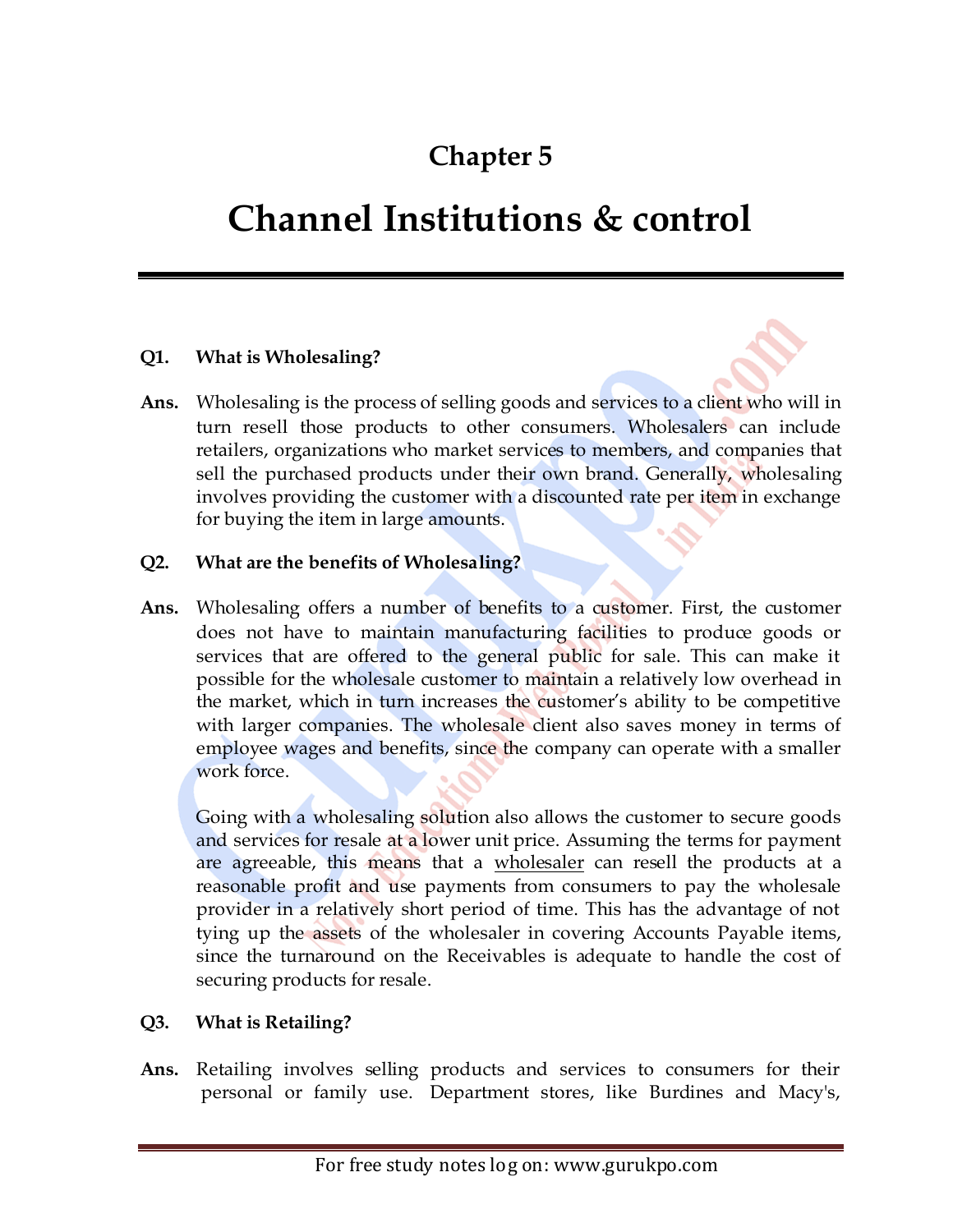discount stores like Wal-Mart and K-Mart, and specialty stores like The Gap, Zales Jewelers and Toys 'R' Us, are all examples of retail stores. Service providers, like dentists, hotels and hair salons, and on-line stores, like Amazon.com, are also retailers.

Many businesses, like Home Depot, are both wholesalers and retailers because they sell to consumers and building contractors. Other businesses, like The Limited, are both manufactures and retailers. Regardless of other functions these businesses perform, they are still retailers when they interact with the final user of the product or service.



#### **Q4. What is Channel information systems?**

**Ans**. Channel information systems comprise an information database and the hardware and networks that help in the collection, processing and transmission of information. The hardware, software and networks vary depending on the application requirements of channel members. They vary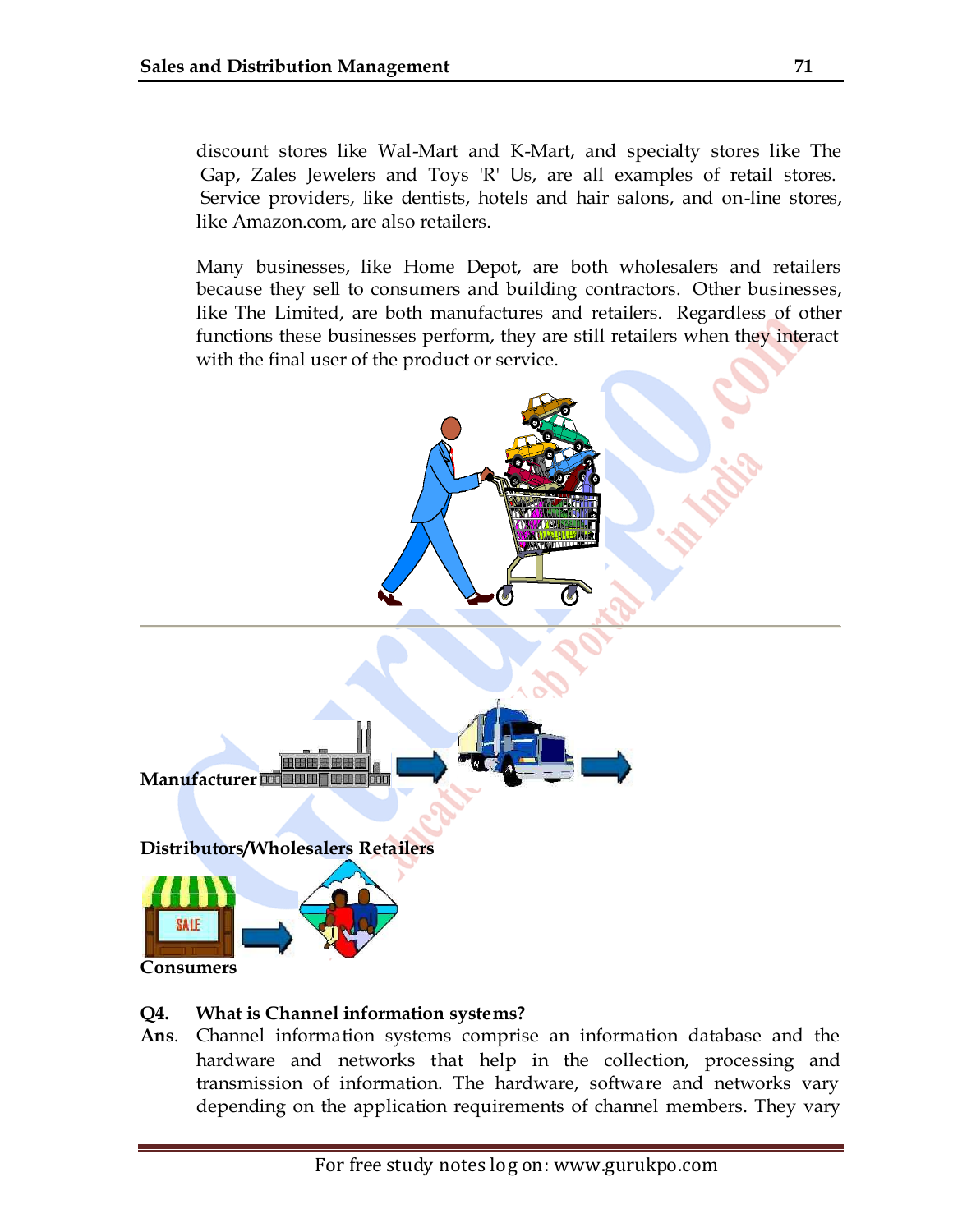for business-to-business applications, retailing applications, business to consumer applications and interactive applications for consumers. Transaction-Based Information System (TBIS), Continuous Replenishment Program (CRP), Efficient Consumer Response System (ECR), Point-of-Sale Systems (POS), Quick Response System (QR), Electronic Data Interchange (EDI) etc., are some commonly used information systems.

#### **Q5. What are the future trends in sales and marketing ? Ans. [Future Trends in Sales & Marketing](http://www.thomasvyoung.com/articles/13-future-trends-in-sales-a-marketing)**

By: Thomas Young

"The problems we face today cannot be solved by the same level of thinking that created them."

#### **- Albert Einstein**

The only certainty in our future is change, which often happens before we are prepared. Here are a few hot marketing trends that can help you better plan for the new millennium.

#### **Customers are in the Driver's Seat**

Customers will drive business outcomes in the future even more than they do today. An incredible amount of buying options puts real power in the hands of the customer. If organizations cannot meet customer needs or add value, the customer can easily move on. Customer service and sales teams are the voice of the customer and should drive marketing strategies. Investing in excellent customer service will help organizations to prosper.

The goal is to partner with the customer. Partnerships are built on trust, immediate problem-solving, frequent contact, honest communications, and a win-win relationship. Relationships of this nature meet needs and add value to the customer. No longer can customers be thought of as a tool for personal gain. Rather, the focus must be on the customers gain and making their needs the key issue. Customers are the reason businesses exist. Many organizations tend to forget this over time. The future will force them to realize the real boss, the customer.

#### **Prepare for the Internet**

The Internet is the most powerful marketing tool in history. It could be the most powerful development since the assembly line, the automobile or the telephone.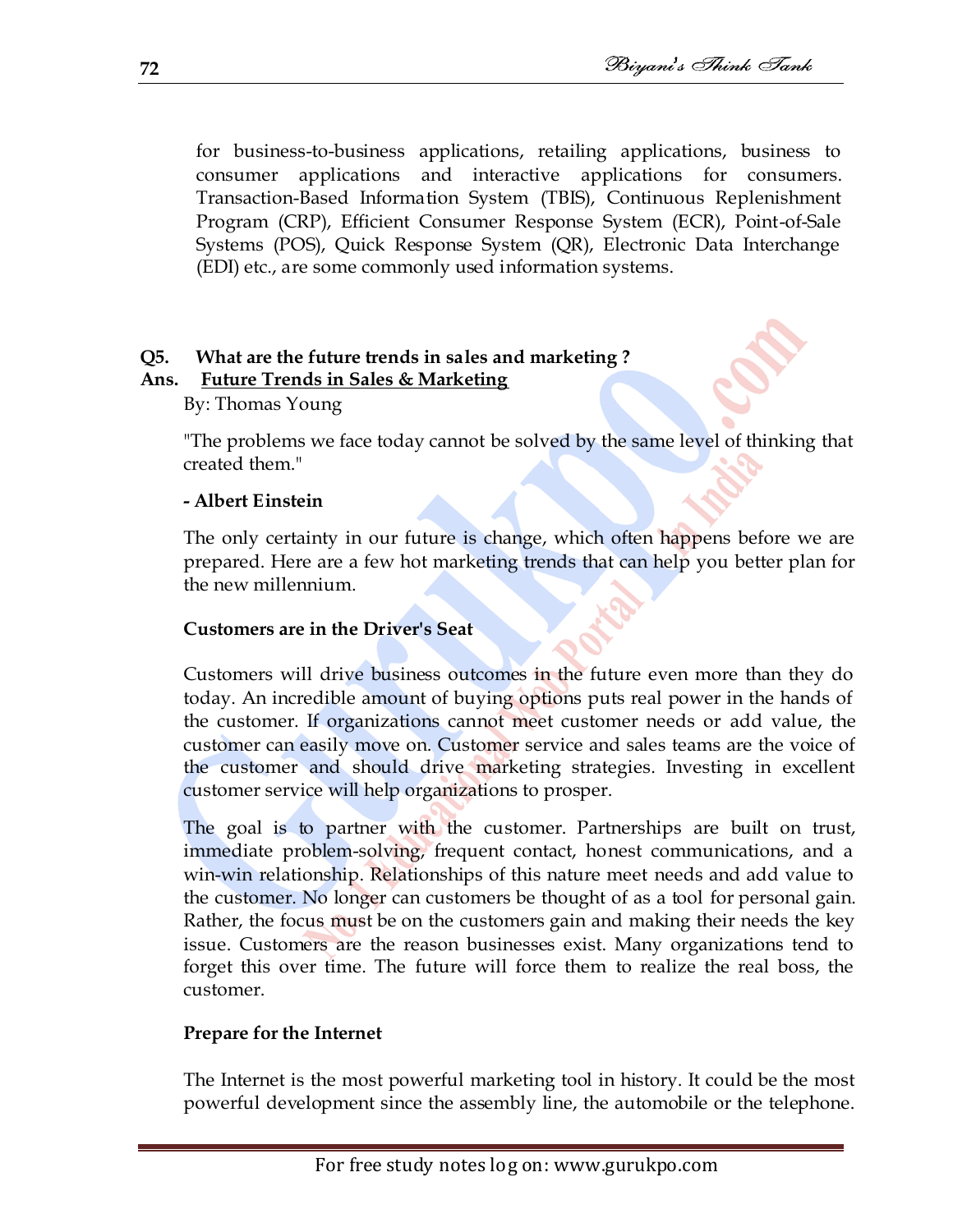This is an excellent opportunity to expand your marketing reach. The future will be a time of immediate and personalized satisfaction. Customers want it now and the Internet will satisfy that gratification. The Internet is not a quick fix solution; it takes much time and effort to gain rewards. However, the rewards are huge for those that jump on board.

## **Technology will Over-Promise and Under-Deliver**

Do not look to technology to make marketing easier. It will make it more challenging. Technology can offer false hope because no one really knows which technologies will take off and which will stagnate. It is best to approach the promise of high-tech cautiously and following extensive research. There are no quick fixes. Any business tool requires hard work and a substantial investment, before you see substantial rewards.

## **Creativity: The Spark that Grows Business**

Companies that are proactive innovators and create new value will thrive. Tap into organizational creativity and develop strategies that will result in new areas of business prosperity. These business leaders will create change and force competitors to adapt or fall behind.

## **Other Trends:**

Increased cost of direct mail will result in more targeting.

Telemarketing will increase to generate leads.

Pricing will be more important and closely tied to customers perceived value.

Supply will continue to exceed demand and keep prices and inflation low.

Global selling will continue to rise.

People will be more selective about their work and only work in areas they enjoy.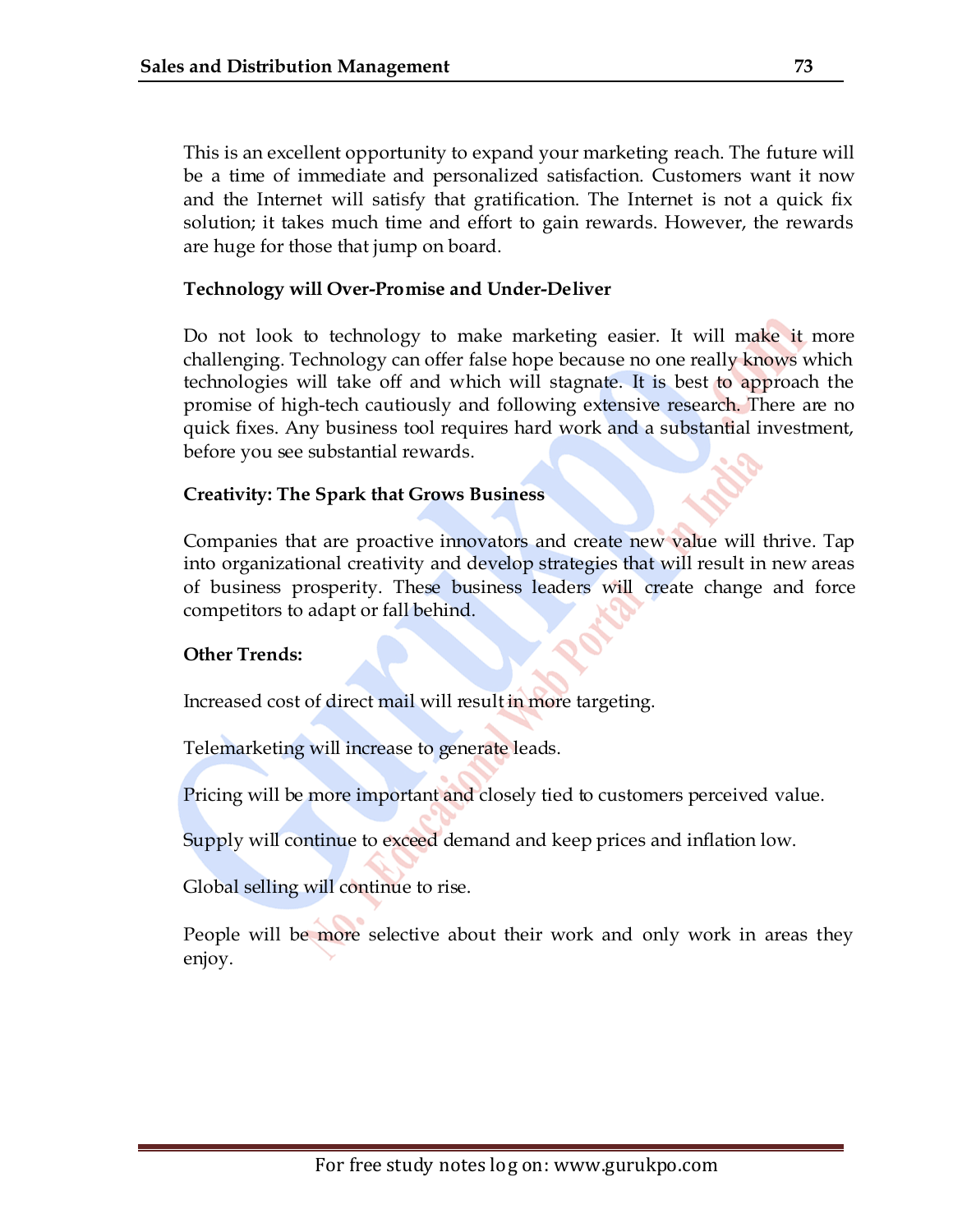# **M.B.A. (Sem.III) (Main & Back) Examination, December-2010 Sales & Distribution Management (Minor)**

**Time: 3 Hours Total Marks: 70 Min. Passing Marks: 28**

The question paper is divided in two sections. There are sections A and B. Section A contain 6 question out of which the candidate is required to attempt any 4 questions. Section B contains short case study/application base 1 question which is compulsory. All questions are carrying equal marks.

#### **Use of following supporting material is permitted during examination.**

#### **Section-A**

- 1. What do you mean by personal selling? Explain the various sales strategies and methods with examples.
- 2. Discuss the various factors favoring centralization of sales and promotion activities.
- 3. What do you mean by sales forecasting, market potential and sales potential? Briefly explain the subjective and objective methods of sales forecasting.

4. What do you understand by the term sales budget? Explain the various factors that should be considered while preparing a sales budget.

- 5. What are the factors which influence the formulation of sales promotion strategy?
- 6. How do you allocate distribution cost? Discuss the various cost associated with physical distribution of a "FMCG" product (any).

#### Section B

As a chief distribution officer of a new entrant for FMCG product for Rural Women, you are given the task to study and recommend appropriate channels of distribution for the Indian market. What factors you will consider before designing the channel strategy?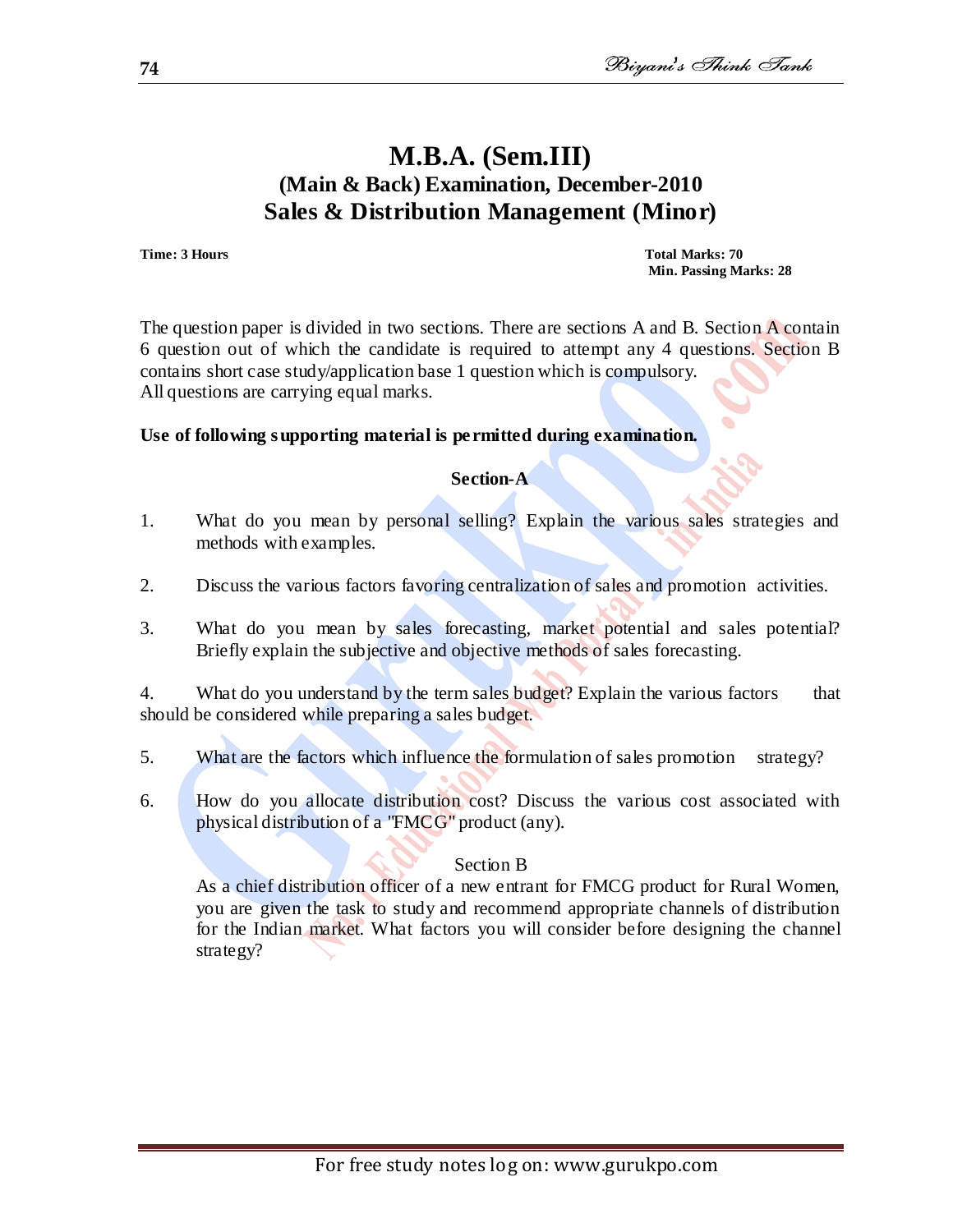

- 2- What do you mean by sales forecasting '? Discuss its important methods and their relative merits and demerits. 5+4+5
- 3- Explain the selection process of sales personnel. Discuss the effective training methods for their better performance. The state of  $7+7$
- 4- What are the major factors which would you take into account, while selecting the distribution channel for consumer durable products? How these affect the product, price and sales promotions. 8+6
- 5- Explain the role of distribution logistics in an effective marketing strategy. And describe the various element or activities of distribution channel system. 8+6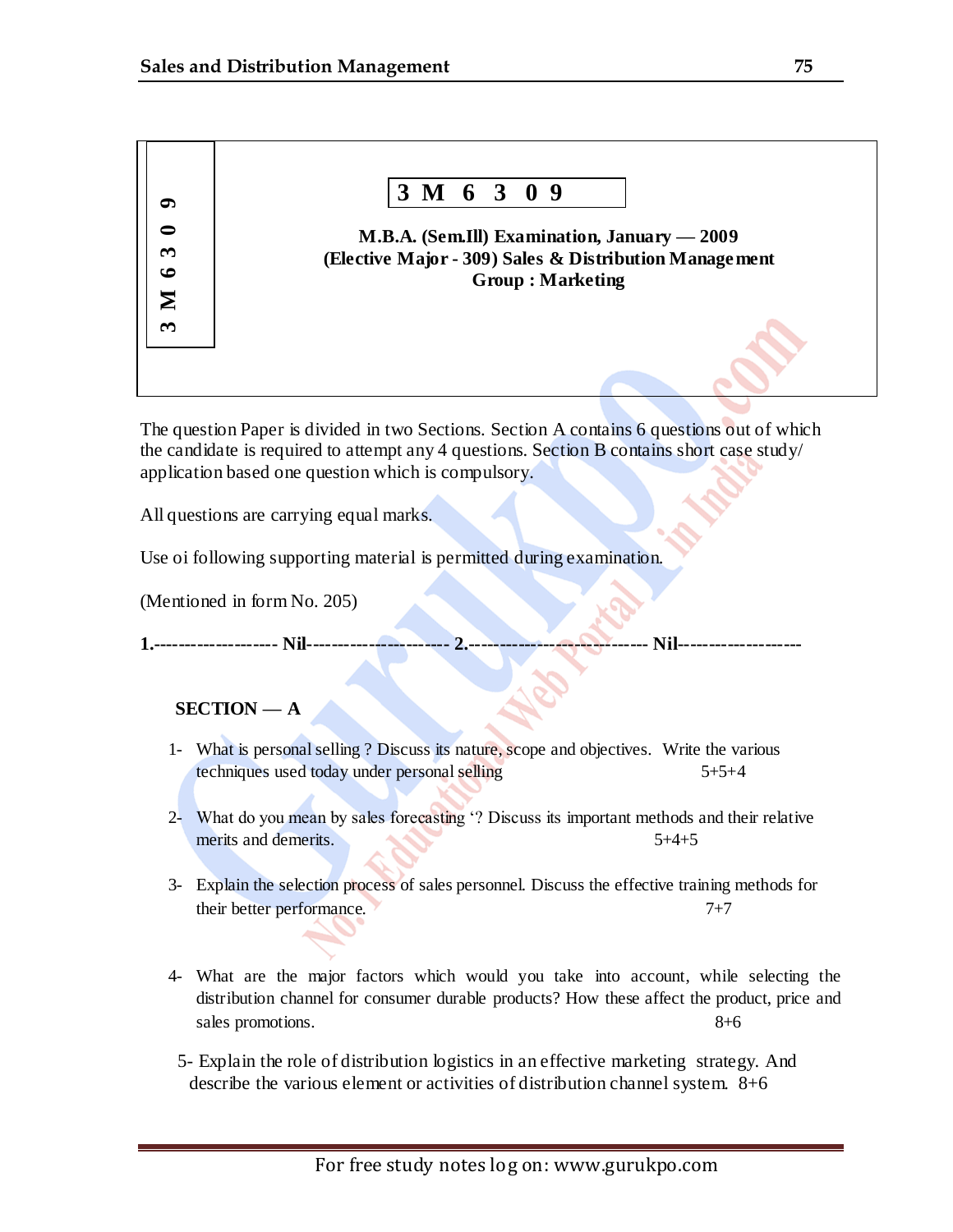6- What is retailing ? Discuss its importance. Explain the functions and services rendered by retailer.  $4+5+5$ 

## **SECTION — B**

### **7- Read the following case study and answer the question that follows :** (Motivating Channel Members)

The basic objective of any incentive is to increase sales. Most of the products come to the market through a distribution channel comprising of dealers. Dealers or distributors are the front- runners and the growth of any company largely depends on its channel network, particularly in a highly competitive market. Companies are offering several kinds of incentive schemes to motivate their dealers to fight competition and pursue them to increase sales in spite of all odds, such schemes are now widely used in many industrial sectors, whether they always give the desired results, can be questioned. Let us analyze this in the light of the prime competition sector, the automobile sector. M/s Rajshree Automobiles Pvt. is one of the dealers of one of the leading Indian Automobile Companies. He holds a market share of around 50% and is market leader in his area. With new players coming in, his market share has dropped by 04% in last three years. The profit margins are also squeezing. The company which never used to question him for his performance has now started reviewing his performance on monthly basis and tremendous pressures have built up to increase sales.

In order to support and motivate to dealers the company has come out with an incentive scheme during the peak selling quarter of the year. The scheme was designed to increase the over all market share of the company by 04%. The dealers were given sales targets on the basis of their performance in theprevious year in that quarter, estimated industry growth for the yea and targeted market-share in their areas. The incentive was based on the collection of payment sent by dealers at the end of the quarter.

M/s. Rajshree Automobiles was quite attracted by the scheme and put his best efforts to reach his targets for thequarter. In the process it had to increase the salesman's commission and spend a lot on advertising and field—activities. Inspite of the efforts and expenses, it reached closed to its target but found itself unable to reach the desired figure. In order to achieve the collection figure it arranged some external financeand finally achieved the target.

In lieu of the collection sent it was supplied the vehicles. This increased its wholesale market share, however the retail market share remained to be almost the same. The company was happy to see a rise in the wholesale market share and attributed this to the incentive scheme. They ignored the fact that the entire collection had not come by actual sales and the stock at the dealership and the dealer's market liabilities have increased.

I In order to attract similar performance, the company extended the scheme for the next month also. Similar happenings took place, however the impact was low. After continuing for eightmonths in this manner, the company stopped the scheme. It was found that the sales started dropping.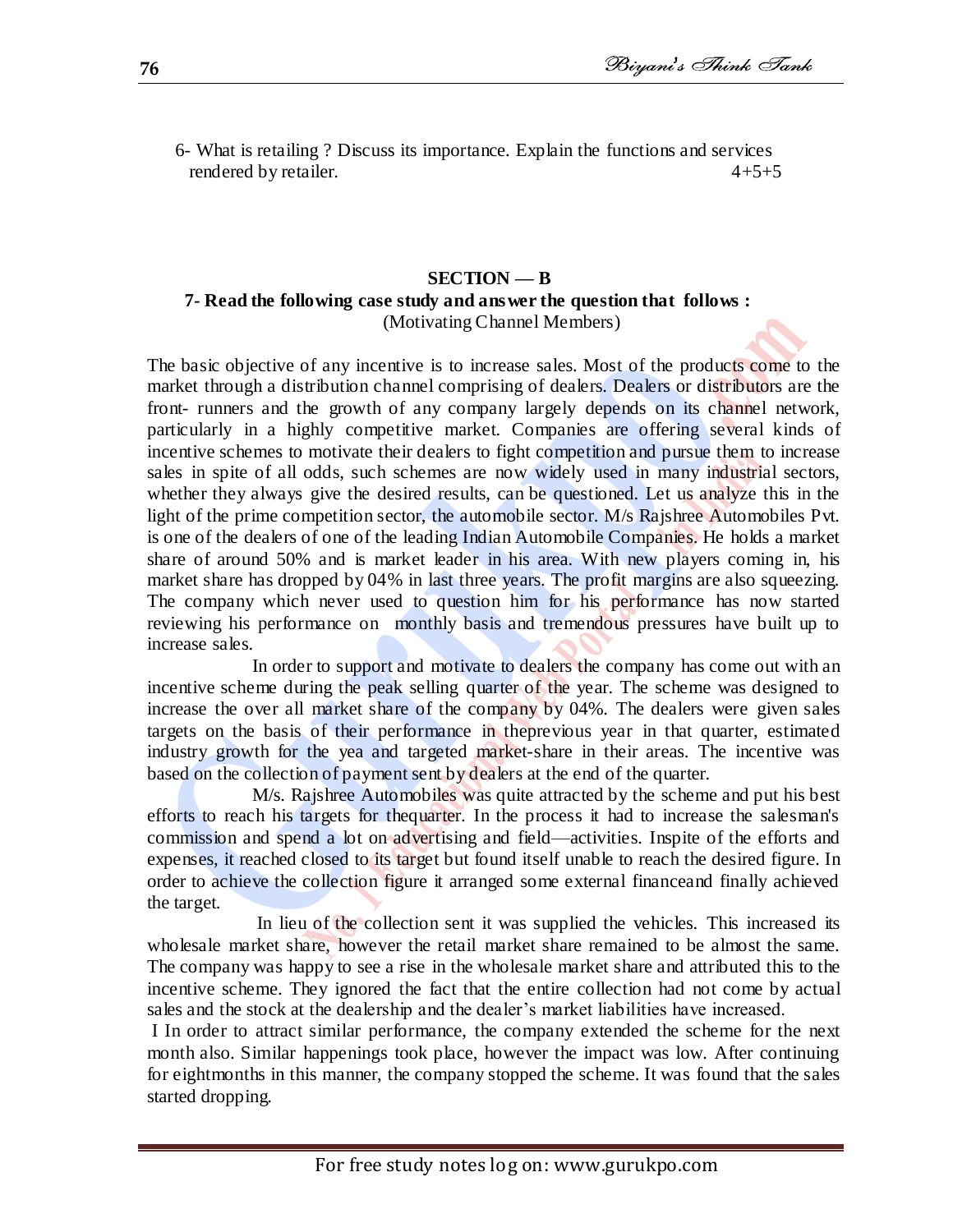In order to gain more and more sales for incentives the dealer increased the salesman commissions. Some contribution of the incentives was also transferred to the end consumers.These gains slowly became an integral part of the salesman's and dealer's income rather than an incentive and when the schemes were taken back they considered this as a reduction in their income and lost the motivation to sell, leading to loss insales.It was observed at the end of the year that the sales had increased but the profitability had gone down. This happened because of the increased expenses on sales promotions activities and interest charges on large stocks and external finances, which was done to achieve the incentive targets.

#### *Question for Discussion :*

In the light of above case study, discuss the importance of motivating the channel members. And suggest that how can incentive selling scheme/strategy, help in balancing the market share, profitability and consumer satisfaction simultaneously.

------------------------------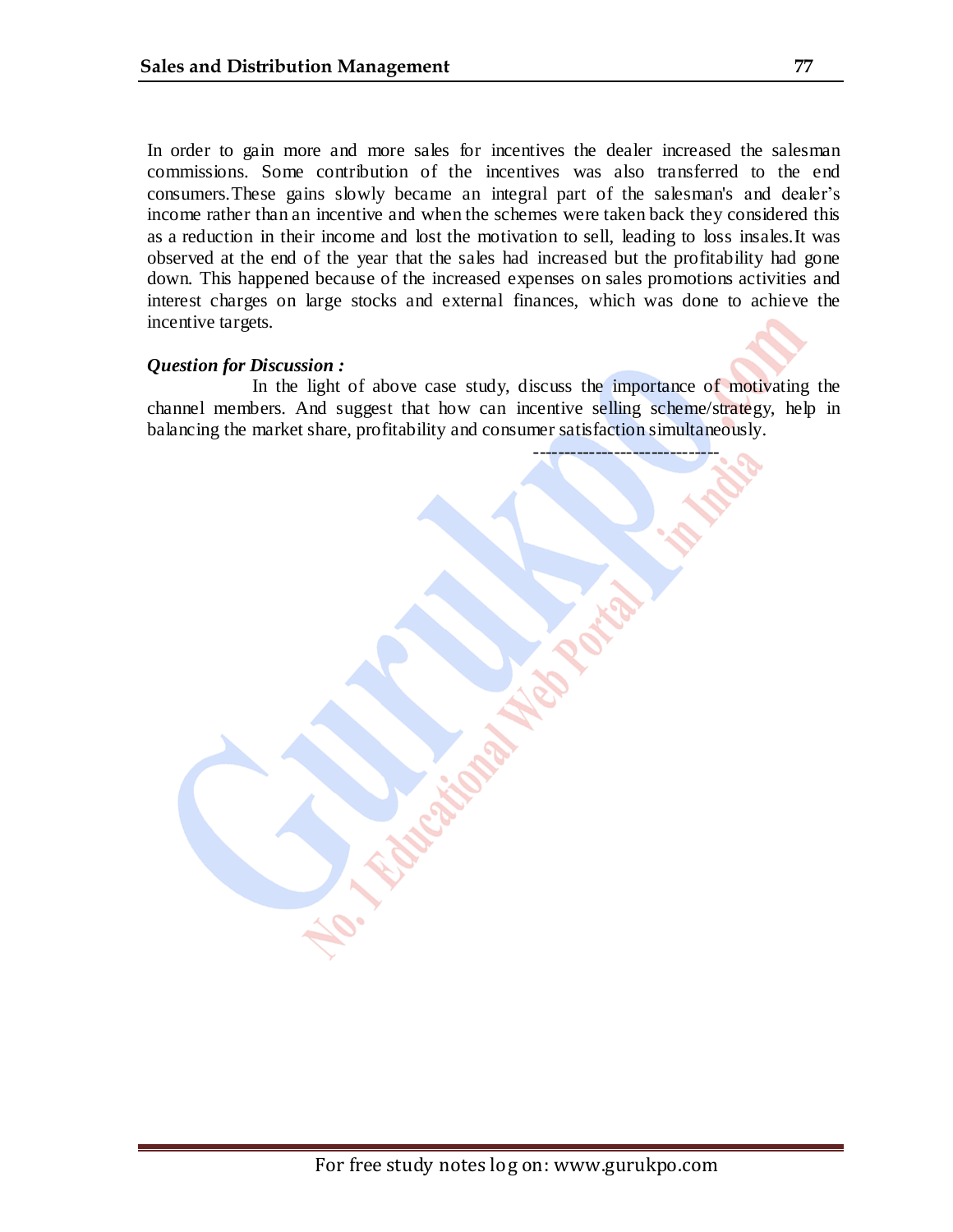[Min.Passing Marks : 28]

| ొ<br>$\boldsymbol{\epsilon}$<br>$\sim$<br>$\bullet$<br>$\sum_{i=1}^{n}$<br>$\mathbf{\infty}$ | 3 M 6 3 3 3<br>M.B.A. (Sem.Ill) Examination, January — 2009<br>(Elective Minor - 309) Sales & Distribution Management<br><b>Group: Marketing</b> |
|----------------------------------------------------------------------------------------------|--------------------------------------------------------------------------------------------------------------------------------------------------|
| Time: 3 Hours]                                                                               | [Total Marks :70]                                                                                                                                |

The question Paper is divided in two Sections. Section A contains 6 questions out of which the candidate is required to attempt any 4 questions. Section B contains short case study/application based one question which is compulsory

All questions are carrying equal marks. Use of following supporting material is permitted during examination. (Mentioned in form No. 205) 1. -----------------------Nil------------------- 2.---------------------- Nil-----------------------------

## **SECTION - A**

- 1- Discuss the various steps involved in the process of designing and implementing sales force training. What are the targets! aims of training ?
- 2- Explain centralized versus decentralized sales organization.
- 3- Define the concept of "Physical Distribution. Discuss strategic issues and the future of physical distribution management.
- 4- What are the major sales factors influencing the sales compensation flow ?
- 5- Write short notes on : .
	- (1) Channel dynamics
	- (2) Channel integration
	- (3) Operation of logistic system
	- (4) Sales budget.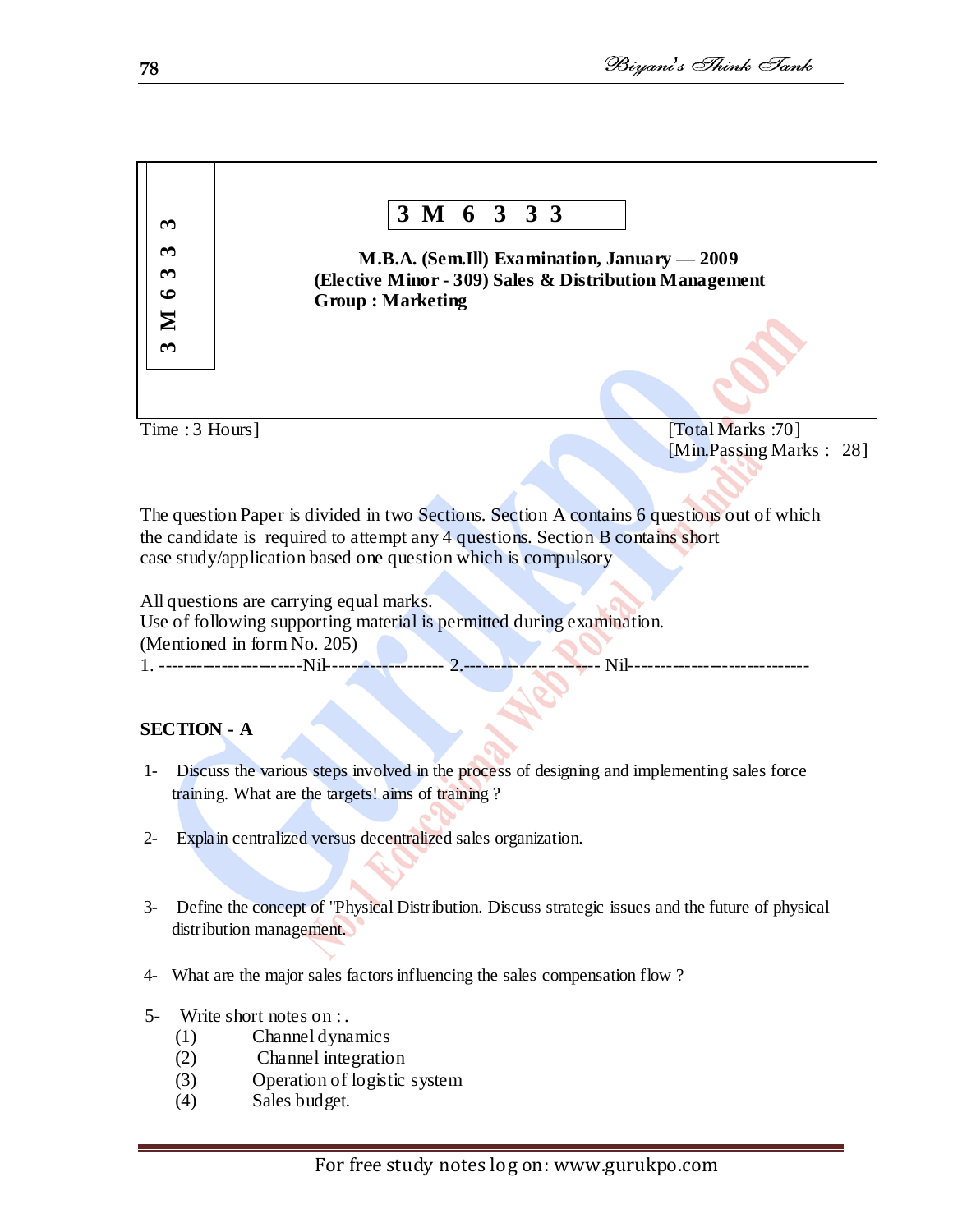6- What is a sales quota ? Discuss the advantages and disadvantages of quota system and also that of involving dealers and sales team.

#### **SECTION - B**

#### **Read the following case and answer the questions : .**

Sales promotion schemes are devised to motivate the consumer to take that last step and buy the product. This objective has to be held sacrosant while formulating a promotion scheme.The soft drinks industry is organised.

The soft drinks company supplies concentrate to the bottling company. The bottler adds water and gas to the concentrate, packs it and delivers the finished product to the distributor. The distributor then delivers the product to the retailer and the retailer to the consumer. The marketing message reaches the consumer directly from the company that makes and markets the concentrate. But message like sales promotion actually passes through three hands before ,it reaches Hnal destination. Often, there are accidents on this journey. \_

The soft drinks company offers different types of schemes.The schemes that offer gifts on purchase reach the consumer because he insists on the gift being advertised. However, those that require involvement by the consumer like turning in crowns along with/without money for gifts are not relished by the consumer.

This is because :

- (1) The consumer is not excited enough to bite the bait. The consumer bites the bait only when his/her perceived value of the benefit is high. A scheme like 'look under the crown and get whatever is printed on it' will be successful if the prizes are of extremely high value. Because, if you announce a car or bike and do not say how many of these prizes can be won, then you have done a half-hearted job. The consumer is sure to calculate the probability of a prize. He/she will note participate in the scheme, if he/she thinks that the chance of bagging a prize is remote. Instead, it will create hostility in the consumers mind about the brand.
- (2) The company does a callous job relaying the information through the distribution channel. This is often the case l with the soft drink giants. The distribution is the weak } link in these schemes.
- (3) The distributor's vans and their salesmen represent the company as far as retailers are concerned. Retailers are enthusiastic about schemes because they think the increase is throughout to their profits. But the distributors salesmen seem to use their judgments in communicating the schemes. They often act as they are doing a favor by telling them about the schemes. But the retailers also watch TV and know about the schemes. And when there is no communication from the distributor, the retailer gets cynical. Not just cynical, retailers are enraged when they learn that the scheme is not on offer in their area or has not been communicated by the distributor's representatives. There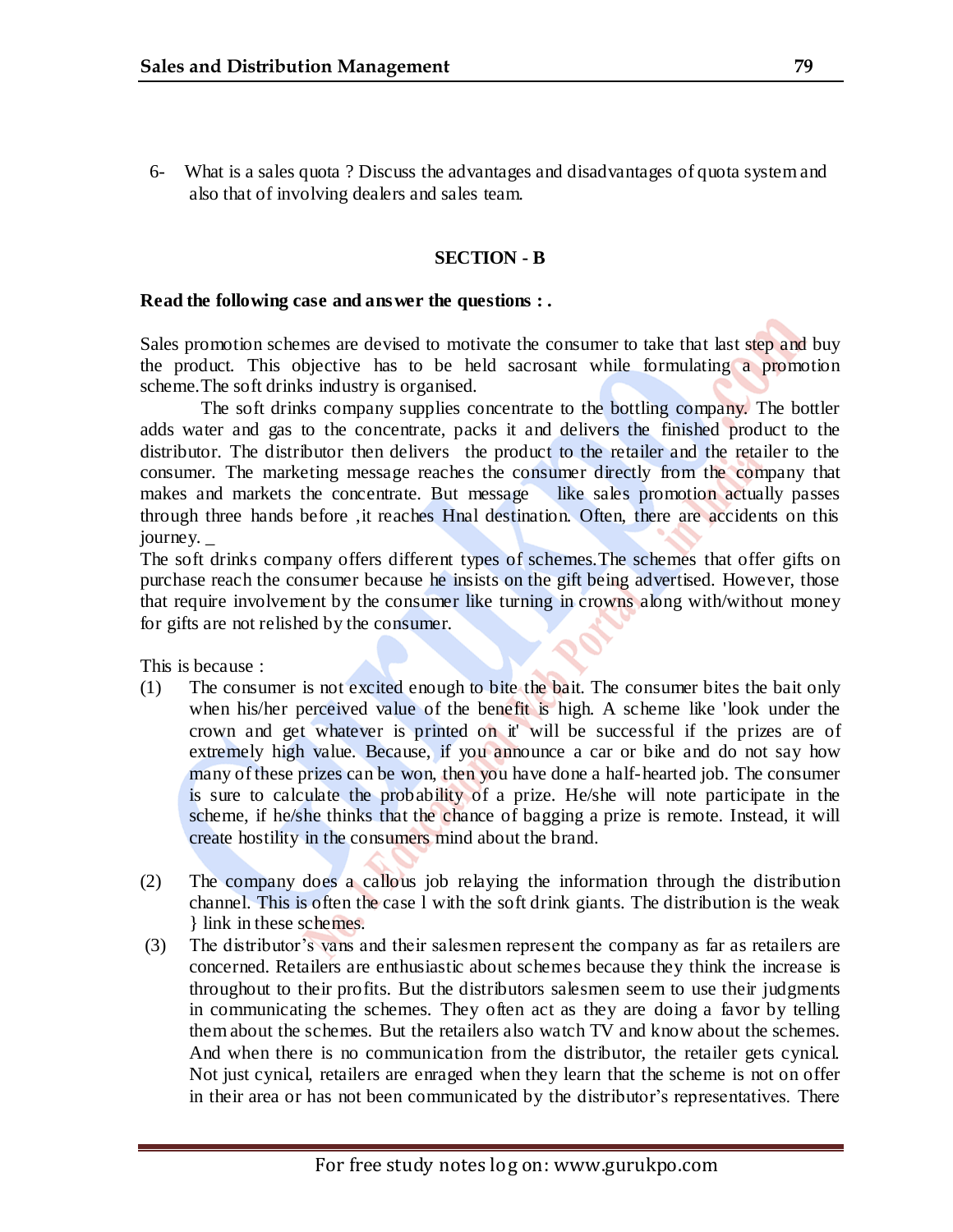are instances (not stray ones) where a retailer has no idea about a scheme which is being offered by a neighboring retailer. The company cannot afford to differentiate between retailers when it is advertising the schemes on the national channel. Bar owners are not interested in promoting the schemes because of the profile of their clientele. Hotel owners A are one up; they always serve soft drinks in glasses. The staff of the hotel/bar tend to be avid crown collectors. So, the sales promotion scheme goes off-target.

## *Questions :*

- (1) Why such sales promotion are started that seen unwanted expenses and generate heart burn among the consumer and retailer ?
- (2) How can you synchronise media planning, marketing, sales . and distribution efforts in such sales promotion scheme '?

----------------------------------